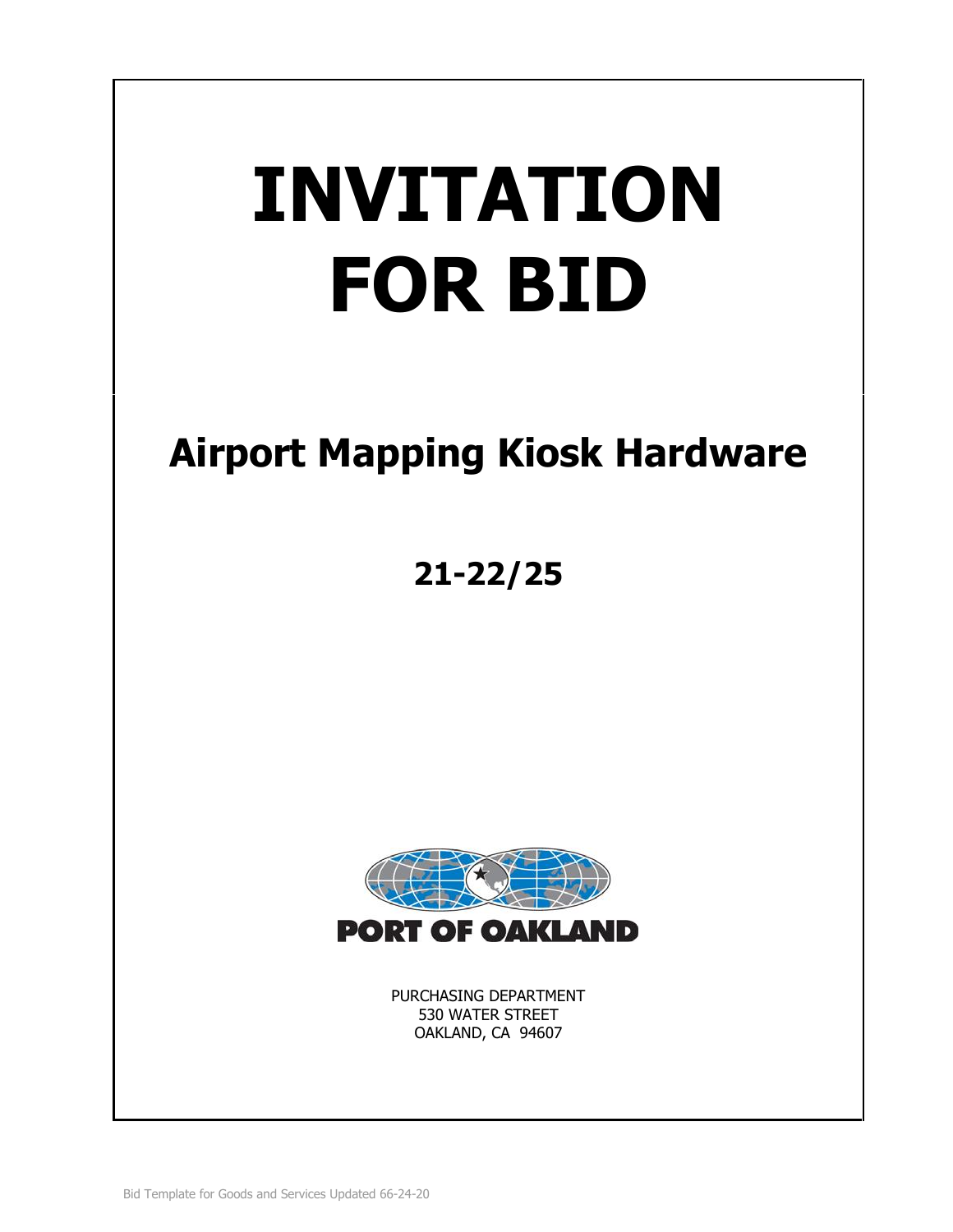

# **INVITATION FOR BID**

#### **Bid No. 21-22/25 – Airport Mapping Kiosk Hardware**

The Port of Oakland ("Port"), Oakland, California, through the Purchasing Department, is hereby soliciting competitive bids for the above-mentioned project. The successful bidder ("Bidder") will be required to furnish all labor, material, equipment, supplies, applicable taxes, insurance, bonding (if applicable), permits, and licenses to complete this project.

# **General Bid Information**

| <b>Bid Title</b>                     | Airport Mapping Kiosk Hardware                                                                                                                                                                                                 |  |
|--------------------------------------|--------------------------------------------------------------------------------------------------------------------------------------------------------------------------------------------------------------------------------|--|
| <b>Bid Type</b>                      | Goods                                                                                                                                                                                                                          |  |
| <b>Bid Number</b>                    | $21 - 22/25$                                                                                                                                                                                                                   |  |
| <b>Bid Issued</b>                    | January 26, 2022                                                                                                                                                                                                               |  |
| <b>Issuing Department</b>            | <b>Information Technology</b>                                                                                                                                                                                                  |  |
| <b>Pre-bid Meeting</b>               | N/A                                                                                                                                                                                                                            |  |
| <b>Scheduled Publication</b><br>Date | January 28, 2022                                                                                                                                                                                                               |  |
| <b>Bid Due Date</b>                  | February 24, 2022 until 2:00 p.m. Bids received after the time<br>and date stated shall be returned unopened to the Bidder. All timely<br>submitted Bids are opened at the Submittal Address 15 minutes<br>after they are due. |  |

# **Instructions for Submitting Bids**

| <b>Submittal Address</b>                         | Port of Oakland (Second Floor, Purchasing Department)<br>Attn: Nickulaus Sioson<br>530 Water Street<br>Oakland, CA 94607                                                                                                                                          |  |
|--------------------------------------------------|-------------------------------------------------------------------------------------------------------------------------------------------------------------------------------------------------------------------------------------------------------------------|--|
| <b>Submittal Copies</b>                          | One (1) Original                                                                                                                                                                                                                                                  |  |
| <b>Submittal Envelope</b><br><b>Requirements</b> | Bids must be sealed and have the following information clearly<br>marked and visible on the outside of the envelope:<br><b>Bid Number and Title</b><br>$\bullet$<br>Name of Your Company<br>$\bullet$<br>Address<br>$\bullet$<br><b>Phone Number</b><br>$\bullet$ |  |
| <b>Late Submittals</b>                           | Bids received after the time and date stated in the Bid Due Date<br>section shall be returned unopened to the Bidder.                                                                                                                                             |  |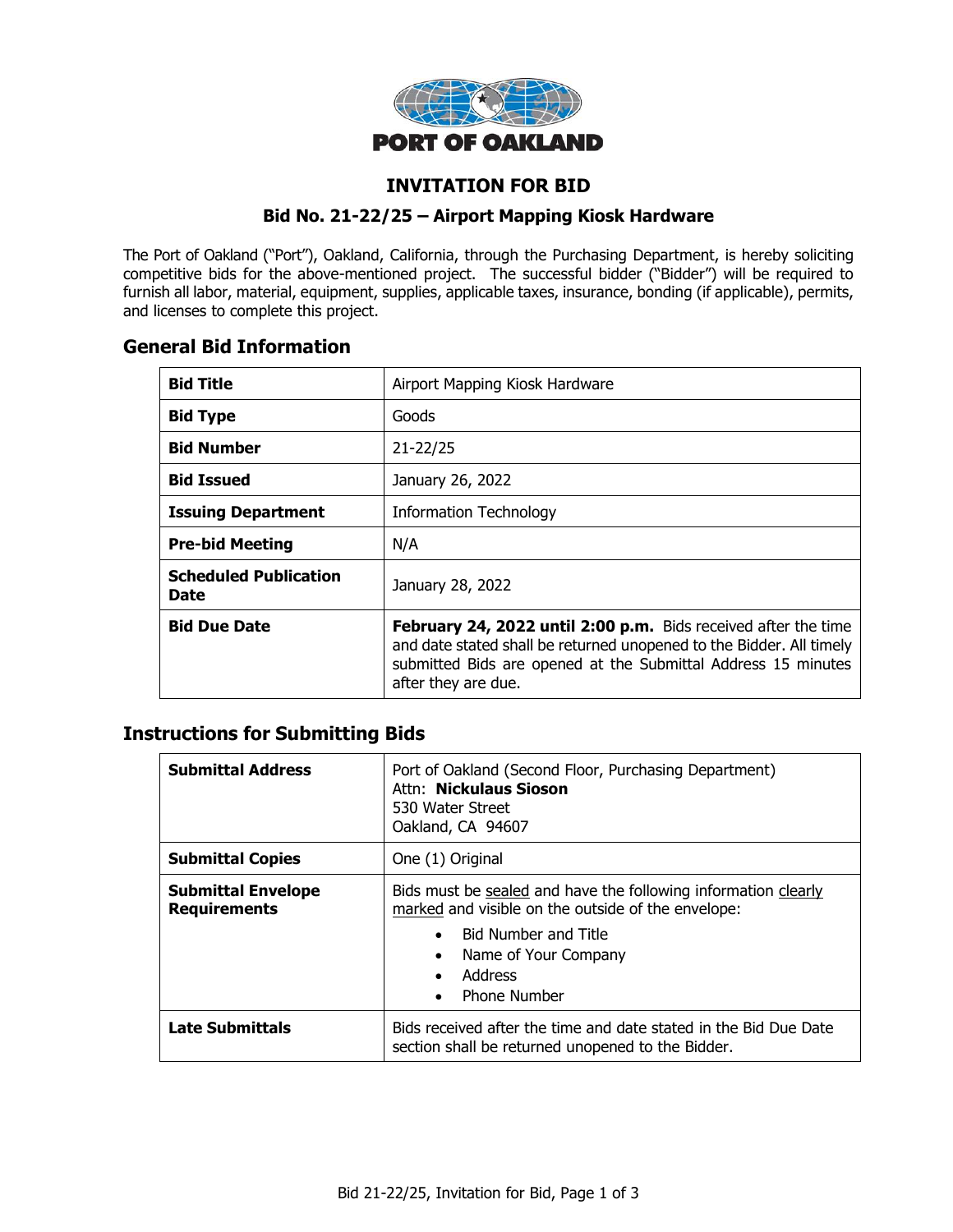# **How to Obtain Bid Documents**

| Location                     | <b>Address</b>                                                                                                                                                                                               |  |
|------------------------------|--------------------------------------------------------------------------------------------------------------------------------------------------------------------------------------------------------------|--|
| Website                      | http://www.portofoakland.com/business/bids-rfps/                                                                                                                                                             |  |
|                              | navigate to the Port of Oakland's main website at:<br>0r<br>http://www.portofoakland.com/, then click on "Bids/RFPs" from the<br>banner on the top of the page, and then scroll down to download<br>the Bid. |  |
| <b>Purchasing Department</b> | Please call Nickulaus Sioson at (510) 627-1140 or email<br>nsioson@portoakland.com for any issues downloading<br>Bid<br>document from Port website or to request an email copy.                              |  |

Bid documents may be obtained from the location(s) indicated in the table below:

# **Questions about the Bid or Request for Information**

Questions and or Requests for Information (RFI) must be submitted in writing and can be submitted by email as follows:

| <b>Primary Contact</b>       | Nickulaus Sioson                                                                                                                                                                                                                                                                                                                                                         |  |  |
|------------------------------|--------------------------------------------------------------------------------------------------------------------------------------------------------------------------------------------------------------------------------------------------------------------------------------------------------------------------------------------------------------------------|--|--|
|                              | Email: nsioson@portoakland.com                                                                                                                                                                                                                                                                                                                                           |  |  |
| <b>Question/RFI Due Date</b> | February 7, 2022 until 4:00 p.m.                                                                                                                                                                                                                                                                                                                                         |  |  |
|                              | Please submit questions as soon as possible. No questions<br>regarding the specifications will be responded to after the above<br>date. All pertinent questions will be responded to and answered in<br>writing no later than the Response Date listed below.                                                                                                            |  |  |
| <b>Response Date</b>         | <b>February 9, 2022</b>                                                                                                                                                                                                                                                                                                                                                  |  |  |
|                              | All pertinent questions will be responded to <b>via addendum</b><br>emailed to all prospective Bidders and placed on the Port's website.<br>Bidders who did not receive a copy of the addendum should<br>download it from the Port's website. See the "How to Obtain Bid<br>Documents" section for our web address. All addenda must be<br>acknowledged on the Bid Form. |  |  |

# **Full Opportunity**

The Port's policy prohibits discrimination or preferential treatment because of race, color, religion, sex, national origin, ancestry, age (over 40), physical or mental disability, cancer-related medical condition, a known genetic pre-disposition to a disease or disorder, veteran status, marital status, or sexual orientation. It is the policy of the Port of Oakland to encourage and facilitate full and equitable opportunities for small local businesses to participate in its contracts for the provision of goods and services. It is further the Port's policy that no discrimination shall be permitted in small local business participation in Port contracts or in the subcontracting of Port contracts. The successful Bidder shall comply with the Port's Non-Discrimination and Small Local Business Utilization Policy.

**Title VI Solicitation Notice:** The Port of Oakland, in accordance with the provisions of Title VI of the Civil Rights Act of 1964 (78 Stat. 252, 42 U.S.C. §§ 2000d to 2000d-4) and the Regulations, hereby notifies all bidders that it will affirmatively ensure that any contract entered into pursuant to this advertisement, disadvantaged business enterprises will be afforded full and fair opportunity to submit bids in response to this invitation and will not be discriminated against on the grounds of race, color, or national origin in consideration for an award.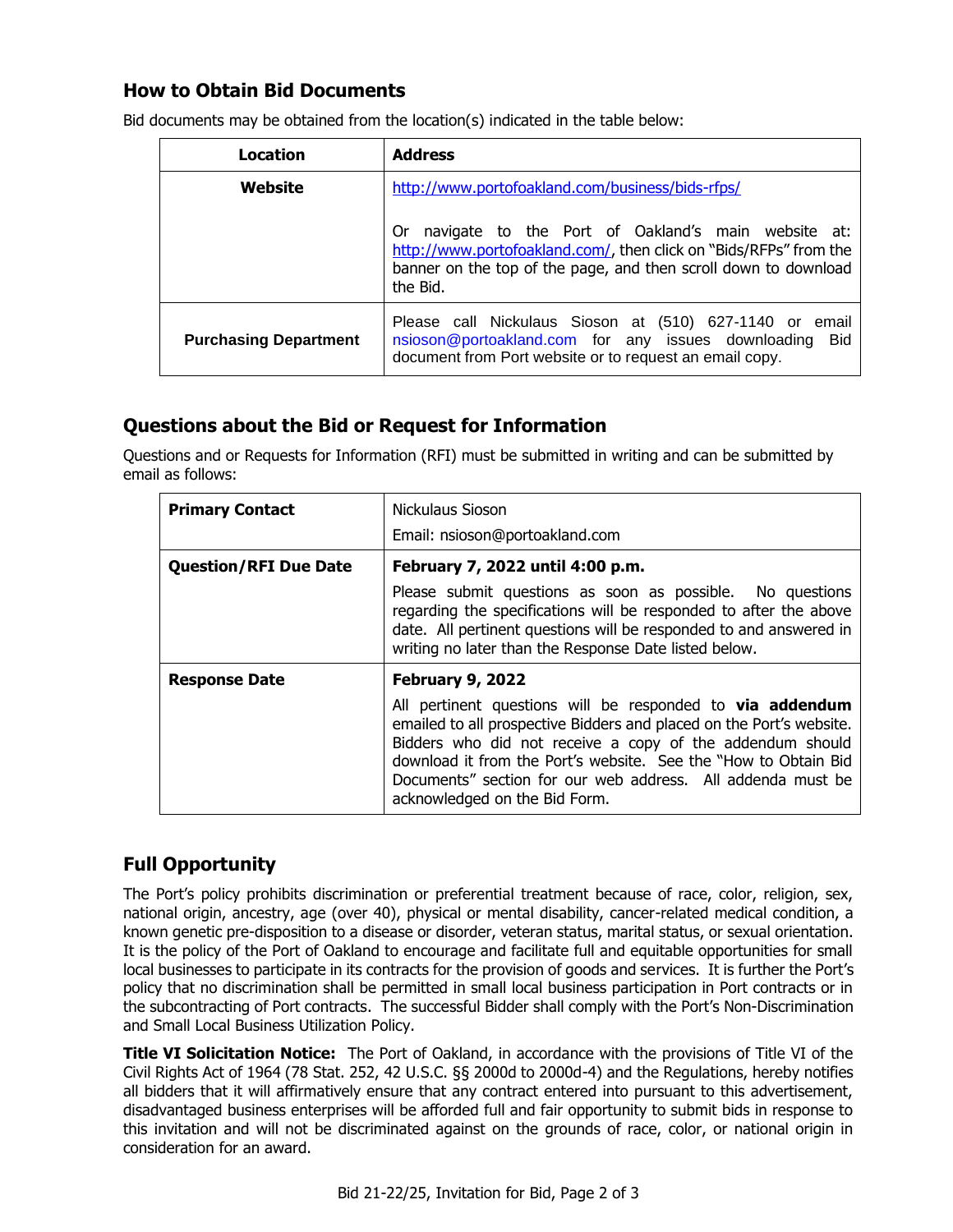The Port reserves the right to reject any or all Bids, to waive any irregularities or informalities not affected by law, to evaluate the Bids submitted, and to award the Contract (or Purchase Order) according to the Bid which best serves the interests of the Port.

John Banisadr, Purchasing Manager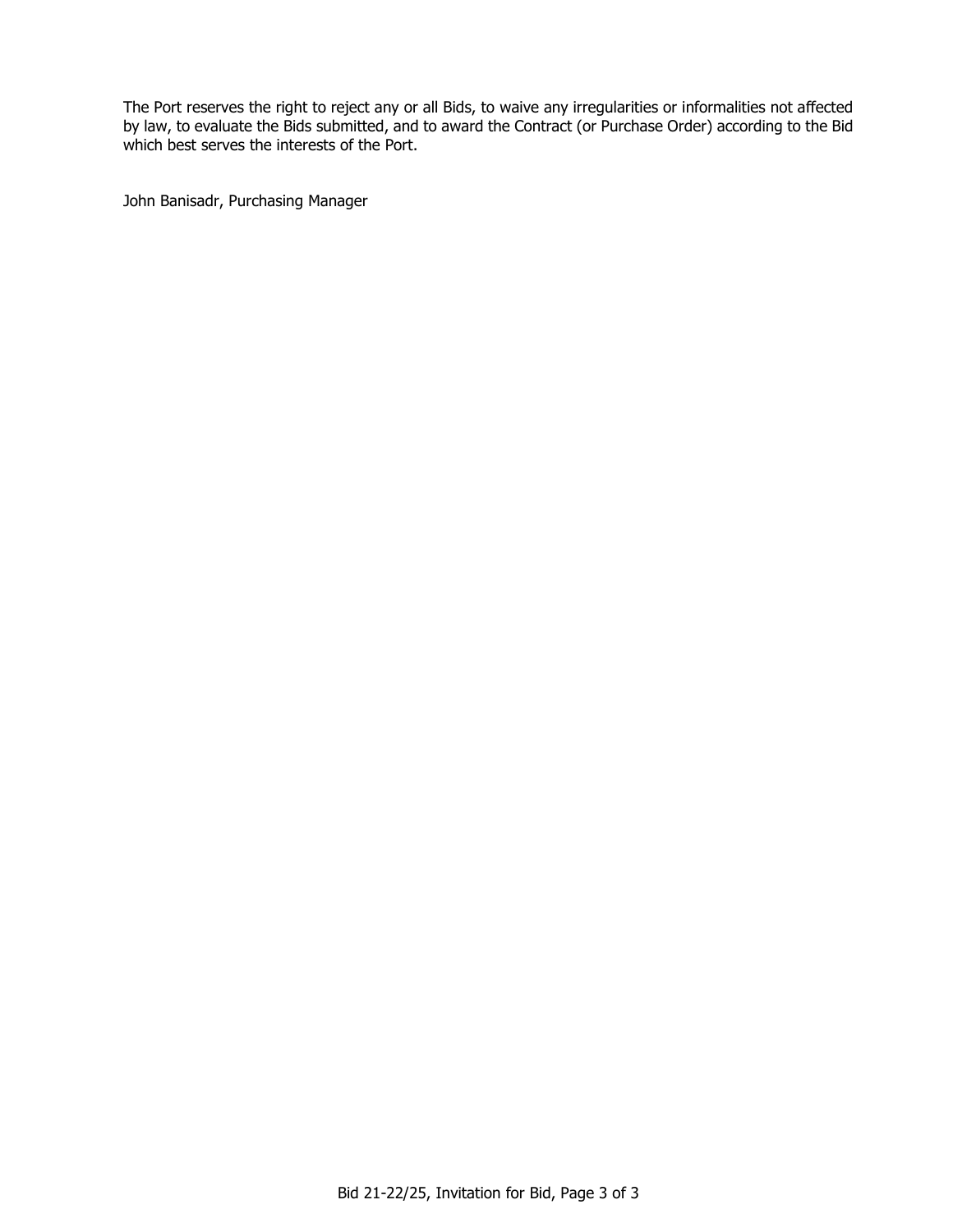# **Attachments:**

|                | Title                                                                                                          | Must Be Returned with Your<br><b>Bid</b> |
|----------------|----------------------------------------------------------------------------------------------------------------|------------------------------------------|
| 1              | Instruction to Bidders                                                                                         | No.                                      |
| 2              | <b>Bid Form</b>                                                                                                | Yes                                      |
| 3              | Standard Purchase Order Terms and Conditions                                                                   | No                                       |
| 4              | Supplier Insurance Requirements                                                                                | No                                       |
| 5              | Non-Collusion Declaration                                                                                      | Yes                                      |
| 6              | City of Oakland City Charter §728 Living Wage<br><b>Information</b><br>A. Employer Self-Evaluation for Port of | No                                       |
|                | Oakland Living Wage                                                                                            | (Required after award.)                  |
|                | B. Certificate of Compliance—Living Wage                                                                       |                                          |
| $\overline{7}$ | Statement of Living Wage Requirements                                                                          | Yes                                      |
| 8              | Statement of Equal Employment Opportunity                                                                      | Yes                                      |

# **Enclosures**

| Title |                              | Must Be Returned with Your<br><b>Bid</b> |
|-------|------------------------------|------------------------------------------|
| A     | <b>Product Specification</b> | No                                       |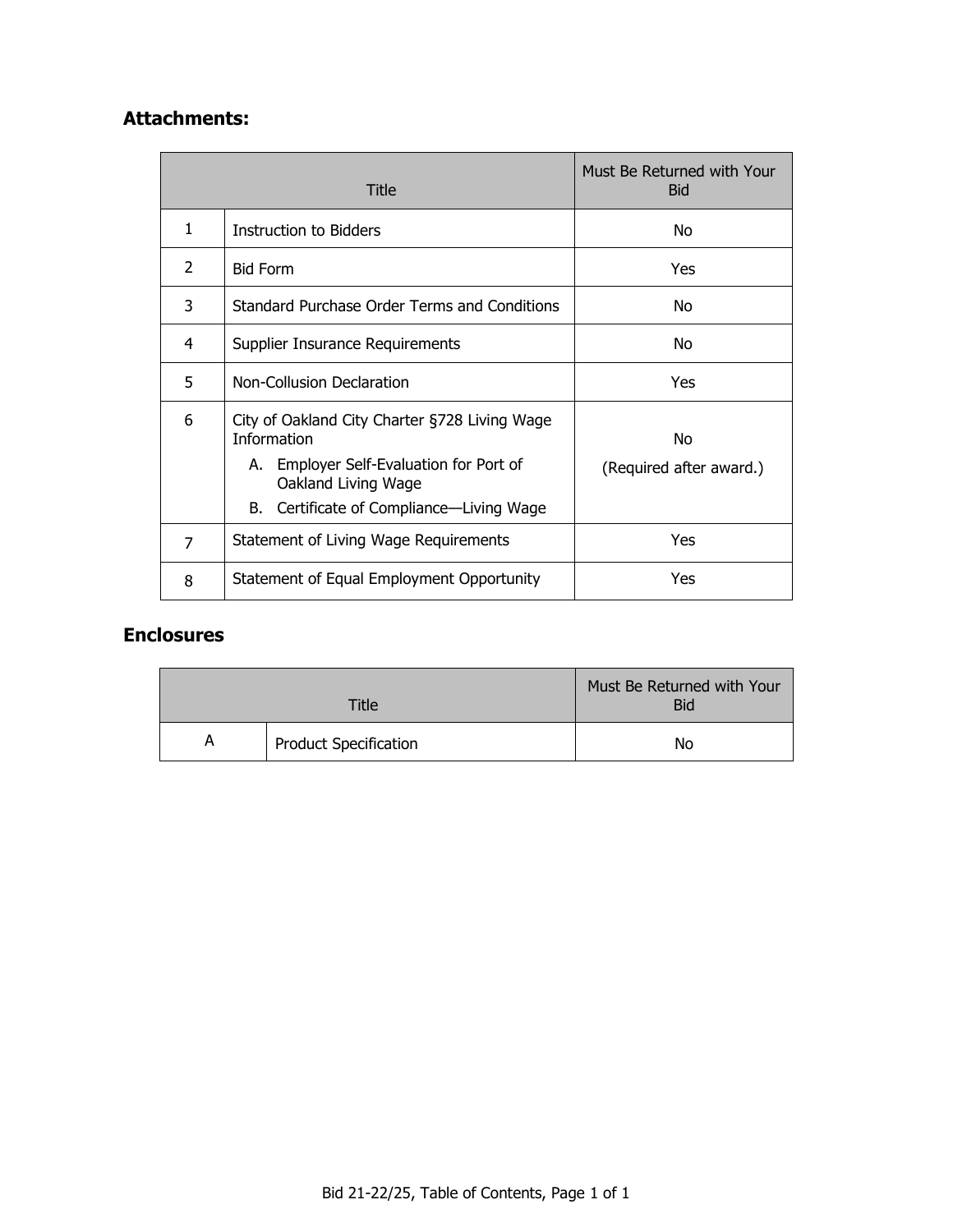



#### **Bid Submission:**

The submission of a Bid shall be considered conclusive evidence that the Bidder has fully investigated and understands all conditions related to the Bid. The Bidder has read and become familiar with all of the Bid Documents, Attachments, Enclosures, and any Contract or Agreements. No claim for adjustment of the provisions of the Agreement shall be honored on the grounds that the Bidder was not fully informed as to its terms or any of these conditions. No verbal interpretation provided to any Bidder as to the meaning or consequence of any portion of the Bid, the Bid Documents or the Contract or Agreement shall be considered binding on the Port. No Bids shall receive consideration by the Port unless made in accordance with the following instructions:

- 1. Port's Legal Name and Jurisdiction: The Port of Oakland (the "Port") is legally known as the **City of Oakland, a Municipal Corporation, Acting by and through its Board of Port Commissioners**. The Port is an independent department of the City of Oakland. The Port has exclusive control and management of all Port facilities and properties. Port facilities and properties consist of marine terminals, a railway intermodal terminal and container storage areas (collectively, the "Seaport"); the Oakland International Airport (the "Airport"); and commercial and industrial land and properties (collectively, "Commercial Real Estate"); and other recreational land, other land, undeveloped land, and water areas, all located in Oakland, CA. The Port issues Purchase Orders under the name Port of Oakland.
- 2. Definition of Bidder: The terms "Bidder", "Consultant", "Contractor", "Respondent", "Seller", "Supplier", and "Vendor" whenever appearing in this Invitation for Bid or any attachments, are used interchangeably to refer to the company or firm submitting a Bid in response to this Invitation for Bid.
- 3. Deadline for Receipt of Bids and Multiple Bids: Bids must be sealed and delivered to the Submittal Address listed in the Invitation to Bid no later than the time specified in the invitation. The Port will place a clock ("Clock") in a conspicuous location at the place designated for submittal of Bids. For purposes of determining the time that a Bid is submitted, the Clock shall be controlling (unless at the time of the receipt the Clock malfunctions, then the Port's clock on its network phone system shall be controlling). The Port suggests that Bids be hand delivered to the Submittal Address in order to ensure their timely receipt. Any Bids mailed via an express mail service, US Postal Service, or other courier service shall not be considered timely received until date and time stamped by the controlling Clock. Any Bids received after the time stated (regardless of the cause of the delay, including whether caused by the express mail service, US Postal Services, other courier service, or the Port's mail handling personnel) shall not be opened and shall be returned, sealed, to the Bidder. No person, Bidder, firm, or corporation shall be allowed to make or file or be interested in more than one Bid unless alternate Bids are specifically called for. A person, firm, or corporation that has submitted a sub-proposal to a Bidder, or that has quoted prices of materials to a Bidder, is not thereby disqualified from submitting a sub-proposal or quoting prices to other Bidders or make a Prime Bid.
- 4. Bidder's Conference: If applicable, a mandatory bidder's conference (Pre-bid Meeting) will be held on the date specified in the Invitation for Bid, for the purpose of acquainting all prospective Bidders with the bid documents. It is imperative that all prospective Bidders attend this conference. The Pre-bid Meeting is mandatory (when indicated) for any party submitting a Bid. If a Bidder fails to attend the Pre-bid Meeting, any Bid submitted by that Bidder will be rejected and returned unopened by the Port. Following this meeting, a site review may be conducted to acquaint Bidders with the site.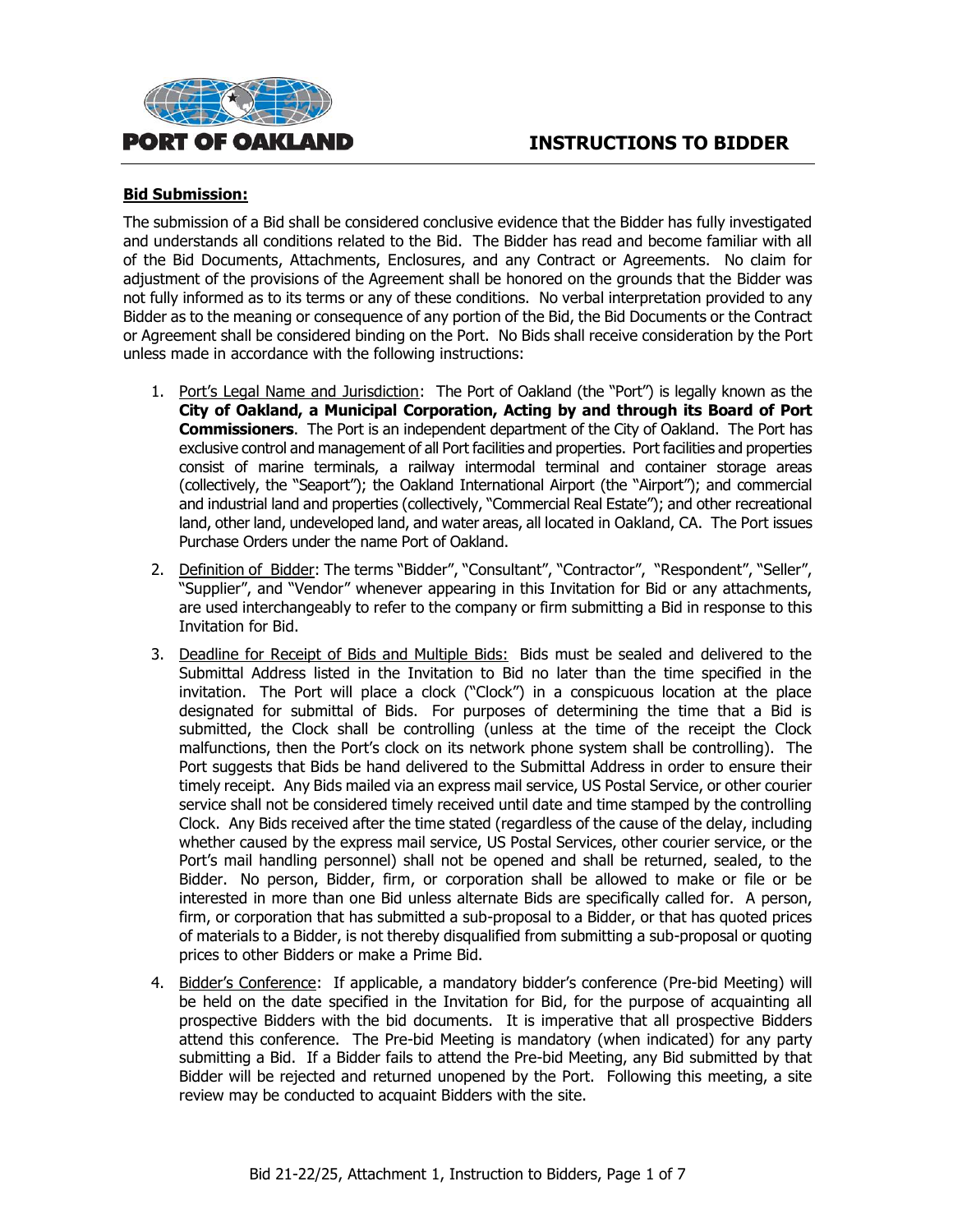- 5. Requests for Information: Any questions relative to the Bid should be in writing and directed to the designee specified in the Invitation for Bid and by the deadline for receipt of questions.
- 6. Bid Information: The information contained in this Bid is provided for the convenience of the Bidders. The Port does not represent or warrant the accuracy of any financial or statistical information contained in this Bid. In addition, any information contained in any other documents issued by the Port, about the Port, may only be relied upon by a Bidder at its sole risk. It is the responsibility of the Bidder and other interested parties to assure themselves that the information in this Bid packet is accurate and complete. The Port and the Board of Port Commissioners, and its employees and advisors, will have no liability arising out of the inaccuracy of any such information.
- 7. Bid Forms: Bids must be made on forms provided by the Port, unless otherwise specified. All items on the form should be filled out. Numbers should be stated in figures and written, and the signatures of all individuals must be in long hand. The completed form should be without interlineations, alterations, or erasures. Discrepancies between multiplication of units of work and unit prices will be resolved in favor of the unit prices. Discrepancies between the indicated sum of any column of numerals and the correct sum thereof will be resolved in favor of the correct sum. In case of conflict between words and numerals, the words shall govern.
- 8. Execution of Forms: Each Bid must give the full business address of the Bidder and must be signed by the Bidder with his or her usual signature. Bids by partnerships must furnish the full names of all partners and must be signed in the partnership name by a general partner with authority to bind the partnership in such matters. Bids by corporations must be signed with the legal name of the corporation, followed by the signature and designation of the president, secretary, or other person authorized to bind the corporation in this matter. The name of each person signing shall also be typed or printed below the signature. When requested by the Port, satisfactory evidence of the authority of the officer signing on behalf of the corporation or partnership shall be furnished. A Bidder's failure to properly sign required forms may result in rejection of the Bid. When applicable, Bids must include the Bidder's California State Contractor's license number and expiration date.
- 9. Joint Venture Agreements: Any Bidder that is a Joint Venture shall include, as part of its Bid, a copy of the Bidder's Joint Venture Agreement, executed and in force, and the Joint Venture agreement may not be modified after the submission to the Port, prior to selection of the Bidder by the Port or thereafter without the written consent of the Port. Any Joint Venture acknowledges that each of the partners of the joint venture is jointly and severally liable under this Agreement, and has provided the Port with a true and accurate copy of the Bidder's Joint Venture Agreement.
- 10. Bid Bond/Bid Security: If this box  $\Box$  is checked, a Bid Security (or Bid Bond) is required with your Bid. The Bid should be accompanied by a Cashier's Check or Bidder's Bond for an amount not less than ten percent (10%) of the Total Bid Price. The cashier's check shall be made payable to the "Port of Oakland" or Bid Bond shall be made payable to the "City of Oakland, a Municipal Corporation Acting by and through its Board of Port Commissioners ("Port")". The Bid Bond accompanying the Bid shall be secured by an admitted surety company, licensed in the State of California, satisfactory to the Port. The Cashier's Check or Bond shall be given as a guarantee that the Bidder will enter into the Contract (or Purchase Order) if awarded the work, and in the case of refusal or failure to enter into the Contract (or Purchase Order) within twenty (20) calendar days after notification of the award of the Contract (or Purchase Order), the Port shall have the right to award to another Bidder. If the Bidder fails or refuses to timely enter into the Contract (or Purchase Order), the Port reserves the right to declare the Bid Bond forfeited and to pursue all other remedies in law or equity relating to such breach including, but not limited to, seeking recovery of damages for Breach of Contract. Failure to provide Bid Security, or Bid Security in the proper amount, will result in rejection of the Bid.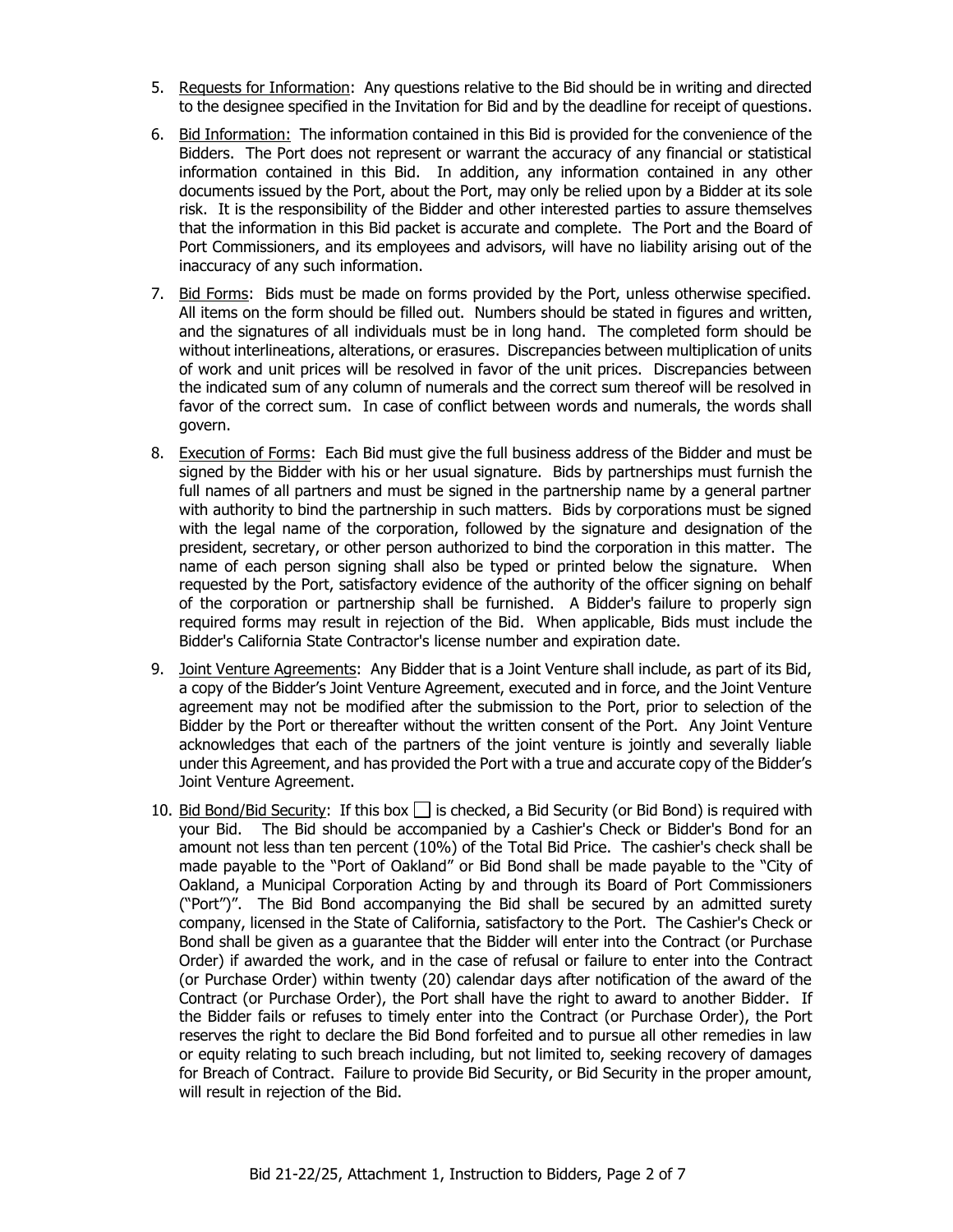- 11. Withdrawal of Bid: Bids may be withdrawn by the Bidders prior to the time fixed for the opening of Bids, but may not be withdrawn after the opening of Bids.
- 12. Responsible Bidder: A Responsible Bidder is defined as a Bidder who has demonstrated the attribute of trustworthiness, as well as quality, fitness, capacity, and experience to satisfactorily perform the work or provide the goods. The Port may conduct such investigation as the Port deems necessary to assist in the evaluation of any Bid and to establish the responsibility, qualifications, and financial ability of Bidders. The Port shall have the right to communicate directly with Bidder's surety regarding Bidder's guaranty. The Port will be the sole determinate of whether a Bidder is considered a Responsible Bidder.
- 13. Evidence of Responsibility: Upon the request of the Port, a Bidder shall submit promptly to the Port satisfactory evidence showing the Bidder's financial resources, the Bidder's experience in the type of work being required (or goods needed) by the Port, the Bidder's organization and workforce available for the performance of the work and any other required evidence of the Bidder's qualifications to perform the proposed work or supply of goods. The Port may consider such evidence before making its decision awarding a Contract (or Purchase Order). Failure to submit evidence of a Bidder's responsibility to perform the proposed work (or goods needed) may result in rejection of the Bid. The Port may check any client reference provided by the Bidder to determine if the Bidder has the experience necessary to provide the goods or perform the services, and to determine the lowest responsive, responsible Bidder.
- 14. Addenda: Any addenda issued during the time of bidding shall become a part of the drawings and specifications issued to Bidders for the preparation of their Bids, and shall constitute a part of the Contract Documents. All addenda shall be numbered and dated and shall be acknowledged by the Bidder on the Bid Form. No addendum will be issued on such requests received later than five (5) calendar days before the scheduled opening of the Bids.
- 15. Minor Informalities, Rejection of Bids and Award of Contract: The Port reserves the right to waive any non-substantial or immaterial irregularities in the Bid and the right to accept or reject any and all Bids, or to accept or reject any portion or combination thereof, or award on the basis of Bid Elements or Total Bid Price, when to do so is in its own best interest. If an award is made, the Port will recommend a Contract (or Purchase Order) be awarded within sixty (60) calendar days after opening of Bids to the lowest responsive, responsible Bidder complying with the requirements of the Contract Documents, subject to the Board of Port Commissioner's approval (if required). The time for awarding the Contract (or Purchase Order) may be extended by the Port with the consent of the lowest responsible Bidder. If the Port does not recommend a Contract (or a Purchase Order) to be awarded to the lowest responsive, responsible Bidder, then the Bid will be cancelled.
- 16. Action by the Board of Port Commissioners: If action by the Board of Port Commissioners is required, the Board of Port Commissioners may approve or reject the Port's recommendation for award with the lowest responsive responsible Bidder, or may reject all Bids. If all Bids are rejected, the Board of Port Commissioners may direct staff to negotiate with any Bidder or call for new Bids.
- 17. Performance Bond: If this box  $\Box$  is checked and your Bid exceeds \$25,000, a Performance Bond is required prior to issuance of a Contract (or Purchase Order). The successful Bidder shall be required to submit the Performance Bond as specified in the Contract Documents. The required Bond shall be calculated on the maximum Total Bid Price. A Bidder's failure to submit the Bond requested shall result in rejection of their Bid and forfeit of their Bid Security.
- 18. Execution of Contract: The successful Bidder shall, within twenty (20) calendar days of Notice of Award of the contract, sign and deliver to the Port, without exception, the executed Port Contract (or Purchase Order) along with the Bonds and any evidence of insurance required by the Contract Documents. In the event the Bidder to whom an award is made fails or refuses to execute the Contract (or Purchase Order) within twenty (20) calendar days from the date of receiving notification that the Contract (or Purchase Order) has been awarded to the Bidder, or fails to provide the required bond and evidence of insurance, the Port may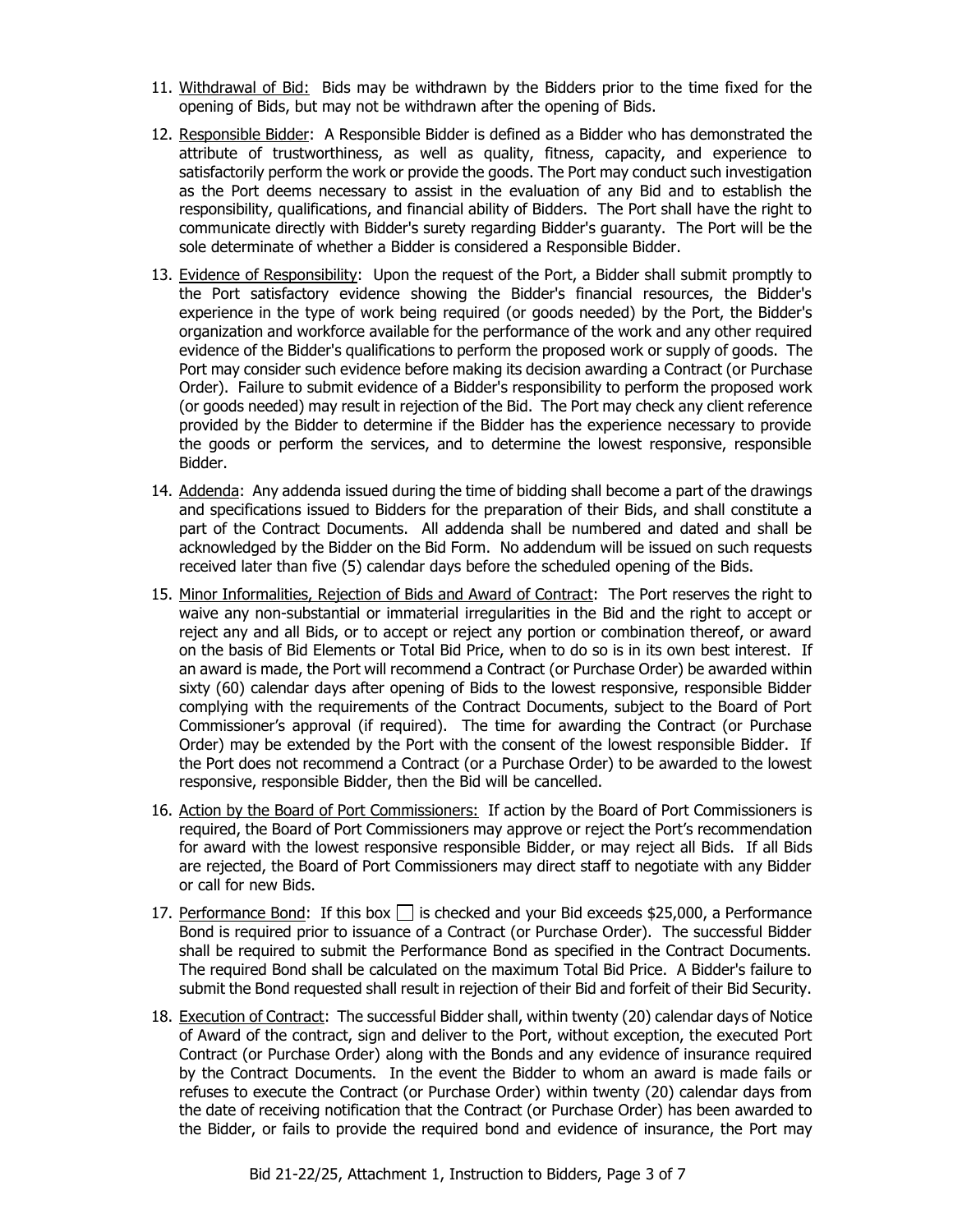declare the Bidder's Bid Security or bond forfeited as damages caused by the failure of the Bidder to enter into the Contract (or Purchase Order), and may award the work to the next lowest responsive, responsible Bidder, or may reject all Bids and, at its sole discretion, call for new Bids.

- 19. Form of Contract: If this box  $\Box$  is checked, the Bidder selected by the Port will be required to execute, without exception, a Contract in form and substance substantially similar to that included in the Bidding package. The Contract and other documents are subject to the approval of the Port and its legal counsel.
- 20. Standard Purchase Order Terms and Conditions: The Port's Standard Purchase Order Terms and Conditions apply to all purchases (unless specifically noted in the Bid package). A copy of the Port's Standard Purchase Order Terms and Conditions is included in this Bid package. By submitting a Bid, Bidder agrees to the Port's Standard Purchase Order Terms and Conditions.
- 21. Drawings and Specifications: If this box  $\Box$  is checked, each Bidder shall be required to return to the Port all drawings and specifications in an un-mutilated condition and without any marks or annotations. All drawings, specifications and other documents used or prepared during the project shall be the exclusive property of the Port.
- 22. Taxes: Taxes shall be included in the Total Bid Price at the current Alameda County uniform local sales and use tax rate.
- 23. Bid Exceptions: All exceptions to the plans and specifications which are taken in response to this Bid must be stated clearly. The taking of Bid exceptions or providing false, incomplete or unresponsive statements may result in the disqualification of the Bid.
- 24. Discounts: Any discounts which the Bidder desires to provide the Port must be stated clearly on the Bid Form itself so that the Port can calculate properly the net cost of the Bid. Offers of discounts or additional services not delineated on the Bid Form will not be considered by the Port in the determination of the lowest responsive, responsible Bidder.
- 25. Quantities: The quantities shown are approximate. The Port reserves the right to increase or decrease quantities as desired.
- 26. Prices: Bidders must quote prices Free on Board (F.O.B). Destination; the Port, unless otherwise noted. Prices should be stated in the units specified and Bidders should quote each item separately.
- 27. Samples: On request, samples of the products being supplied shall be furnished to the Port at no cost to the Port.
- 28. Special Brand Names: In describing any item, the use of a manufacturer or special brand, except in those instances where the product is designated to match others in use on a particular public improvement either completed or in the course of completion, does not restrict bidding to that manufacturer or special brand (unless specifically noted), but is intended only to indicate quality and type of item desired. Bidders may furnish any material, product, thing or service of comparable quality or utility. If a Bidder is requesting substitution of "or equal" item, the make and grade of the article on which the Bid is submitted must be stated in the Bid Form and illustrations and catalogue information submitted. The Port has the sole right to make all decisions on products and supplier selection of "or equal" substitutes.
- 29. Container Costs and Delivery: All costs for containers shall be borne by the Bidder. All products shall conform to the provisions set forth in the Federal, County, State, and City laws for their production, handling, processing and labeling. Packages shall be so constructed to ensure safe transportation to point of delivery.
- 30. Bid Negotiations: A Bid response to any specific item of this Bid Document with terms such as "negotiable", "will negotiate" or similar, will be considered as non-compliance with that specific term.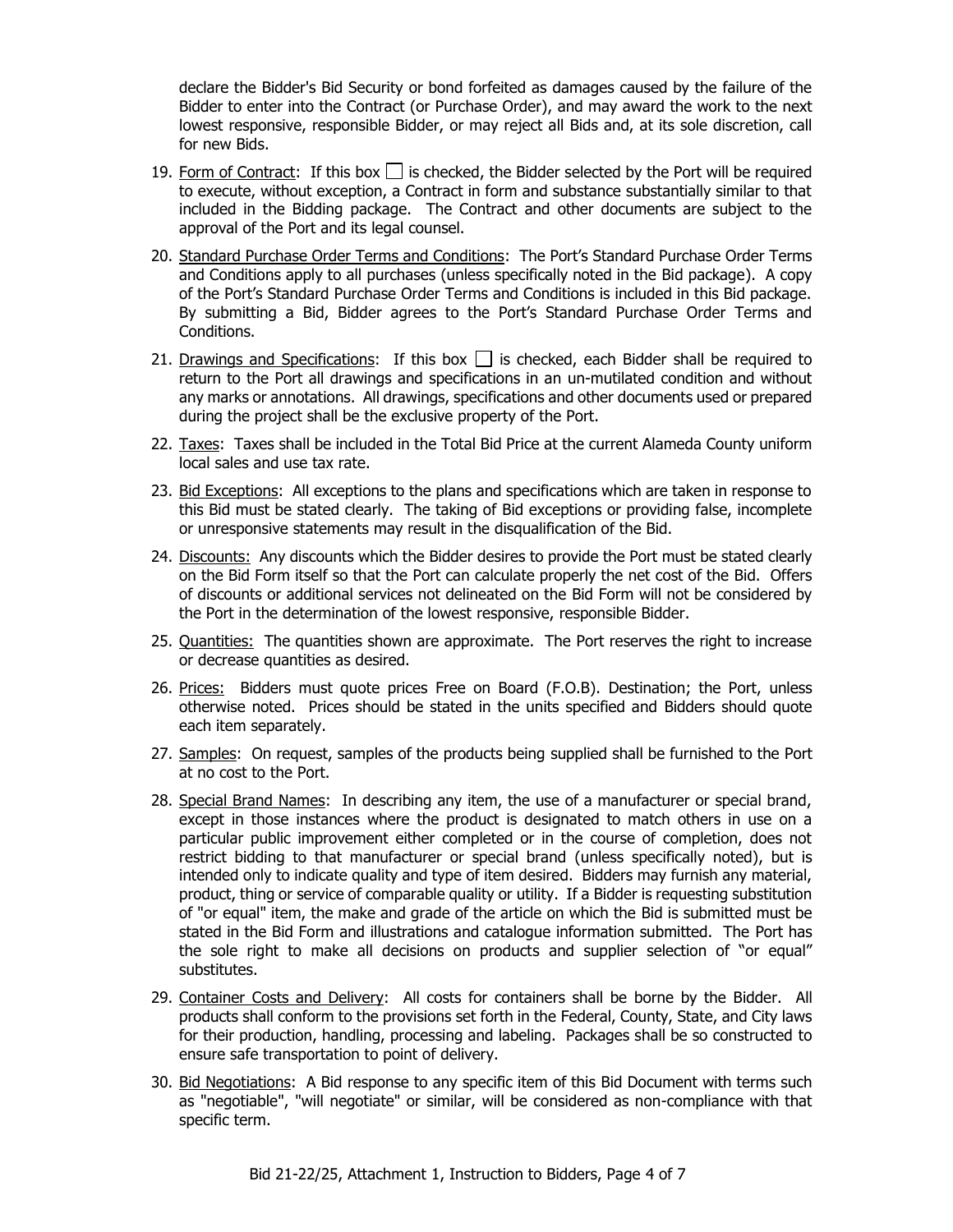- 31. Purchases by Other Public Agencies, the Port, and Additional Quantities: Bidder agrees to extend identical prices and services under the same terms and conditions to other public agencies and the Port (known as "Piggybacking"). Other public agencies may piggyback on this contract for the goods/services and purchase directly from Bidder without additional competitive processes. Each participating agency will execute its own Contract with the Bidder for its requirement and payment will be made directly by the participating agency. Following any initial purchase(s) by the Port, additional quantities of the goods/services listed herein, may be purchased to replace or supplement existing purchases.
- 32. Prevailing Law: In the event of any conflict or ambiguity between these instructions and State or Federal law or regulations, the latter shall prevail. Additionally, all equipment to be supplied or services to be performed under the Bid shall conform to all applicable requirements of Local, State and Federal laws, including, but not limited to, California Labor Code.
- 33. Governing Law and Venue: The Bid Documents, Specifications and related matters shall be governed by and construed in accordance with the laws of the State of California. Legal actions relating to the Bid Documents, Specifications and related matters shall only be brought in the Federal or State Courts of Alameda County, California, to which jurisdiction Bidder irrevocably submits.
- 34. Living Wage Policy: On March 5, 2002, the voters in the City of Oakland passed Measure I, adding to the City Charter Section 728 ("§728") entitled "Living Wage and Labor Standards at Port-assisted Businesses." §728 requires Port Aviation and Maritime businesses that meet specified minimum threshold requirements to pay all nonexempt employees a Living Wage rate established by City Ordinance and adjusted annually based on the Consumer Price Index for the San Francisco, Oakland and San Jose area. (See the enclosed §728 for the current living wage rates.) Specifically, §728 applies to Port contractors and financial assistance recipients with the Aviation or Maritime divisions that have contracts worth more than \$50,000 and that employ more than 20 employees who spend more than 25% of their time on Port-related work. §728 also provides covered employers with incentives to provide health benefits to employees, establishes a worker retention policy, requires covered employers to submit quarterly payroll reports and requires covered employers to allow Port representatives access to payroll records in order to monitor compliance and labor organization representatives access to workforces during non-work time and on non-work sites. Covered employers are responsible for complying with the provisions of §728 from the date the covered contract is entered into. When a Contract (or Purchase Order) is awarded, the Bidder will be required to fill out the following forms included in the Bid packet:
	- Employer Self-Evaluation for Port of Oakland Living Wage Form
	- Certificate of Compliance—Living Wage

Do not include these forms with your Bid. Only after a Contract (or Purchase Order) is issued does the successful Bidder need to return these forms to the Social Responsibility Division. Bidders shall acknowledge the Port's Living Wage Policy and compliance by submitting the "Statement Living Wage Requirements" (included in the Bid packet) with their Bid.

For more information on the Living Wage Policy, see the enclosed forms or call Amy Tharpe in the Port of Oakland's Social Responsibility Division at (510) 627-1302.

35. Non-Discrimination Policy: The Port of Oakland prohibits discrimination or preferential treatment because of race, color, religion, sex, national origin, ancestry, age (over 40), physical or mental disability, cancer-related medical condition, a known genetic predisposition to a disease or disorder, veteran status, marital status, or sexual orientation. Each Bidder must adhere to the Port's Non-Discrimination Policy by providing the enclosed "Statement of Equal Employment Opportunity" with their Bid.

In addition, the Port has a Non-Discrimination and Small Local Business Utilization Policy to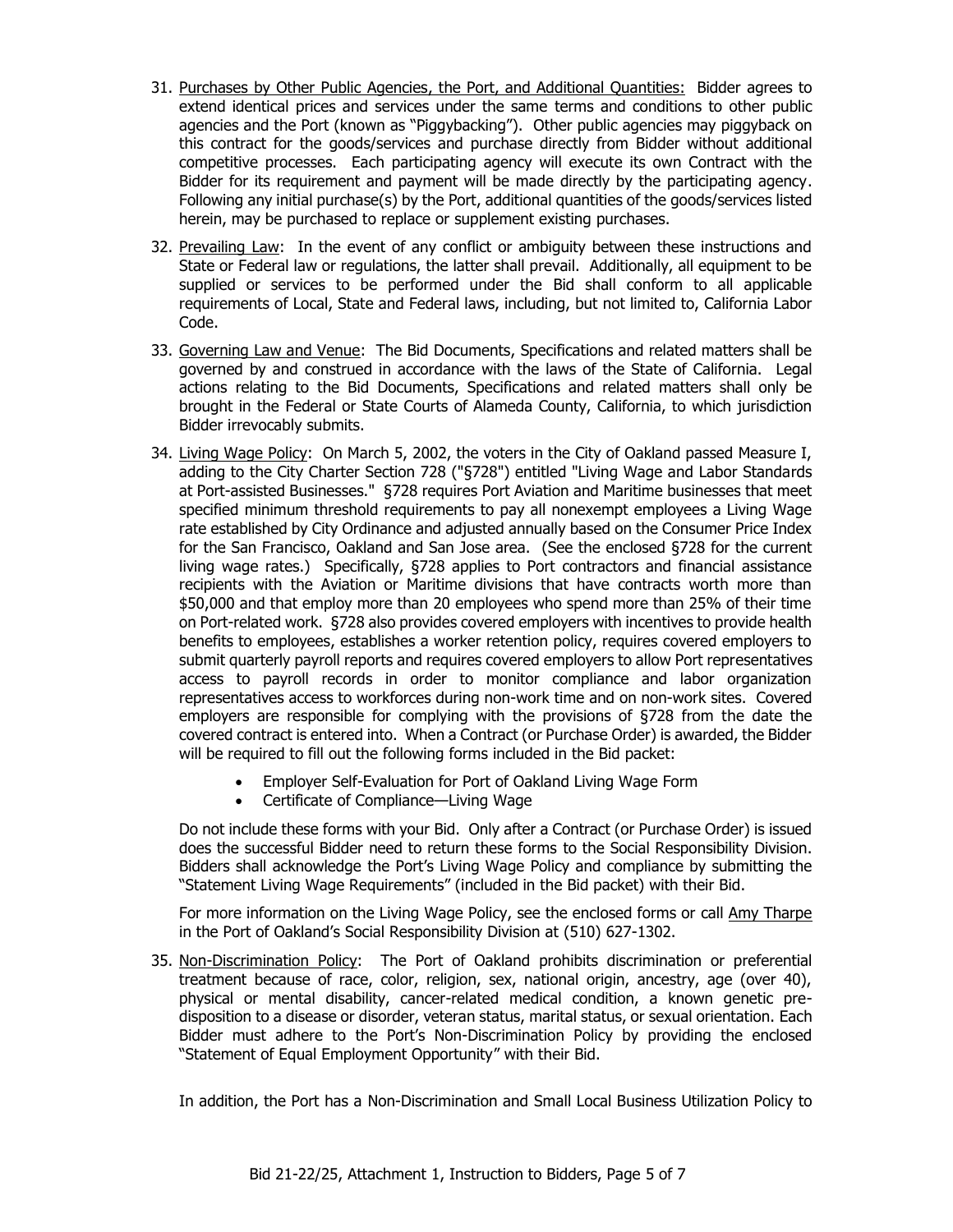encourage the use of small and local business. The entire Non-Discrimination and Small Local Business Utilization Policy is available at:

[http://www.portofoakland.com/files/PDF/responsibility/NDSLBUP\\_00810.pdf](http://www.portofoakland.com/files/PDF/responsibility/NDSLBUP_00810.pdf)

A copy of the Port-certified Small and Local Business Enterprises can also be downloaded at:

[http://srd.portofoakland.com/.](http://srd.portofoakland.com/)

- 36. Examination of Work Site: If applicable, before submitting a Bid, Bidders shall visit the site of the proposed work and shall fully inform themselves of all conditions in and about the work site, the building or buildings, if any, and any work that may have been done thereon. However, no Bidder shall visit the site without prior authorization by the Port.
- 37. Licenses: Each Bidder, and their subcontractors, if any, must possess all appropriate and required licenses (including a California Contractor's License, if applicable) or other permits to perform the work or provide the goods as identified in this Bid packet. Upon request, each Bidder shall furnish the Port with evidence demonstrating possession of the required licenses or permits. Failure to submit such evidence to the Port's satisfaction may result in rejection of the Bid.
- 38. Public Records Act: Under the Public Records Act (Gov. Code § 6250 et seq.), the Port may be obligated to make available to the public the submitted Bids and all correspondence and written questions submitted during the Bid process. Any trade secrets or proprietary financial information, which a Bidder believes should be exempted from disclosure, shall be specifically identified and marked as "CONFIDENTIAL". Blanket-type identification by designating whole pages or sections shall not be permitted and shall be invalid. The specific information must be clearly identified as such. The Port reserves the right to independently determine whether any document is subject to disclosure and to make such information available to the extent required by applicable law, restriction or notice to Respondent.
- 39. Protest Procedures:Any Bidder that has timely submitted a responsive bid that contends or claims that the Port's proposed award of the subject contract fails to comply with the Port's rules and regulations or with law must file a protest in accordance with the provisions set forth below:
	- 1. Any protest must be submitted in writing to Daria Edgerly, Secretary of the Board, and received by the Port no later than 5:00 p.m. by the third (3rd) business day following the date of Bid opening.
		- 2. The protest must include the name, address and telephone number of the person representing the protesting party.
		- 3. The initial protest document must contain a complete statement of the basis for the protest, including in detail, all grounds for protest including referencing the specific portion of the solicitation document that forms the basis for the protest, and including without limitation all facts, supporting documentation, legal authorities and argument in support of the grounds for the protest. Any matters not set forth in the written protest shall be deemed waived. All factual contentions must be supported by competent, admissible and credible evidence.

Any protest not conforming to the foregoing shall be rejected by the Port without recourse.

40. Conflicts of Interest: By submitting a Bid, the Bidder represents that it is familiar with Section 1090 and Section 87100 et seq. of the California Government Code, and that it does not know of any facts that constitute a violation of said sections in connection with its Bid. Bidder also represents that its Bid has completely disclosed to the Port all facts bearing upon any possible interests, direct or indirect, which Bidder believes any member of the Port, or other officer, agent or employee of the Port or any department presently has, or will have, in any agreement arising from this Bid, or in the performance thereof, or in any portion of the profits there under. Willful failure to make such disclosure, if any, shall constitute ground for rejection of the Bid or termination of any agreement by the Port for cause. Bidder agrees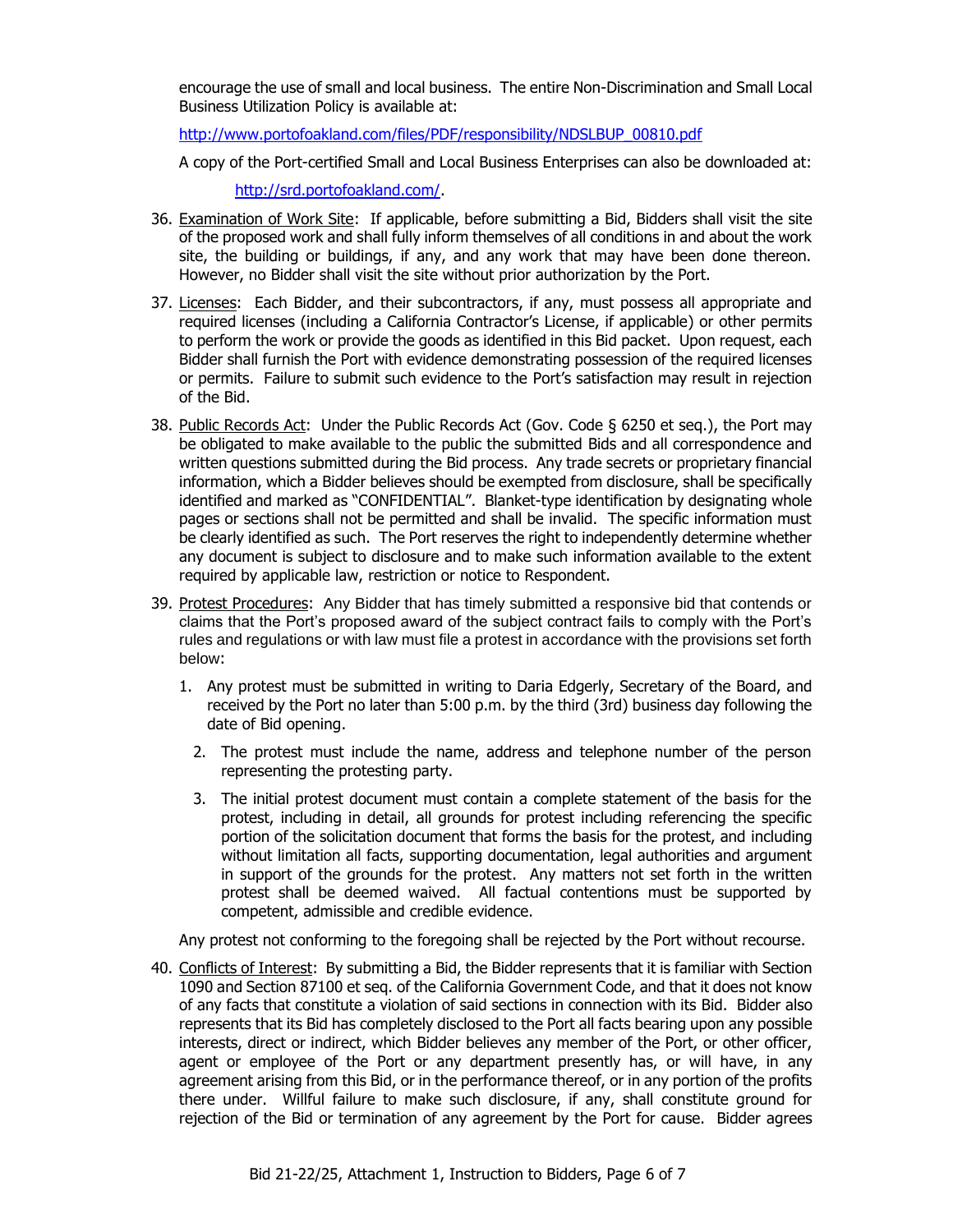that if it enters into a Contract (or Purchase Order) with the Port, it will comply with all applicable conflict of interest codes adopted by the City of Oakland and Port of Oakland and their reporting requirements.

41. Bidder's Relationship: The Bidder's relationship to the Port shall be that of independent contractor and shall not be deemed to be that of an officer, agent, or employee of the Port.

End of Section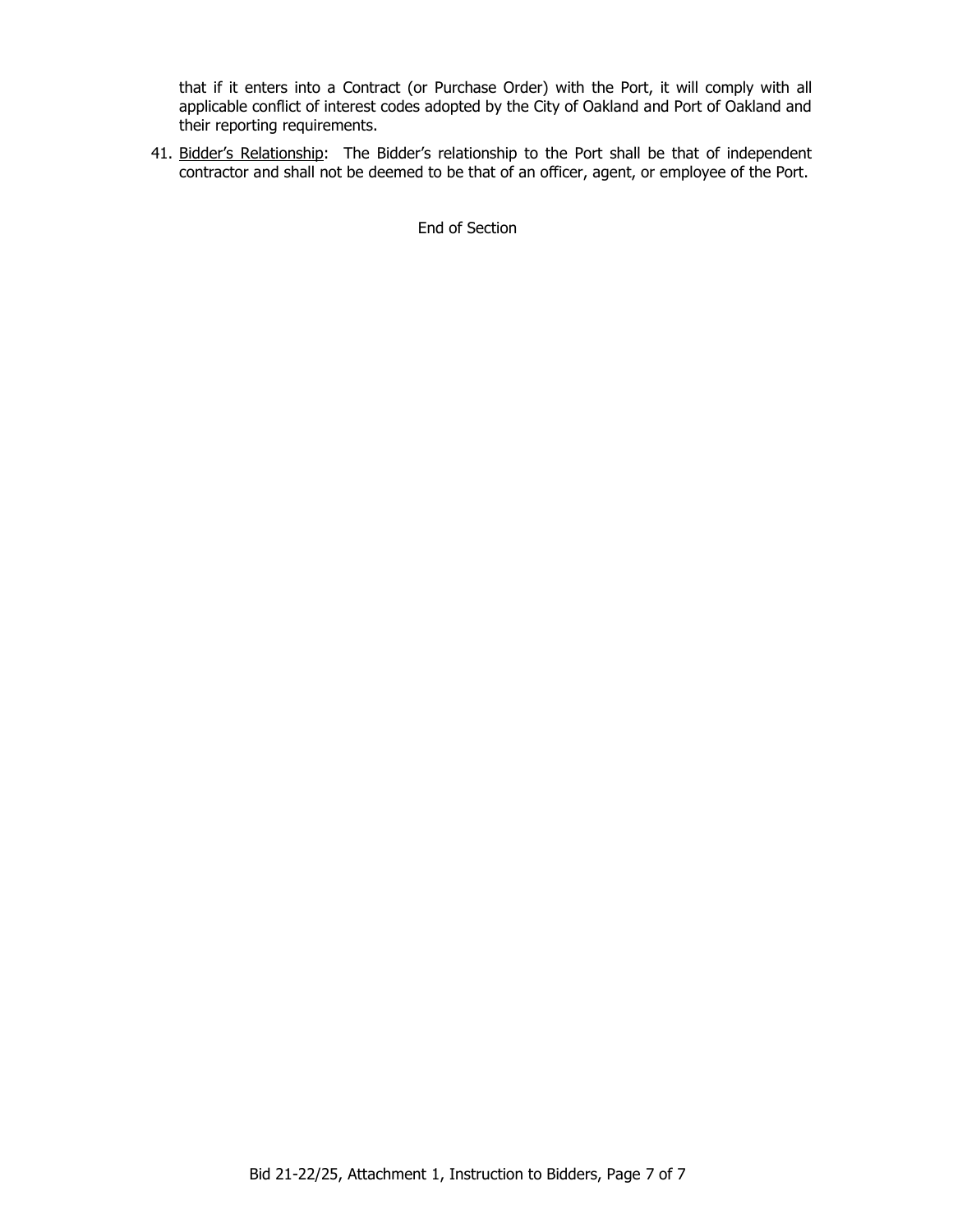

# **BID FORM (Page 1 of 5)**

The undersigned having carefully examined the location of the proposed work, the local conditions of the place where the work or services is to be done, the Invitation for Bid, the Instructions to Bidders, the Standard Purchase Order Terms and Conditions, the Supplier Insurance Requirements, all Bid Documents, including the Specifications and all of the contract documents for this project, and any Attachments, Addenda, Enclosures, and the Port of Oakland's sample Contract (if applicable), proposes to perform the work or provide the goods, including all of its component parts, and to furnish any and all required labor, materials, equipment, insurance, permit, bonding, transportation and services required for this project or delivery of goods and services in strict conformity with the Plans and Specifications prepared, including any Addenda, within the time specified for the lump sum price (including all taxes) of:

#### **Total Bid Price (Including all Taxes)**

| <b>Total Bid Price of: \$</b> |                                                    | (Numeric amount) |
|-------------------------------|----------------------------------------------------|------------------|
|                               |                                                    | (Written amount) |
|                               | Written amount prevails if any discrepancy exists. |                  |

# **Agreement Terms**

- 1. If awarded the Contract (or Purchase Order), the undersigned hereby agrees to sign said Contract (or Purchase Order), and furnish the necessary Performance Bond (if applicable), and Insurance within twenty (20) calendar days after the Notice of the Award of this Contract (or Purchase Order) and agrees to commence work within ten (10) calendar days after any verbal or written Notice to Proceed is issued by the Port.
- 2. The undersigned has checked carefully all the above figures and understands that the Port will not be responsible for any errors or omissions on the part of the undersigned in making up this Bid.
- 3. The Port of Oakland reserves the right to reject any or all Bids, to waive any irregularities or informalities not affected by law, to evaluate the Bids submitted and to award the Contract (or Purchase Order) according to the Bid which best serves the interests of the Port.
- 4. All pages of this Bid Form must be completed and signed in ink. The Bid will be awarded to the lowest responsive, responsible Bidder(s).

| Bidder's Name: |  | .<br>Initials: |  |
|----------------|--|----------------|--|
|----------------|--|----------------|--|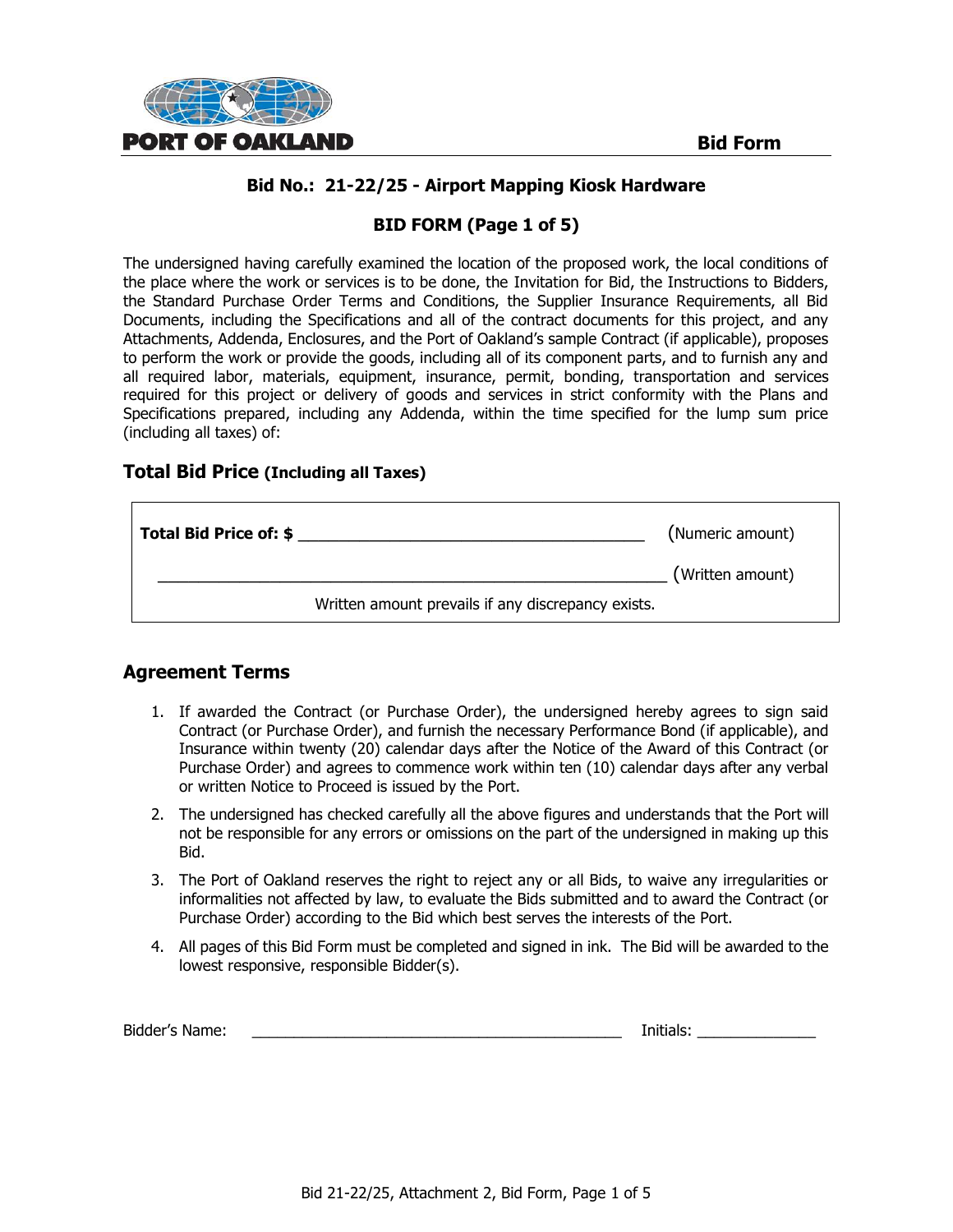# **BID FORM (Page 2 of 5)**

| A. Airport Mapping Kiosk Hardware                                                |                                                                                                                                                                                                                                      |                                                                           |                |     |                               |    |
|----------------------------------------------------------------------------------|--------------------------------------------------------------------------------------------------------------------------------------------------------------------------------------------------------------------------------------|---------------------------------------------------------------------------|----------------|-----|-------------------------------|----|
| No.                                                                              | Part No.<br><b>Description</b><br><b>QTY</b><br><b>Taxable</b><br><b>Unit Price</b>                                                                                                                                                  |                                                                           |                |     |                               |    |
| 1                                                                                | ASUS Fanless Chromebox with Intel® Core i7-10510U<br>Processor, 16GB Memory, 256G SSD, Power / DisplayPort<br>\$<br>90MS0281-M00320<br>Yes<br>11<br>Over Type C, HDMI, WiFi 6, USB 3.2, VESA Mount, Chrome<br>OS                     |                                                                           |                | \$  |                               |    |
| $\overline{2}$                                                                   | VT-55Base.PC                                                                                                                                                                                                                         | BSC 55" Baseline-Vertical Totem Powder Coat (Single Sided<br>Bolt Down)   | $\overline{2}$ | Yes | \$                            | \$ |
| 3                                                                                | \$<br>5<br>HS-55Base.PC<br>BSC 55" Enclosure (Wall mount non-recessed)<br>Yes                                                                                                                                                        |                                                                           | \$             |     |                               |    |
| 4                                                                                | AB-55Base.PC                                                                                                                                                                                                                         | BSC 55" Baseline-Angled Back Kiosk (Stand alone Powder<br>coated Display) | $\mathbf{1}$   | Yes | \$                            | \$ |
| 5                                                                                | PCAP Interactive Touch Screen Installed on a 55" LG<br>55UH5F-H Display. Integrated with 40PT PCAP Technology,<br>\$<br>TSI55PLFEDHJGZZ<br>8<br>Yes<br>Anti-Glare Glass, and Custom PCAP Edge to Edge Design. -<br>Display Included. |                                                                           | \$             |     |                               |    |
|                                                                                  |                                                                                                                                                                                                                                      |                                                                           |                |     | (TAXABLE ITEMS) Product Total | \$ |
| YES NO Taxable   Shipping Cost                                                   |                                                                                                                                                                                                                                      |                                                                           |                | \$  |                               |    |
| $\Box$ YES $\Box$ NO Taxable   <b>Monitor Recycling Fee</b>                      |                                                                                                                                                                                                                                      |                                                                           |                | \$  |                               |    |
| YES   NO Taxable   Other Charges: Please Specify                                 |                                                                                                                                                                                                                                      |                                                                           |                | \$  |                               |    |
| (Alameda County, City of Oakland Sales Tax @ 10.25%)                             |                                                                                                                                                                                                                                      |                                                                           |                | \$  |                               |    |
| (Write this amount in the Total Bid Price BID FORM Page 1 of 5) Total Bid Amount |                                                                                                                                                                                                                                      |                                                                           |                | \$  |                               |    |

**Bidder's Name: Title:**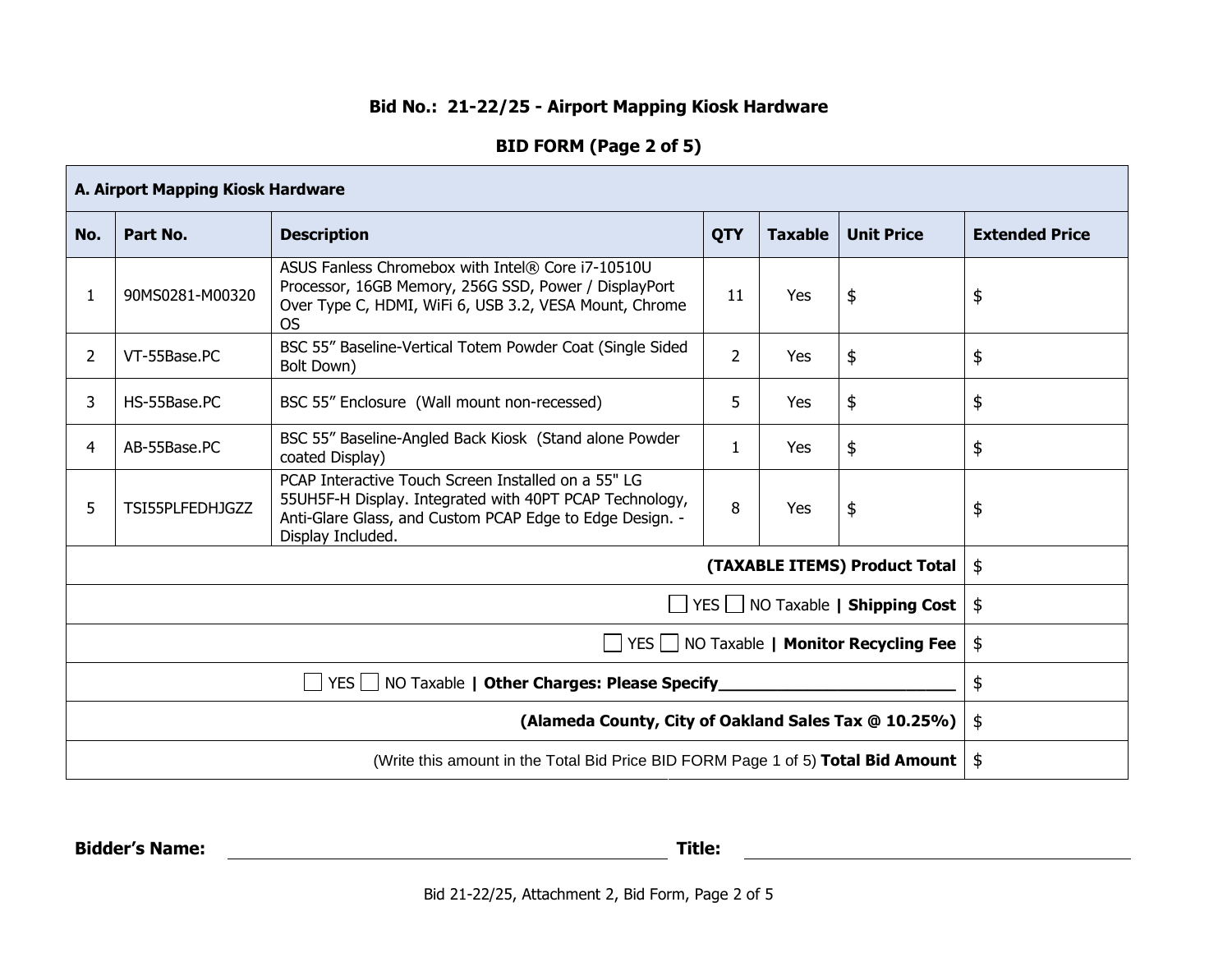# **BID FORM (Page 3 of 5)**

DELIVERY SCHEDULE Delivery required on or before **June 30, 2022**: \_\_\_\_\_\_\_\_\_\_\_\_\_\_\_\_\_\_\_ If you are able to meet the stated date, then write in the date; otherwise, indicate the number of days after receipt of a Purchase Order the equipment will be delivered to the Port.

By submitting a bid, Bidder hereby certifies the following information (by checking the box below):

| YES  <br><b>NO</b>   | Bidder is an Authorized Reseller                                                                                                                                                                                                     |
|----------------------|--------------------------------------------------------------------------------------------------------------------------------------------------------------------------------------------------------------------------------------|
| YES    <br><b>NO</b> | Products are new and in their original box                                                                                                                                                                                           |
| <b>NO</b>            | Total Bid Price valid for 60 days                                                                                                                                                                                                    |
| YES    <br><b>NO</b> | Bidder confirms it has sourced all Manufacturer products submitted in this offer from Manufacturer or through Manufacturer<br>Authorized Channels only, in accordance with all applicable laws and policies at the time of purchase. |
| YES <br><b>NO</b>    | Bidder can provide a copy of the End User license agreement to Buyer and shall warrant that all Manufacturer software is<br>licensed originally to Buyer as the original licensee authorized to use the Manufacturer Software.       |

In the event there are questions pertaining to the validity of the products, the Port of Oakland reserves the right to verify the origin of the products with manufacturer. In the event the products have been acquired from unauthorized channels, the Port of Oakland further reserves the right to return the products for a full refund.

**Bidder's Name: Title:**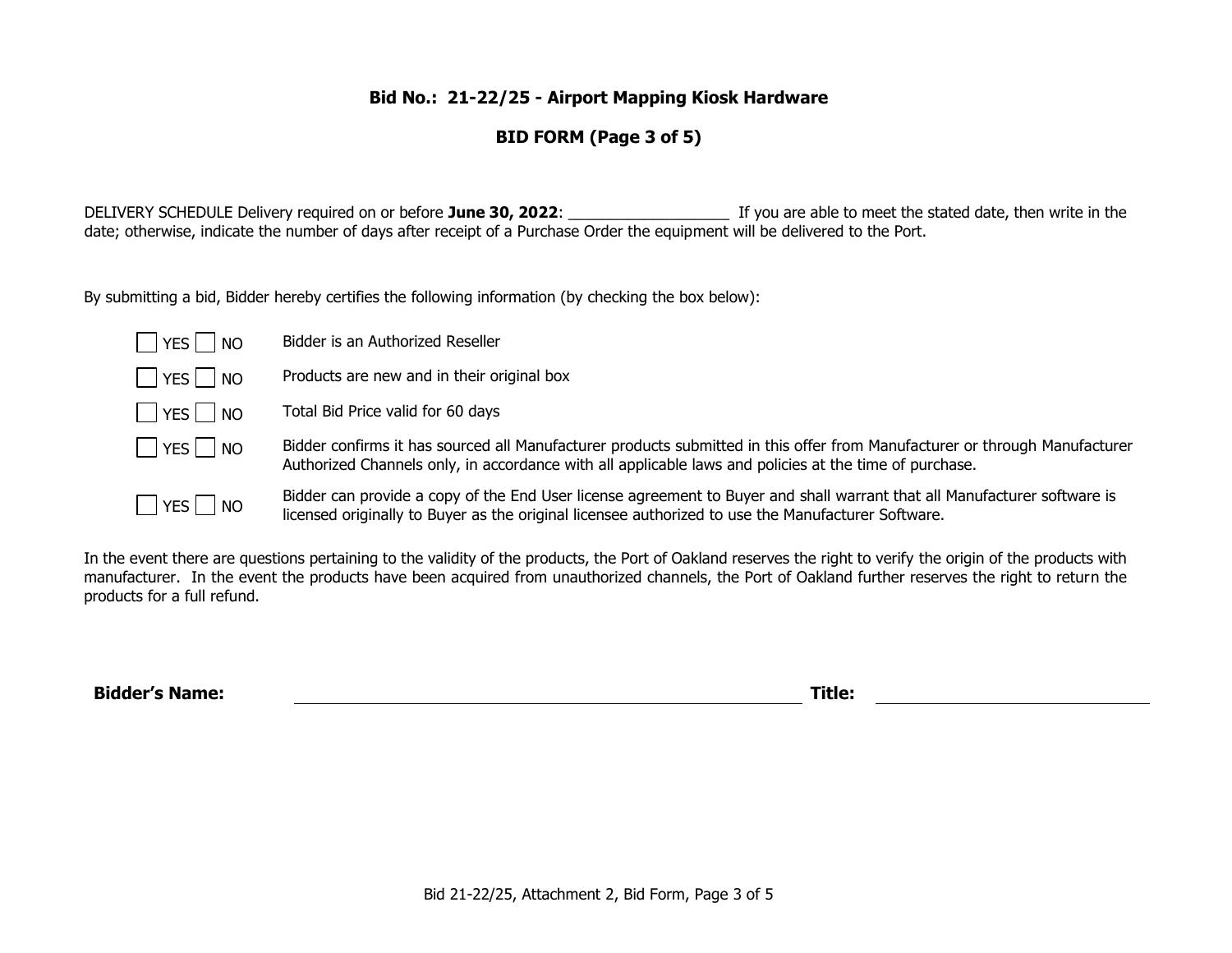#### **BID FORM (Page 4 of 5)**

#### **Agreement Terms Continued**

- 1. The undersigned has checked carefully all the above figures and understands that the Port will not be responsible for any errors or omissions on the part of the undersigned in making up this Bid.
- 2. The Port of Oakland reserves the right to reject any or all Bids, to waive any irregularities or informalities not affected by law, to evaluate the Bids submitted and to award the Contract (or Purchase Order) according to the Bid which best serves the interests of the Port.
- 3. All pages of this Bid Form must be completed and signed in ink. The Bid will be awarded to the lowest responsive, responsible Bidder(s).

# **Bid Bond/Bid Security**

If applicable (see the Instructions to Bidders), each Bid shall be accompanied by a cashier's check payable to the "Port of Oakland", or a Bidder's bond executed by an admitted surety insurer, licensed to do business in the State of California as a surety, made payable to the "City of Oakland, a Municipal Corporation Acting by and through its Board of Port Commissioners ("Port")" in an amount not less than ten percent (10%) of the maximum amount of the Total Bid Price. The check or Bid Bond shall be given as a guarantee that the Bidder to whom the Contract (or Purchase Order) is awarded shall execute the contract documents and shall provide the required Performance Bond as specified therein within twenty (20) calendar days after the Notification of the Award of the Contract (or Purchase Order).

**Amount** – Bidders must enclose an amount of not less than ten (10) percent of the entire Bid as either:

|                                                                                                               | <u> 1989 - Johann Stoff, amerikansk politiker (d. 1989)</u>                                                          |
|---------------------------------------------------------------------------------------------------------------|----------------------------------------------------------------------------------------------------------------------|
|                                                                                                               |                                                                                                                      |
|                                                                                                               | <u> 2000 - Jan James James James James James James James James James James James James James James James James J</u> |
| Addenda Acknowledgement                                                                                       |                                                                                                                      |
|                                                                                                               |                                                                                                                      |
| Bidder's Name: 2008. 2008. 2010. 2010. 2010. 2010. 2011. 2012. 2013. 2014. 2016. 2016. 2017. 2018. 2019. 2019 |                                                                                                                      |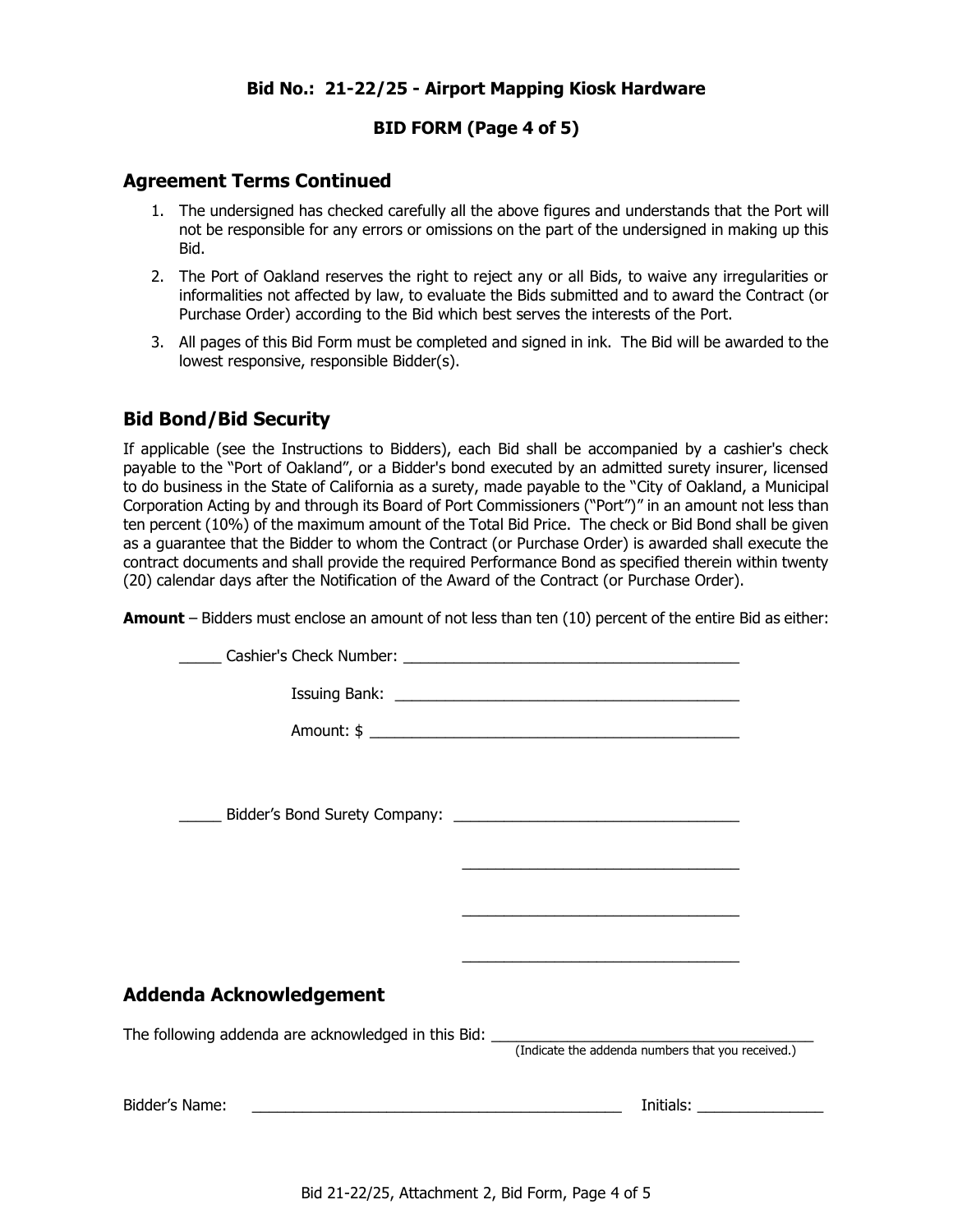#### **BID FORM (Page 5 of 5)**

#### **Client References**

In order for the Port to determine if your firm is a Responsible Bidder (see the Instructions to Bidders), Bidder is to provide the names, addresses, and contact information for three (3) current client references. Please make sure all contact information is current. By providing such information you authorize the Port to contact such clients.

| Line | Company Name and Contact | Address | Phone and Email |
|------|--------------------------|---------|-----------------|
|      |                          |         |                 |
|      |                          |         |                 |
|      |                          |         |                 |
|      |                          |         |                 |
|      |                          |         |                 |
|      |                          |         |                 |
|      |                          |         |                 |
|      |                          |         |                 |

# **Bidder Information and Signatures**

|                                      |                                                                                                                       | (If Corporation by Chairman, President or VP. If Partnership by Partner.)            |
|--------------------------------------|-----------------------------------------------------------------------------------------------------------------------|--------------------------------------------------------------------------------------|
|                                      |                                                                                                                       |                                                                                      |
|                                      | <u> 1989 - Johann Barn, mars and de Branch Barn, mars and de Branch Barn, mars and de Branch Barn, mars and de Br</u> | Date:<br><u> 1989 - John Stein, Amerikaansk politiker (</u>                          |
| Printed Name:<br>Attested By $(*)$ : | Partnership, by Partner.)                                                                                             | (If Corporation, by Chairman, President, Vice President, Secretary, or Treasurer. If |

with the signature(s) of the officer or officers authorized to sign Contracts on behalf of the corporation. If the Bidder is a partnership, set forth the name of the firm together with the signature(s) of the partner or partners authorized to sign Contracts on behalf of the partnership.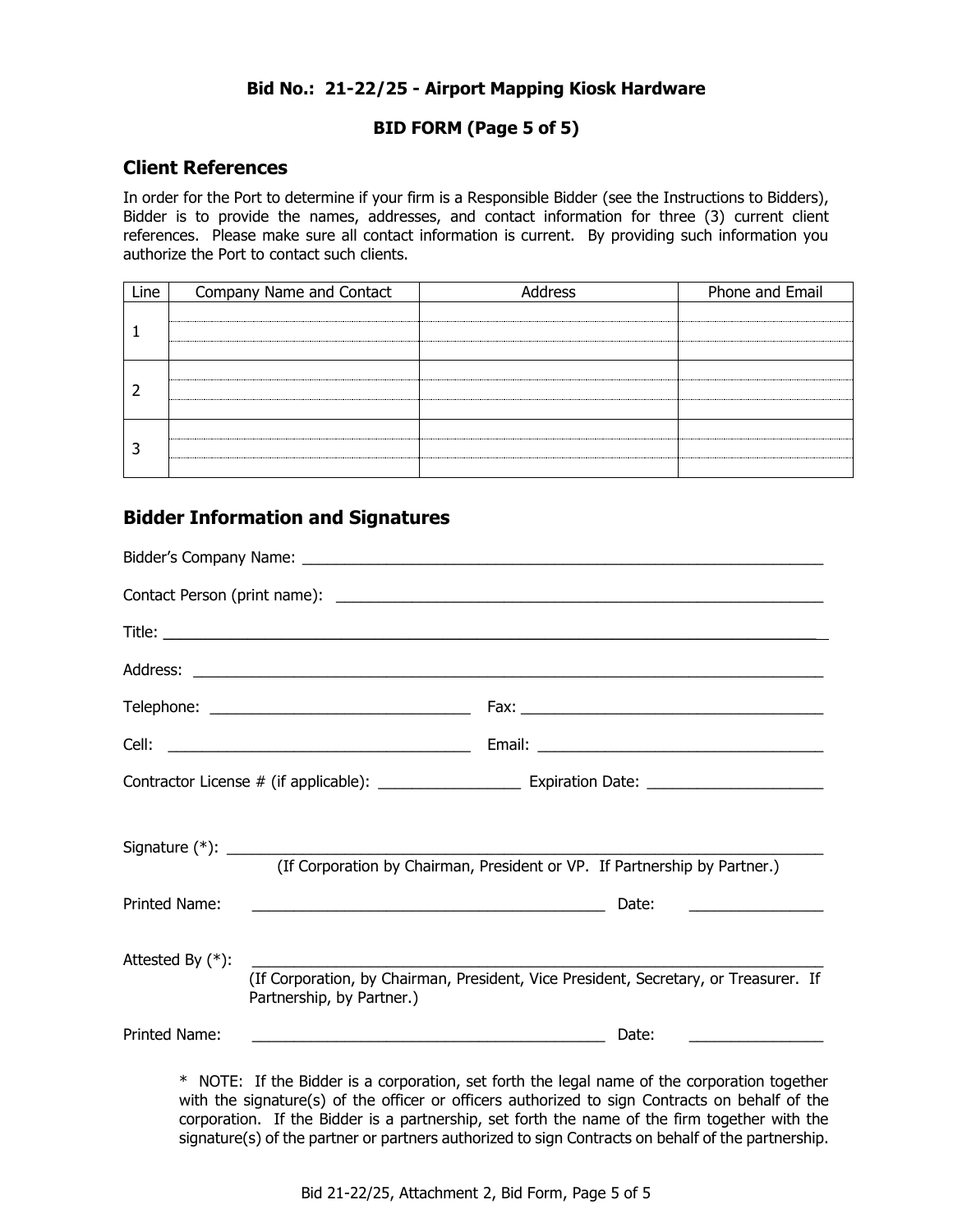

# **STANDARD PURCHASE ORDER TERMS AND CONDITIONS**

The Port of Oakland uses Purchase Orders for all purchases. Phone orders are not valid and may be subject to non-payment. In these Terms and Conditions, "the Purchase Order" refers to each Purchase Order subject to these Terms and Conditions. All Appendices described herein and/or attached hereto are part of this Purchase Order.

Any software purchased under this Purchase Order shall be subject to the more specific provisions in Appendix A-1 (Software) attached hereto. With respect to Software, Appendix A-1 shall supersede any directly conflicting provisions of these Terms and Conditions.

1. THE PORT. The Port is legally known as the City of Oakland, a Municipal Corporation, Acting by and through its Board of Port Commissioners. The Port is an independent department of the City of Oakland and issues Purchase Orders under the name "Port of Oakland." The Port has exclusive control and management of all Port facilities and properties located in Oakland, CA (including, but not limited to, marine terminals, a railway intermodal terminal, and container storage areas; the Oakland International Airport; and office, retail, and other developed property and undeveloped land), and no other agency or department of the City of Oakland may issue Purchase Orders with respect to these facilities and properties.

2. SUPPLIER. Supplier (sometimes referred to on the Port's website or in other materials related to the Purchase Order as "seller", "lessor", "vendor", "contractor", "respondent", "consultant", "service provider" or by similar terms) is an independent contractor and not an officer, employee or agent of the Port. Supplier shall provide the goods or services described on the Purchase Order (the "**Work**") using its own qualified employees or using only qualified subcontractors approved in writing by the Port. Supplier, and not the Port, shall be solely responsible for paying all compensation (including benefits), making all withholdings, paying all taxes and ensuring compliance with all laws regarding the employment of such employees or engagement of such subcontractors. Supplier may not change its subcontractors or assign, delegate or transfer, voluntarily, involuntarily or by operation of law, any of its rights or obligations under the Purchase Order (other than its interest in receivables as part of a bona fide third-party financing arrangement), without the prior written consent of the Port.

3. PERFORMANCE AND QUALITY. Supplier shall supply or perform the Work and represents and warrants that the Work performed or supplied is (i) as specified in the Purchase Order, (ii) in a good and workmanlike manner, (iii) in conformity to all applicable specifications, and (iv) in compliance with all Applicable Law (as defined below). Supplier further represents and warrants that all goods sold under the Purchase Order are new (unless otherwise specifically stated in the Purchase Order), merchantable and fit for the particular purpose specified by the Port, and all services provided under the Purchase Order conform to the standard of practice of persons specializing in performing services of similar nature and complexity. Nothing in the Purchase Order shall be construed to limit or exclude any warranties implied by law. Supplier hereby assigns to the Port all of the Supplier's rights under manufacturers', subcontractors' or other warranties or indemnities with respect to the Work.

Bid 21-22/25, Attachment 3, Standard Purchase Order Terms and Conditions, Page 1 of 11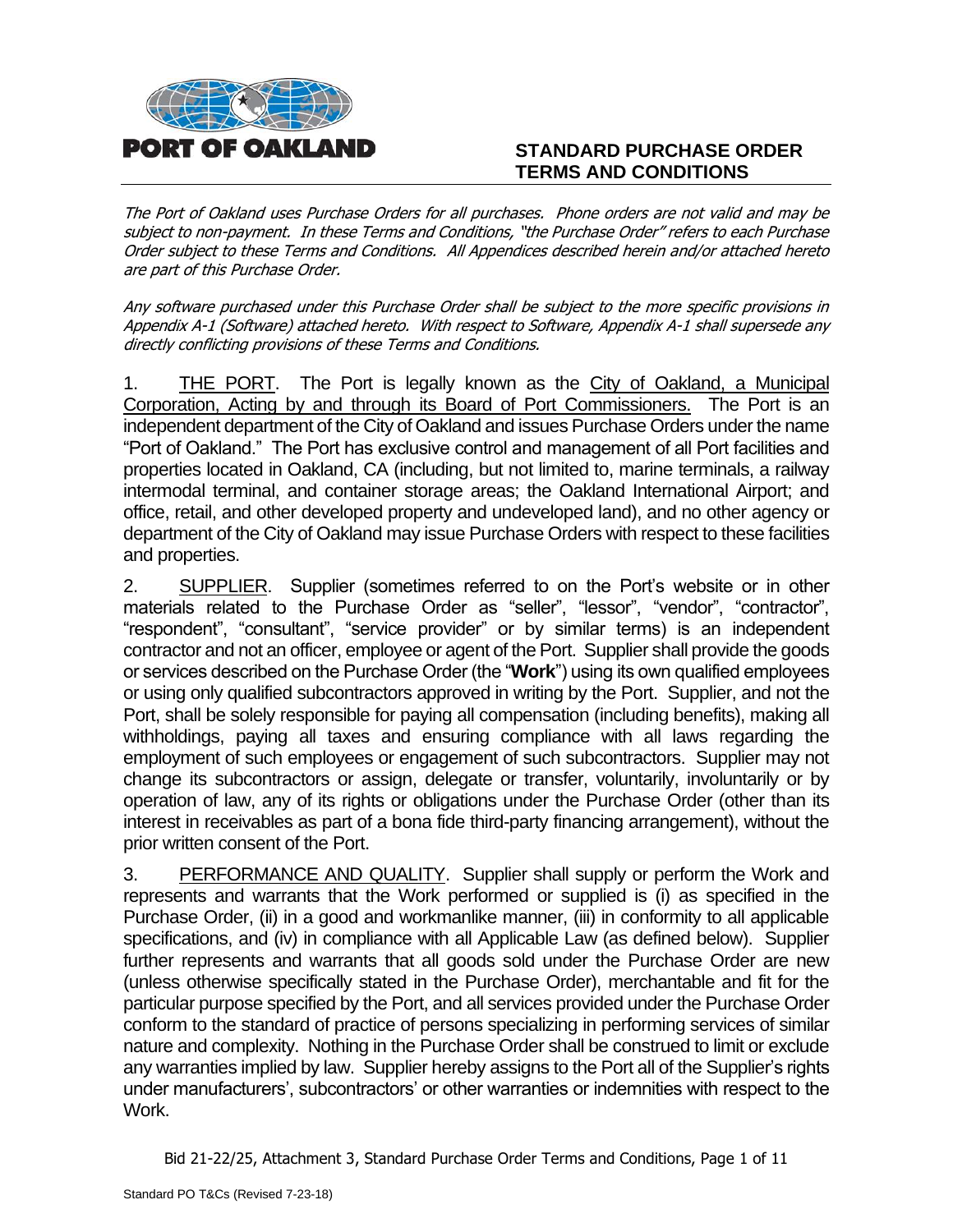4. INVOICING AND PAYMENT. All payments require a written invoice from Supplier in a form acceptable to the Port. Supplier must issue all invoices directly to the "Bill To" address set forth in the Purchase Order. Each invoice must indicate thereon whether it constitutes a "Partial Billing" or "Final Billing". Each invoice is subject to review and verification by the Port. The time for payment of invoices (and for calculating any net discounts) shall run from the date on which proper, correct and complete invoices are received by the Port. Payment for all Work shall be made by the Port within thirty (30) days of receipt of satisfactory Work by the Port, and an itemized, proper, correct and complete invoice from Supplier. Any amounts due to the Port from Supplier may be set off against any amounts due to Supplier from the Port, whether or not under the Purchase Order.

5. DELIVERY. If applicable, Supplier shall package and ship all Work consisting of goods to the Purchase Order "Ship To" address at Supplier's sole cost and expense. Packing slips must specify the quantity and description of goods shipped, the related Purchase Order number and must accompany each shipment. Supplier shall be responsible for delivery and shall prepay all related shipping costs and add them to the invoice. All goods are to be shipped F.O.B. destination: Port of Oakland, and risk of loss and title to goods shall remain with Supplier until the Port takes physical possession of the goods. The Port may change the address for shipment prior to shipment by Supplier. Goods must be suitably packed to assure against damage from weather or transportation, and in accordance with instructions of the Port.

6. REMEDIES. If Supplier breaches the Purchase Order, the Port may exercise any right or remedy available under the California Commercial Code or any other Applicable Law. Without limiting those rights and remedies, the Port may also do any of the following, in the Port's sole discretion: (i) require Supplier to repair or replace any Work, and if Supplier fails or refuses to do so, repair or replace the same at Supplier's expense; (ii) reject any delivery of non-conforming or defective Work and return the same for credit or replacement at Supplier's sole cost and risk; or (iii) cancel any outstanding deliveries and treat such breach by Supplier as Supplier's repudiation of the Purchase Order. Supplier's becoming the subject of bankruptcy or insolvency proceedings shall constitute a breach of the Purchase Order by Supplier. If the Port breaches the Purchase Order, Supplier's exclusive remedy shall be recovery of any goods shipped and the payment of the price payable for Work delivered prior to the breach. No limitation or exclusion by Supplier of any right or remedy available to the Port shall be effective unless expressly and specifically agreed to by the Port in writing. Under no circumstances shall the Port be responsible for consequential, punitive, or incidental damages.

7. LAWS, REGULATIONS, PERMITS. Supplier shall comply with all applicable laws, ordinances, rules, regulations, codes, professional standards, permits, and/or land use restrictions or limitations of any governmental authority at any time applicable to Supplier, the Work or the Purchase Order ("**Applicable Law**"). Supplier shall obtain and maintain in full force and effect all professional, contracting and other permits and licenses required to undertake or supply the Work.

8. ADA. Without limiting Supplier's obligations to comply with Applicable Laws generally, Supplier hereby warrants that all Work complies with the accessibility requirements of the American with Disabilities Act of 1990, other similar state and federal laws and their implementing regulations, as applicable. Supplier agrees to promptly respond to and resolve any complaint regarding accessibility of the Work which is brought to its attention. Supplier further agrees to indemnify, defend and hold harmless the Port and all of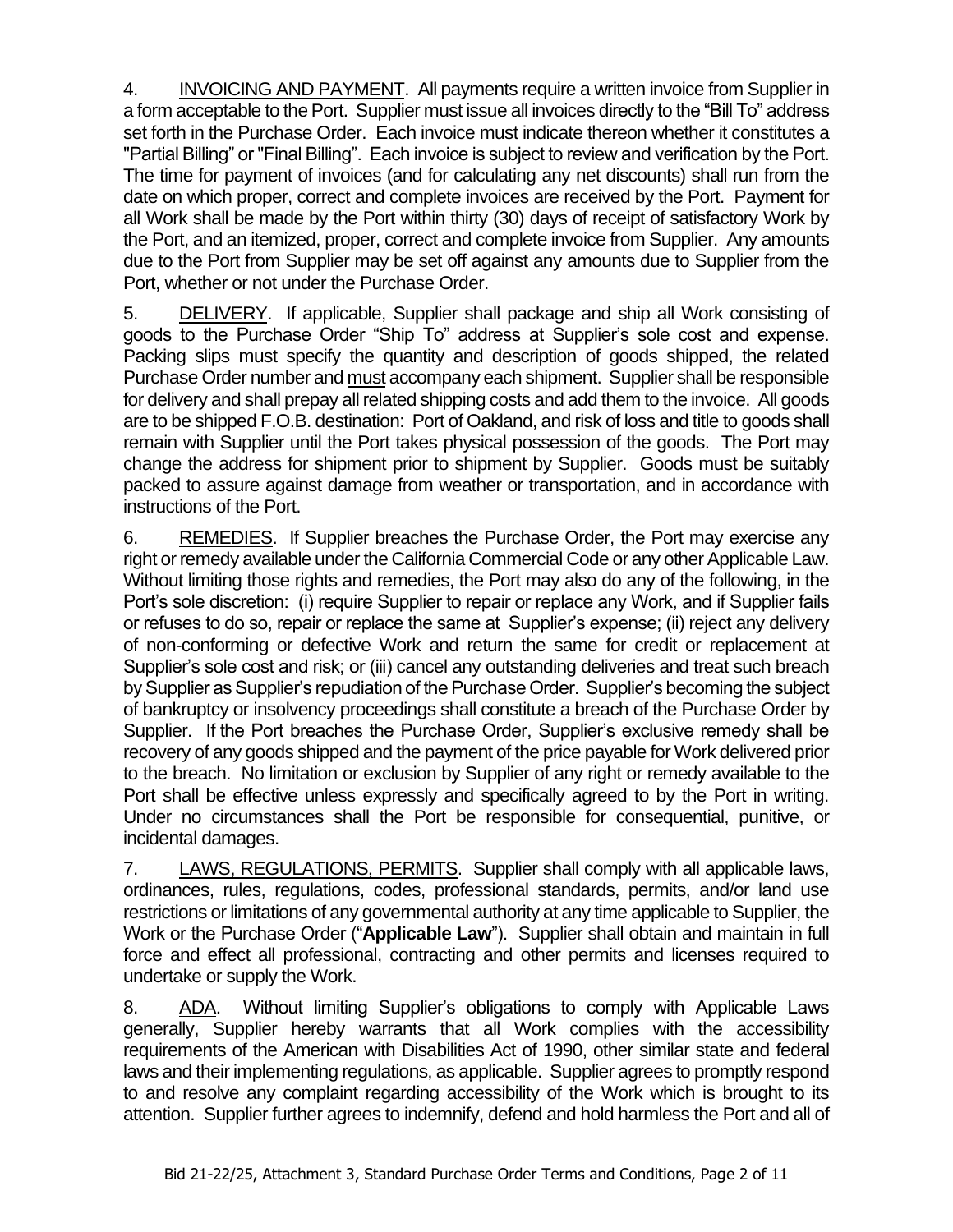its officers, commissioners, agents, departments, officials, representatives and employees using the Work from any loss, liability or claim arising out of its failure to comply with these accessibility requirements.

9. NON-DISCRIMINATION. Without limiting Supplier's obligation to comply with Applicable Laws generally, Supplier shall not discriminate against any employee or applicant for employment, nor against any subcontractor or applicant for a subcontractor contract, because of race, color, religion, sex, national origin, ancestry, age (over forty (40)), physical or mental disability, cancer-related medical condition, a known genetic pre-disposition to a disease or disorder, veteran status, marital status, or sexual orientation.

10. OWNERSHIP OF NON-SOFTWARE WORK PRODUCT. Any interest (including copyright or other interests in intellectual property) of Supplier in studies, reports, memoranda, computational sheets, designs, drawings, specifications or any other documents (including electronic media) or work product prepared by or on behalf of Supplier in connection with the Work (collectively, the "**Work Product**"), whether or not embodied therein, constitutes a work for hire and is the property of the Port. Supplier shall pay all royalties and license fees necessary for or relating to the Work and shall defend all suits of claims for infringement of any patents or other intellectual property rights and shall indemnify the Port and hold it harmless from liability or loss on account thereof.

11. INSURANCE. Supplier shall maintain all insurance required under Applicable Law or commonly maintained by similarly situated, responsible businesses and in all events will maintain insurance of the types and in the amounts applicable to Supplier and the Work as required by the Port's *Supplier Insurance Requirements* posted from time to time on the Port's website [\(www.portofoakland.com\)](http://www.portofoakland.com/) and can be accessed by clicking on "Full Menu" (or the menu icon from your mobile device), then under the Business heading, click on "Purchasing and Accounts Payable", and scroll down to find the "Supplier Insurance Requirements (PDF)" to download the document, or alternatively type in the below link into your browser: [http://www.portofoakland.com/files/PDF/supplier\\_insurance.pdf](http://www.portofoakland.com/files/PDF/supplier_insurance.pdf)

A courtesy copy of the Port's *Supplier Insurance Requirements* may be delivered to Supplier at the same time as the Purchase Order. (In the event of any conflict between any courtesy copy of the *Insurance Requirements*, and the version of the *Insurance Requirements* posted to the Port's website, the website version shall control). The type, scope and amounts of the required insurance may be increased should the scope of Work, in the opinion of the Port, warrant such increase, and Supplier shall obtain such insurance when so directed by the Port. If any portion of the Work is to be performed outside the United States, Supplier must contact the Port Risk Management Department regarding appropriate insurance. At the Port's request, Supplier shall file with the Port certificates evidencing the insurance maintained by Supplier and failure to do so shall constitute a material breach of the Purchase Order.

12. TAXES. Unless otherwise provided for in the Purchase Order, Supplier shall pay all taxes levied upon the Purchase Order or the Work performed or supplied pursuant hereto without additional compensation, regardless of which party has liability for such tax under Applicable Law, and any deficiency, interest or penalty asserted with respect thereto. The Port shall pay only California sales and use tax and Alameda County uniform local sales and use tax. Supplier must separately itemize all sales and use taxes on its invoices.

13. BOOKS AND RECORDS. Supplier shall maintain all documents and records prepared by or furnished to Supplier in connection with the Purchase Order and backup for all costs for which the Port was directly or indirectly invoiced during the course of supplying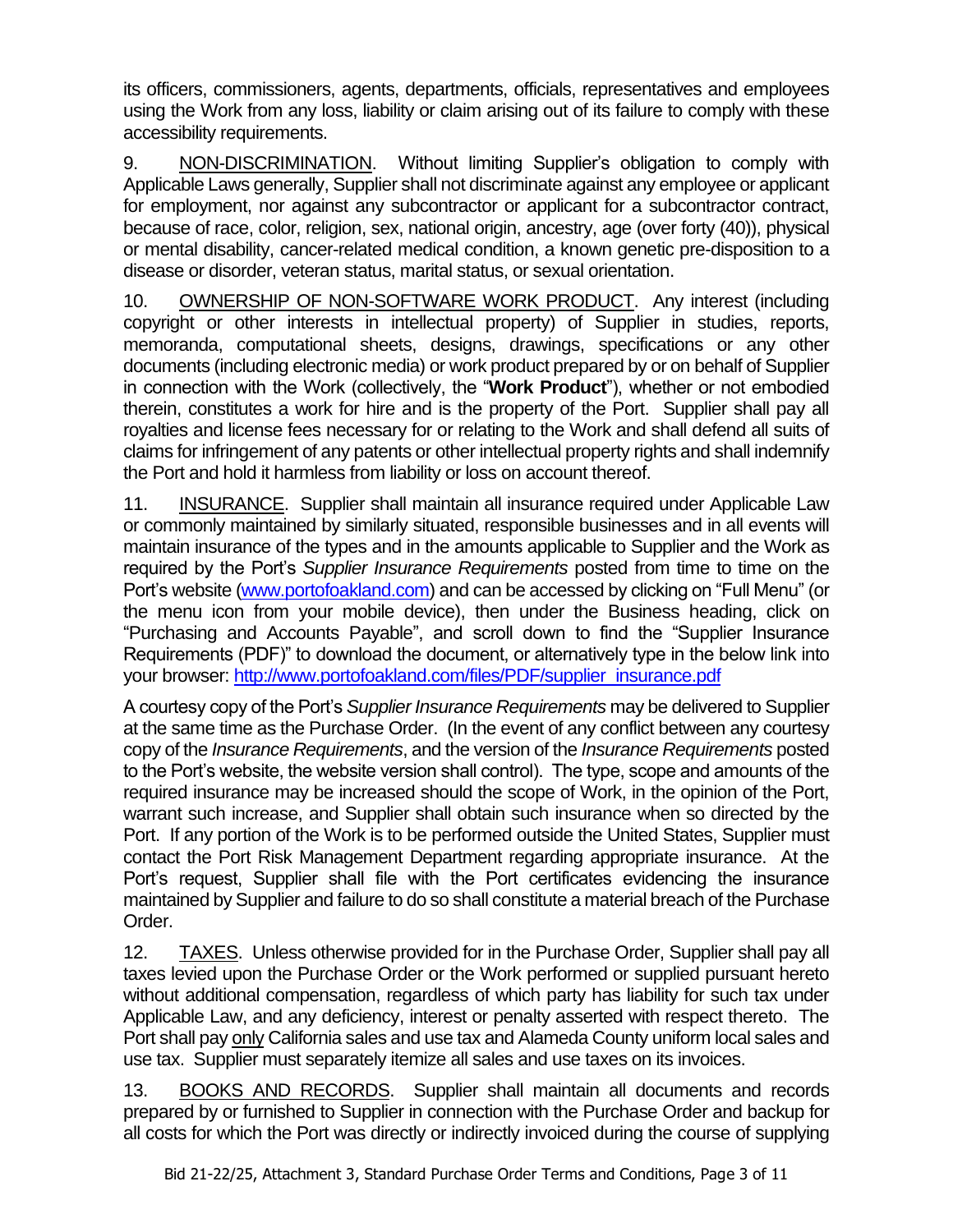or performing the Work for at least three (3) years following delivery of final payment by the Port, provided that all records relating to environmental consulting services and hazardous materials in, on or adjacent to the Port's property shall be maintained indefinitely. Supplier agrees that its books and records and facilities, or so much thereof as may be engaged in the performance of the Purchase Order, are subject to inspection and audit at all reasonable times by any authorized representative of the Port. Supplier agrees to waive, to the greatest extent permitted by Applicable Law, the defense of laches, statute of limitations, or any other defense based upon the Port's failure to timely file an action with regard to any matter arising out of the Purchase Order.

14. WAIVER AND HOLD HARMLESS. Supplier waives any and all claims, causes of action and rights to recovery, in law or in equity, against the Port for losses, liabilities, damages or injuries of any nature or kind, including injuries to Supplier's employees or subcontractors, regardless of whether such losses, damages, liabilities or injuries are covered by insurance. This provision is intended to waive fully, for the benefit of the Port, any rights or claims that might provide a right of subrogation in favor of any insurer providing insurance with respect to the Purchase Order. To the fullest extent permitted by Applicable Law (including, without limitation, California Civil Code Section 2782), Supplier shall defend (with legal counsel chosen or approved by the Port), indemnify and hold the Port and all of its officers, Commissioners, agents, departments, officials, representatives and employees harmless from and against any and all claims, loss, or liability of every kind, nature and description that arise from or relate to, directly or indirectly, in whole or in part: (i) the Work under the Purchase Order, or any part thereof; or (ii) any act or omission of Supplier, its employees, subcontractors or representatives.

15. CHANGES. The Purchase Order may not be modified, supplemented, or terminated without the Port's prior written approval. The Port may make changes to the Purchase Order at any time, and Supplier agrees to accept such changes. If such changes result in additional costs, the Port shall make an equitable adjustment to the purchase price at Supplier's request, provided that Supplier itemizes and justifies to the Port's satisfaction in writing the adjustment requested within five (5) days of delivery of the change notification.

16. SUSPENSION OR TERMINATION. Supplier must continue to perform the Work under the Purchase Order throughout the course of any dispute, and Supplier's failure to continue Work during a dispute shall itself constitute a material breach of the Purchase Order. The Port may, with or without cause, direct Supplier to suspend, delay or interrupt the execution of any Work, in whole or in part, for such periods of time as the Port may determine in its discretion; any such directives must be in writing. The Port may, at any time, terminate the Purchase Order for its own convenience with the Port's liability limited to the services or goods received by the Port prior to delivery of the Port's termination notice. Upon any termination, Supplier shall assign to the Port in the manner, at times and to the extent directed by the Port, all right, title, and interest of Supplier under procurement orders and subcontracts relating to Work so terminated and shall transfer title and possession to the Port of Work Product, completed and uncompleted designs and specifications, Work in process, completed Work, supplies, and other material produced or fabricated as part of, or acquired in connection with performance of the Work terminated by the notice of termination.

17. CONFIDENTIALITY AND PUBLICITY. All data, information, reports, plans, designs and other documents received from the Port or its employees, agents or representatives or generated by Supplier in connection with the Work (collectively, the "**Confidential Information**") are private and confidential and shall remain the sole and exclusive property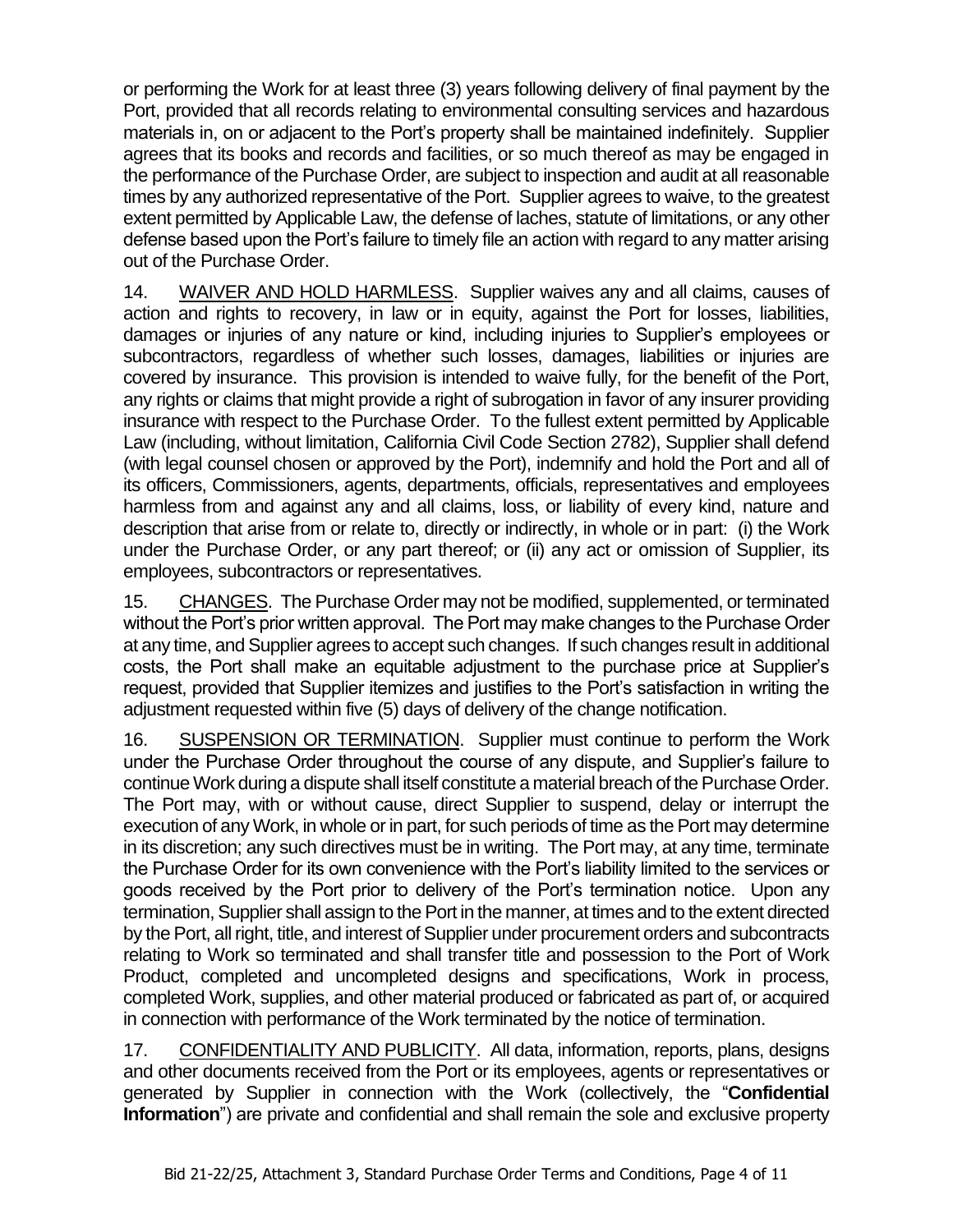of the Port. Supplier shall not disclose the identity of the Port, nor distribute or disclose Confidential Information to any third party, without prior express written authorization from the Port. All Confidential Information shall be deemed confidential and Supplier shall take all reasonable precautions to prevent its disclosure to unauthorized persons. Any publicity or press releases with respect to the Work or the Purchase Order shall be under the Port's sole discretion and control.

18. COVENANT AGAINST CONTINGENT FEES. Supplier warrants that no person or agency has been employed or retained to solicit or obtain the Contract upon an agreement or understanding for a contingent fee, except a bona fide employee or agency. For breach or violation of this warranty, the Port, at its option, may annul the Contract or deduct from the contract price or otherwise recover from Supplier the full amount of the contingent fee. As used in this Section, "bona fide agency" means an established commercial or selling agency, maintained by Supplier for the purpose of securing business, that neither exerts nor proposes to exert improper influence to solicit or obtain Port contracts nor holds itself out as being able to obtain any Port contract or contracts through improper influence. As used in this Section, "bona fide employee" means a person, employed by Supplier and subject to Supplier's supervision and control as to time, place, and manner of performance, who neither exerts nor proposes to exert improper influence to solicit or obtain Port contracts nor holds itself out as being able to obtain any Port contract or contracts through improper influence. As used in this Section, "contingent fee" means any commission, percentage, brokerage, or other fee that is contingent upon the success that a person or concern has in securing a Port contract. As used in this Section, "improper influence" means any influence that induces or tends to induce a Port Commissioner, employee or officer to give consideration or to act regarding a Port contract on any basis other than the merits of the matter.

19. FEDERAL AIP GRANT COMPLIANCE. By executing this Contract, Supplier agrees and certifies that Supplier will comply with the FAA Airport Improvement Program (AIP) provisions set forth below (Sections 20 through 24) and Supplier shall also include each of these provisions in all of its contracts and subcontracts related to this Contract. For purposes of Sections 19 through 24, Supplier is sometimes hereinafter referred to as "Contractor" and Port is sometimes hereinafter referred to as "Sponsor".

20. GENERAL CIVIL RIGHTS PROVISIONS.The Contractor agrees to comply with pertinent statutes, Executive Orders and such rules as are promulgated to ensure that no person shall, on the grounds of race, creed, color, national origin, sex, age, or disability be excluded from participating in any activity conducted with or benefiting from Federal assistance. This provision binds the Contractor and subtier contractors from the bid solicitation period through the completion of the Contract. This provision is in addition to that required of Title VI of the Civil Rights Act of 1964.

21. COMPLIANCE WITH NONDISCRIMINATION REQUIREMENTS. During the performance of this Contract, the contractor, for itself, its assignees, and successors in interest (hereinafter collectively referred to as the "Contractor") agrees as follows:

- 21.1 COMPLIANCE WITH REGULATIONS. The Contractor (hereinafter includes any and all consultants) will comply with the Title VI List of Pertinent Nondiscrimination Acts and Authorities, as they may be amended from time to time, which are herein incorporated by reference and made a part of this Contract.
- 21.2 NON-DISCRIMINATION. The Contractor, with regard to the work performed by it during the Contract, will not discriminate on the grounds of race, color, or national origin in the selection and retention of subcontractors, including procurements of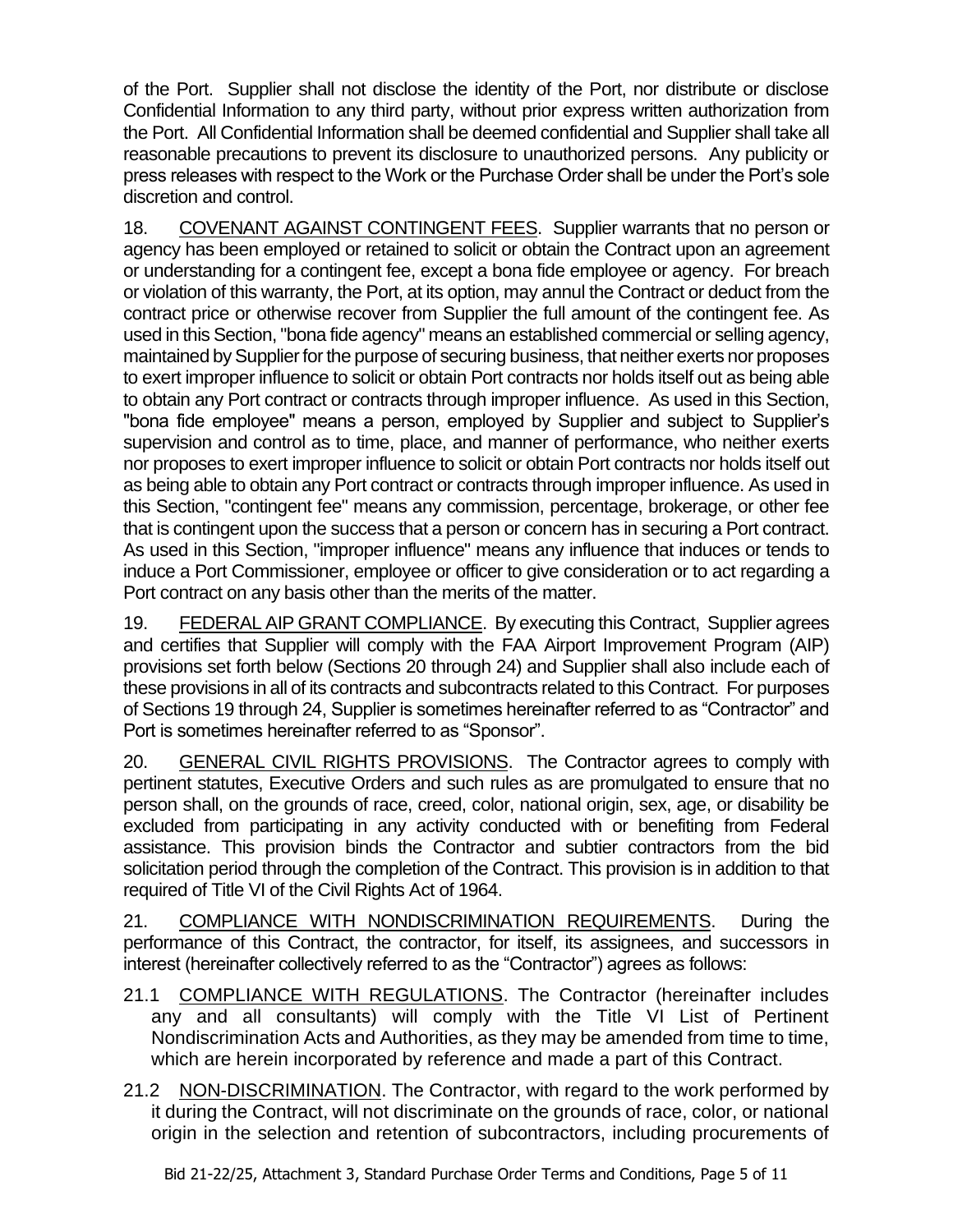materials and leases of equipment. The Contractor will not participate directly or indirectly in the discrimination prohibited by the Nondiscrimination Acts and Authorities, including employment practices when the Contract covers any activity, project, or program set forth in Appendix B of 49 CFR Part 21.

- 21.3 SOLICITATIONS FOR SUBCONTRACTS, INCLUDING PROCUREMENTS OF MATERIALS AND EQUIPMENT. In all solicitations, either by competitive bidding, or negotiation made by the Contractor for work to be performed under a subcontract, including procurements of materials, or leases of equipment, each potential subcontractor or supplier will be notified by the contractor of the Contractor's obligations under this Contract and the Nondiscrimination Acts and Authorities on the grounds of race, color, or national origin.
- 21.4 INFORMATION AND REPORTS. The Contractor will provide all information and reports required by the Acts, the Regulations, and directives issued pursuant thereto and will permit access to its books, records, accounts, other sources of information, and its facilities as may be determined by the sponsor or the Federal Aviation Administration to be pertinent to ascertain compliance with such Nondiscrimination Acts and Authorities and instructions. Where any information required of a contractor is in the exclusive possession of another who fails or refuses to furnish the information, the Contractor will so certify to the sponsor or the Federal Aviation Administration, as appropriate, and will set forth what efforts it has made to obtain the information.
- 21.5 SANCTIONS FOR NONCOMPLIANCE. In the event of a Contractor's noncompliance with the Non-discrimination provisions of this Contract, the Sponsor will impose such contract sanctions as it or the Federal Aviation Administration may determine to be appropriate, including, but not limited to:
	- a. Withholding payments to the Contractor under the Contract until the Contractor complies; and/or
	- b. Cancelling, terminating, or suspending a Contract, in whole or in part.
- 21.6 INCORPORATION OF PROVISIONS.The Contractor will include the provisions of Sections 21.1 through 21.6 in every subcontract, including procurements of materials and leases of equipment, unless exempt by the Acts, the Regulations and directives issued pursuant thereto. The Contractor will take action with respect to any subcontract or procurement as the Sponsor or the Federal Aviation Administration may direct as a means of enforcing such provisions including sanctions for noncompliance. Provided, that if the Contractor becomes involved in, or is threatened with litigation by a subcontractor, or supplier because of such direction, the Contractor may request the Sponsor to enter into any litigation to protect the interests of the Sponsor. In addition, the Contractor may request the United States to enter into the litigation to protect the interests of the United States.

22. TITLE VI LIST OF PERTINENT NONDISCRIMINATION ACTS AND AUTHORITIES. During the performance of this Contract, the Contractor, agrees to comply with the following non-discrimination statutes and authorities; including but not limited to:

• Title VI of the Civil Rights Act of 1964 (42 U.S.C. § 2000d *et seq*., 78 stat. 252) (prohibits discrimination on the basis of race, color, national origin);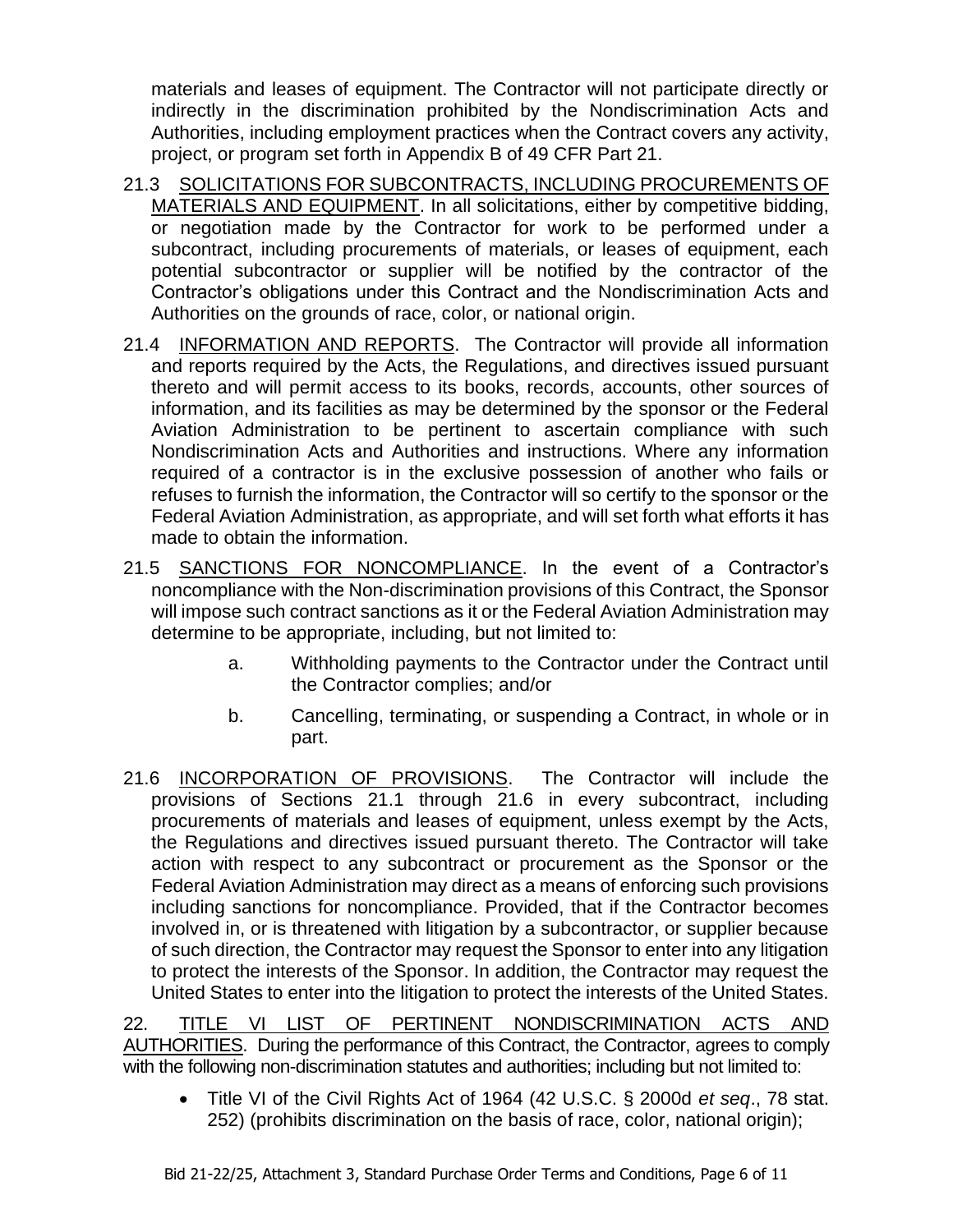- 49 CFR Part 21 (Non-discrimination In Federally-Assisted Programs of The Department of Transportation—Effectuation of Title VI of The Civil Rights Act of 1964);
- The Uniform Relocation Assistance and Real Property Acquisition Policies Act of 1970, (42 U.S.C. § 4601), (prohibits unfair treatment of persons displaced or whose property has been acquired because of Federal or Federal-aid programs and projects);
- Section 504 of the Rehabilitation Act of 1973, (29 U.S.C. § 794 *et seq*.), as amended, (prohibits discrimination on the basis of disability); and 49 CFR Part 27;
- The Age Discrimination Act of 1975, as amended, (42 U.S.C. § 6101 *et seq*.), (prohibits discrimination on the basis of age);
- Airport and Airway Improvement Act of 1982, (49 USC § 471, Section 47123), as amended, (prohibits discrimination based on race, creed, color, national origin, or sex);
- The Civil Rights Restoration Act of 1987, (PL 100-209), (broadened the scope, coverage and applicability of Title VI of the Civil Rights Act of 1964, the Age Discrimination Act of 1975 and Section 504 of the Rehabilitation Act of 1973, by expanding the definition of the terms "programs or activities" to include all of the programs or activities of the Federal-aid recipients, subrecipients and contractors, whether such programs or activities are Federally funded or not);
- Titles II and III of the Americans with Disabilities Act of 1990, which prohibit discrimination on the basis of disability in the operation of public entities, public and private transportation systems, places of public accommodation, and certain testing entities (42 U.S.C. §§ 12131 – 12189) as implemented by Department of Transportation regulations at 49 CFR Parts 37 and 38;
- The Federal Aviation Administration's Non-discrimination statute (49 U.S.C. § 47123) (prohibits discrimination on the basis of race, color, national origin, and sex);
- Executive Order 12898, Federal Actions to Address Environmental Justice in Minority Populations and Low-Income Populations, which ensures nondiscrimination against minority populations by discouraging programs, policies, and activities with disproportionately high and adverse human health or environmental effects on minority and low-income populations;
- Executive Order 13166, Improving Access to Services for Persons with Limited English Proficiency, and resulting agency guidance, national origin discrimination includes discrimination because of limited English proficiency (LEP). To ensure compliance with Title VI, you must take reasonable steps to ensure that LEP persons have meaningful access to your programs (70 Fed. Reg. at 74087 to 74100);
- Title IX of the Education Amendments of 1972, as amended, which prohibits you from discriminating because of sex in education programs or activities (20 U.S.C. 1681 et seq).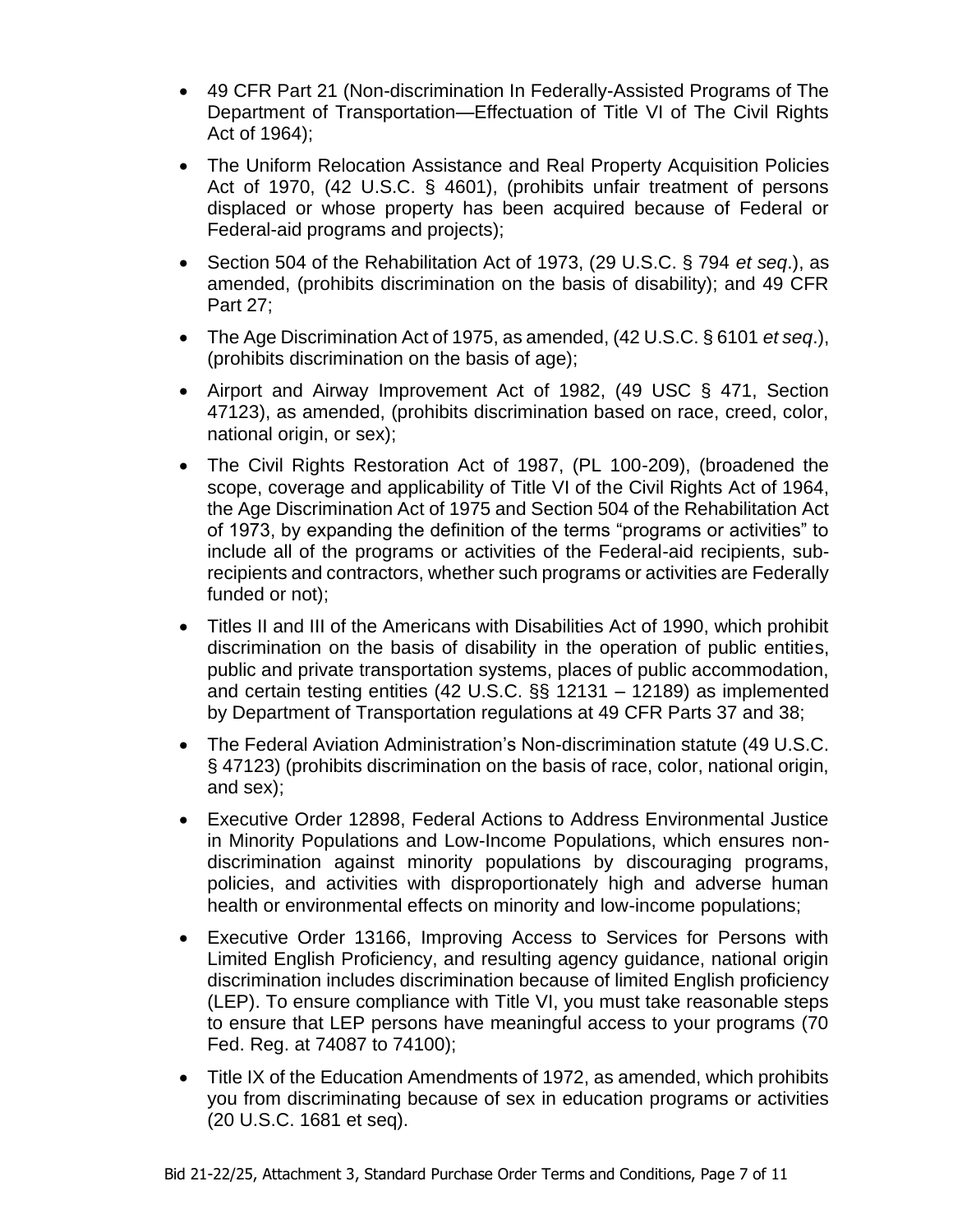23. FAIR LABOR STANDARDS ACT. This Contract incorporates by reference the provisions of 29 U.S.C. § 201, et seq (the Federal Fair Labor Standards Act (FLSA)), and its implementing regulations, with the same force and effect as if given in full text. The FLSA sets minimum wage, overtime pay, recordkeeping and child labor standards for full and part time workers. Supplier has full responsibility to monitor compliance to the referenced statute and regulation. Supplier must address any claims or disputes that arise from this requirement directly with the US Department of Labor – Wage and Hour Division.

24. OCCUPATIONAL SAFETY AND HEALTH ACT.This Contract incorporates by reference the requirements of 29 CFR Part 1910 with the same force and effect as if given in full text. Supplier must provide a work environment that is free from recognized hazards that may cause death or serious physical harm to the employee. Supplier retains full responsibility to monitor its compliance and its subcontractor's compliance with the applicable requirements of the Occupational Safety and Health Act of 1970 (29 U.S.C. § 651, et seq; 29 CFR Part 1910). Supplier must address any claims or disputes that pertain to a referenced requirement directly with the U.S. Department of Labor – Occupational Safety and Health Administration.

25. GOVERNING LAW AND VENUE. The Purchase Order shall be governed by California law. To the fullest extent allowed by law, legal actions relating to the Purchase Order shall only be brought in the state court of Alameda County, California or the federal court of the Northern District of California, to which jurisdictions Supplier irrevocably submits.

26. GENERAL. All correspondence and notices directed to the Port, other than invoices (which are to be delivered to the "Bill To" address set forth in the Purchase Order) must be in writing and delivered to Port of Oakland, Board of Port Commissioners, P.O. Box 2064, Oakland, CA 94604. The Purchase Order is for the sole benefit of the Port and Supplier, and their respective permitted successors and assigns, and nothing in the Purchase Order, express or implied, is intended to confer upon any other person any right, benefit or remedy of any nature whatsoever under or by reason of the Purchase Order. Time is of the essence in Supplier's performance of Supplier's obligations under the Purchase Order. The making or approval of any payment and any inspections, reviews, approvals or oral statements by or on behalf of the Port, or of certification by any governmental entity, in no way limits Supplier's obligations under the Purchase Order.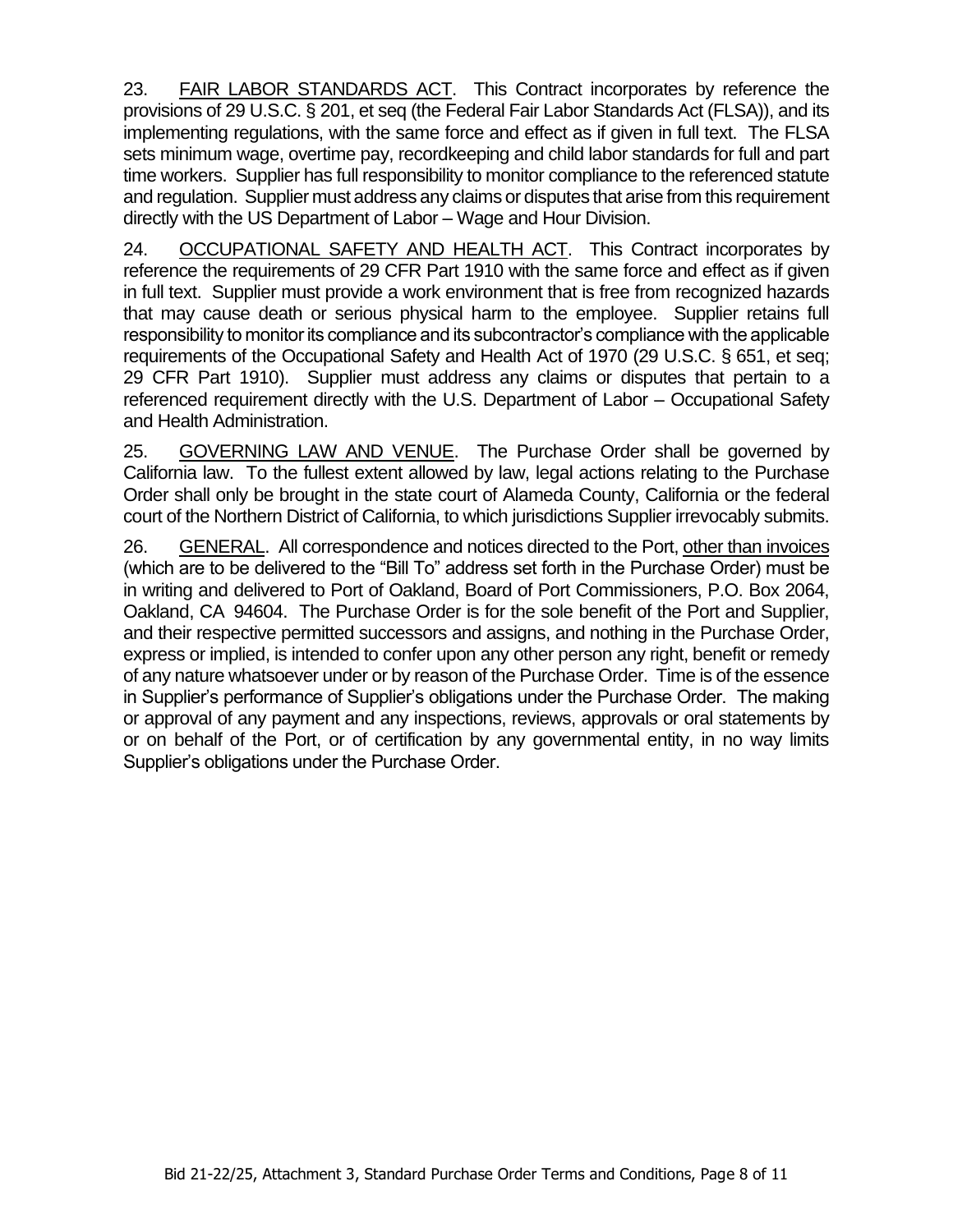# **APPENDIX A-1**

#### **SOFTWARE**

1. Applicability of Appendix. This Appendix shall govern any Software listed in the Purchase Order. With respect to Software, this Appendix shall supersede any directly conflicting provision of the Terms and Conditions.

2. Definitions. As used in this Appendix, the following capitalized terms will have the following meanings:

- 2.1"Software" means the software listed in the Purchase Order, which may be downloadable software or software installed locally on Port computing devices or which may be "software as a service," delivered through the stated online or mobileaccess platforms.
- 2.2"Agreement" means the agreement for purchase and/or license between the Port and Supplier, as defined by the Purchase Order, the Terms and Conditions, and this Appendix A-1.
- 2.3"Standard Purchase Order Terms and Conditions" (or "Terms and Conditions") means the document with that title that constitutes part of this Agreement.
- 2.4If not defined separately in this Appendix, capitalized terms used in this Appendix have the meanings set forth elsewhere in the Agreement.

3. License. Supplier hereby grants to the Port a perpetual, irrevocable, fully-paid, nonexclusive license to access and use the Software, without any limitation as to geographic scope or the number or nature of users, copies, installations, machines, devices, or platforms.

- 3.1**Back-Up Copies.** The Port may make copies of the Software as reasonably necessary for back-up disaster recovery purposes only.
- 3.2**No Other License.** Except as expressly set forth in this Agreement, no license is granted and none shall be deemed granted by implication, estoppel, or otherwise.
- 3.3**License Restrictions.** Any use of the Software not expressly permitted by this Agreement is prohibited. Without limiting the generality of the foregoing, the Port shall not commit any of the following:
- (a) Sublicense use or access to any Software.
- (b) Remove or modify any Software markings or any notice of Consultant's or its licensors' proprietary rights.
- (c) Cause or permit reverse engineering (unless required by law for interoperability), disassembly, or decompilation of the Software.

Except for the licenses granted herein and rights to data as set forth herein, all right, title, and interest in and to the Software, including (without limitation) all tangible or intangible material of any nature produced by Supplier related to the Software shall remain exclusively with Supplier and its licensors, as applicable. The software is licensed, not sold.

4. Delivery. To the extent possible, Supplier will deliver Software to the Port electronically, unless otherwise requested by the Port in writing.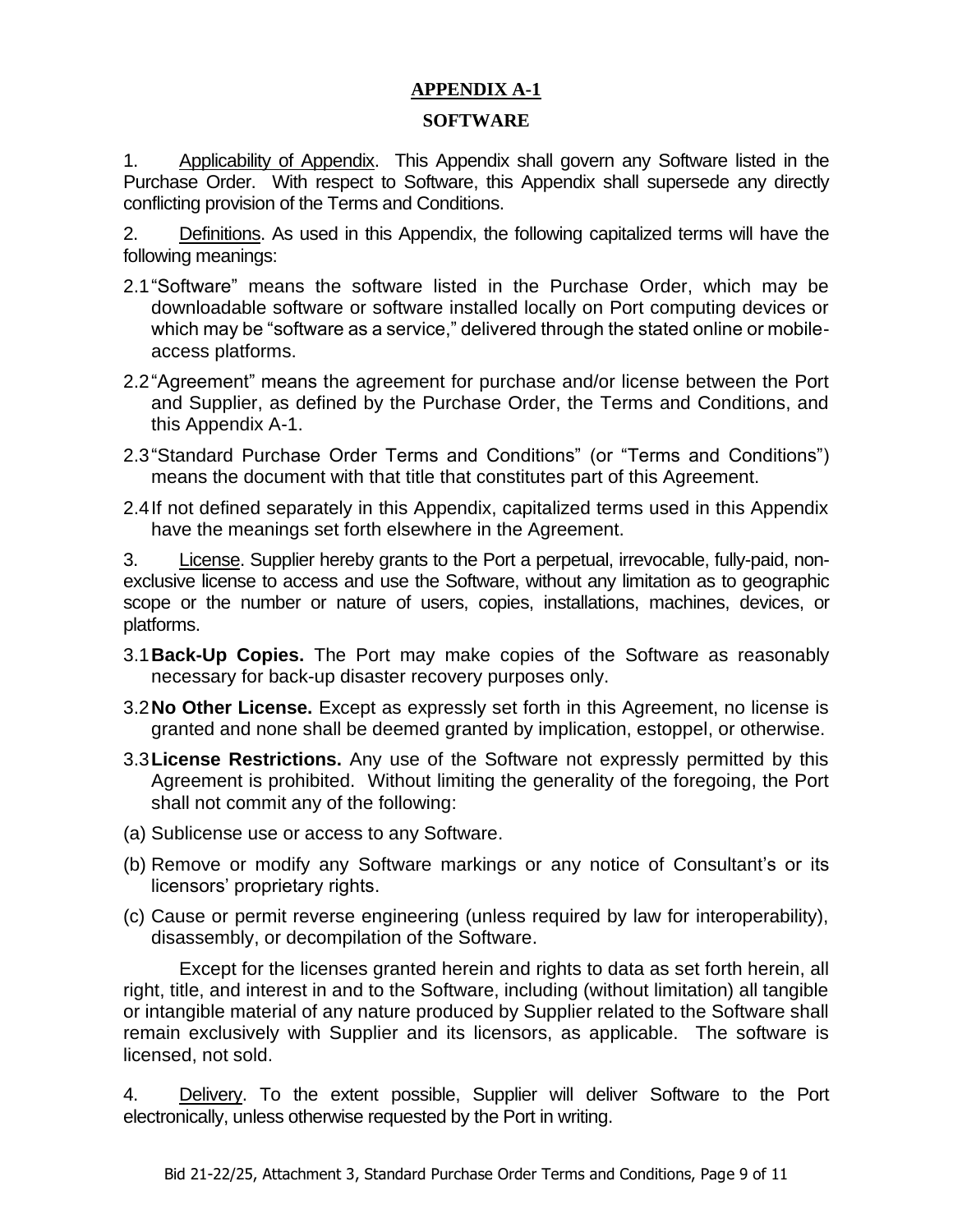5. Installation. Unless otherwise agreed in writing by the Port, and to the extent applicable, Supplier will be responsible for installing the Software on the Port's systems and for ensuring compatibility and that the Software is functioning as intended.

6. Data. As between the Port and Supplier, the Port owns all right, title, and interest in any data that the Port, or others acting on behalf of the Port, have entered into, have associated with, or have otherwise prepared for use in or with the Software ("Port Data").

Within thirty (30) days of the expiration or termination of the Agreement for any reason, Supplier shall, at no charge to the Port and without the Port's request, export and deliver to the Port all data input into the Software, including (without limitation) the Port Data. Supplier shall provide such data to the Port in a format reasonably requested by the Port.

7. Additional Warranties. Cumulative to any representations and warranties in the *Terms and Conditions*:

- 7.1The Software will operate in all material respects as described in its product descriptions and/or documentation provided or published by Supplier.
- 7.2The Software will contain no viruses, Trojan horses, worms, time bombs, trap doors, or other undisclosed code, program routine, device, or other feature or hidden file designed to damage, delete, disable, deactivate, interfere with or otherwise harm the Software or any hardware, software, data, or other programs of the Port.
- 7.3Where the Software involves any access, collection, handling or storage of personally-identifiable information or other Port data by Supplier (or through or at Supplier's computer systems), Supplier will use all commercially reasonable best practices to ensure the security, safety, and integrity of all such information and data.
- 7.4Supplier has all right, title, and authority necessary to grant any licenses or provide any Software or related services under this Agreement, including without limitation the absence of any contractual or other obligations that conflict with this Agreement or limit, restrict, or impair the rights granted under this Agreement
- 7.5The Software will not infringe or otherwise violate the patent rights, copyright, trade secret, trade name, trademark, service mark or any other intellectual-property or proprietary right of any person or persons.

8. Additional Indemnification and Liability Provisions. Cumulative to any provisions on indemnification and liability in the *Terms and Conditions*, to the fullest extent permitted by law, the Supplier shall defend (with legal counsel chosen or approved by the Port Attorney), indemnify and hold harmless the Indemnitees from all loss, cost, damage, expense, liability or claims, in law or in equity, including paralegal and attorneys' fees (including costs attributable to in-house paralegals and attorneys), Port staff costs, court costs, litigation expenses and fees of expert consultants or expert witnesses, that may at any time arise from or relate to, directly or indirectly, in whole or in part, from: (1) any claim of infringement of the patent rights, copyright, trade secret, trade name, trademark, service mark or any other intellectual-property or proprietary right of any person or persons in consequence of the use by Port, or any of the other Indemnitees, of the Software; or (2) any claim of unauthorized collection, disclosure, use, access, destruction, or modification, or inability to access, or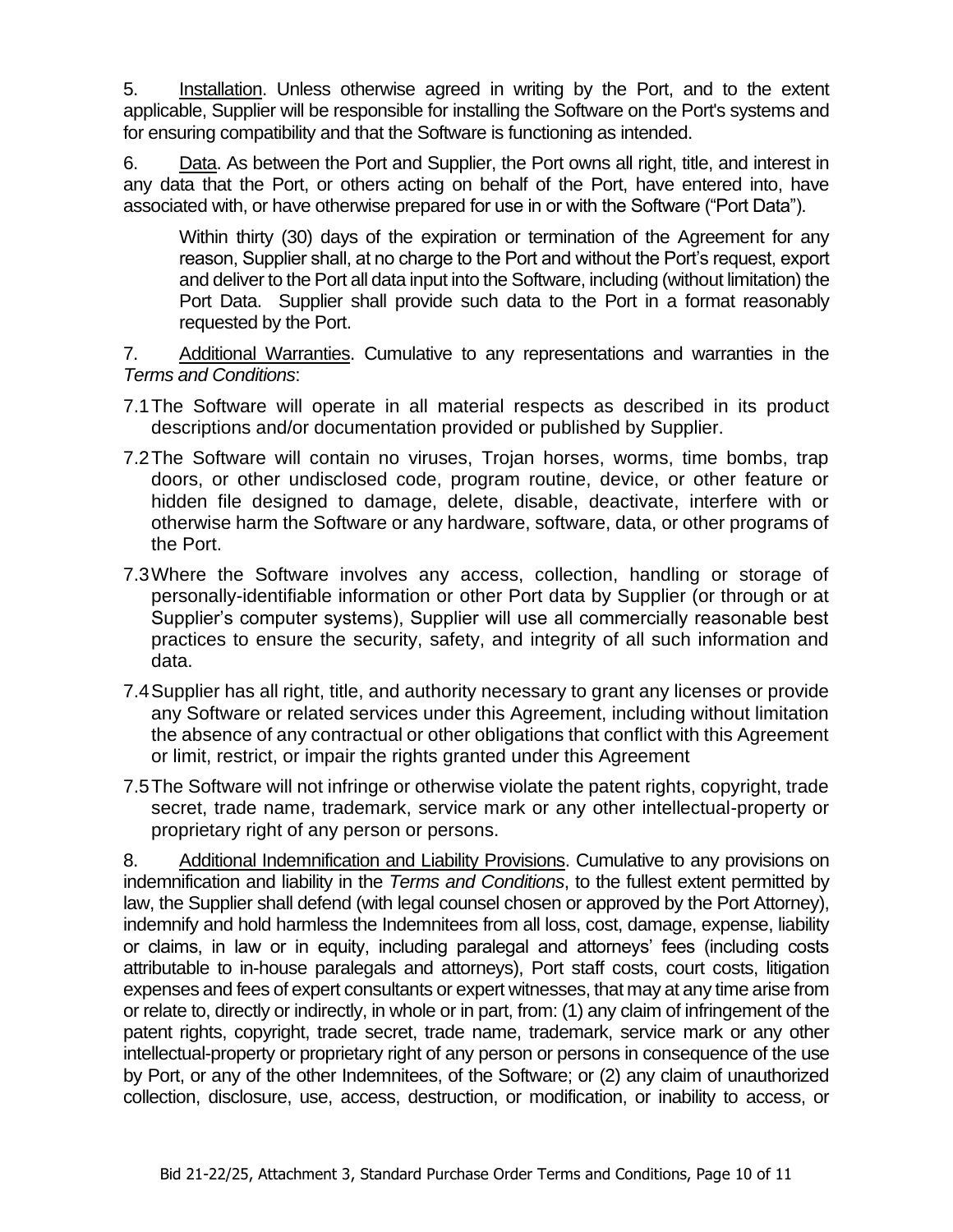failure to provide data, by any person or persons in consequence of any act or omission by Supplier.

9. Additional Bankruptcy Provisions. All rights and licenses granted under or pursuant to this Agreement are and shall be deemed to be, for purposes of Section 365(n) of the U.S. Bankruptcy Code, licenses of rights to "intellectual property," as defined under Section 101 of the U.S. Bankruptcy Code. The parties agree that the Port, as a licensee of such rights under this Agreement, will retain and may fully exercise all of its rights and elections under the U.S. Bankruptcy Code; however, nothing in this Agreement may be deemed to constitute a present exercise of such rights and elections. Supplier hereby agrees and consents that, in the event an order for relief under the United States Bankruptcy Code has been entered with respect to the Port, the Port will be permitted to assume this Agreement and all licenses set forth herein pursuant to 11 U.S.C. § 365, notwithstanding any right Supplier may have pursuant to 11 U.S.C. § 365(c)(1) to object to such assumption. This consent will constitute an irrevocable consent pursuant to 11 U.S.C. § 365 (c)(1)(B) but only with respect to the Port's assumption of the License (and not with respect to any assignment of this Agreement and the licenses set forth herein).

10. Clarifications regarding Certain Vendors. For clarification, Supplier does not need the Port's prior written consent under Section 2 of the Standard Purchase Order Terms and Conditions — or written subcontracts with incorporation of provisions under Section 21.6 of the Standard Purchase Order Terms and Conditions — with respect to Supplier's use of Internet service providers, co-location facilities, or managed cloud computing service providers that are part of Supplier's usual business operations—and that were not arranged specifically for the Work for the Port or provision of the Software to the Port under this Agreement. Notwithstanding the foregoing, however, where the Work of the Software involves any access, collection, handling or storage of personally-identifiable information or other Port data by Supplier (or through or at Supplier's computer systems), Supplier must gain the Port's prior written approval for the use of any such facilities or providers through which such information or data will be handled or stored outside the United States.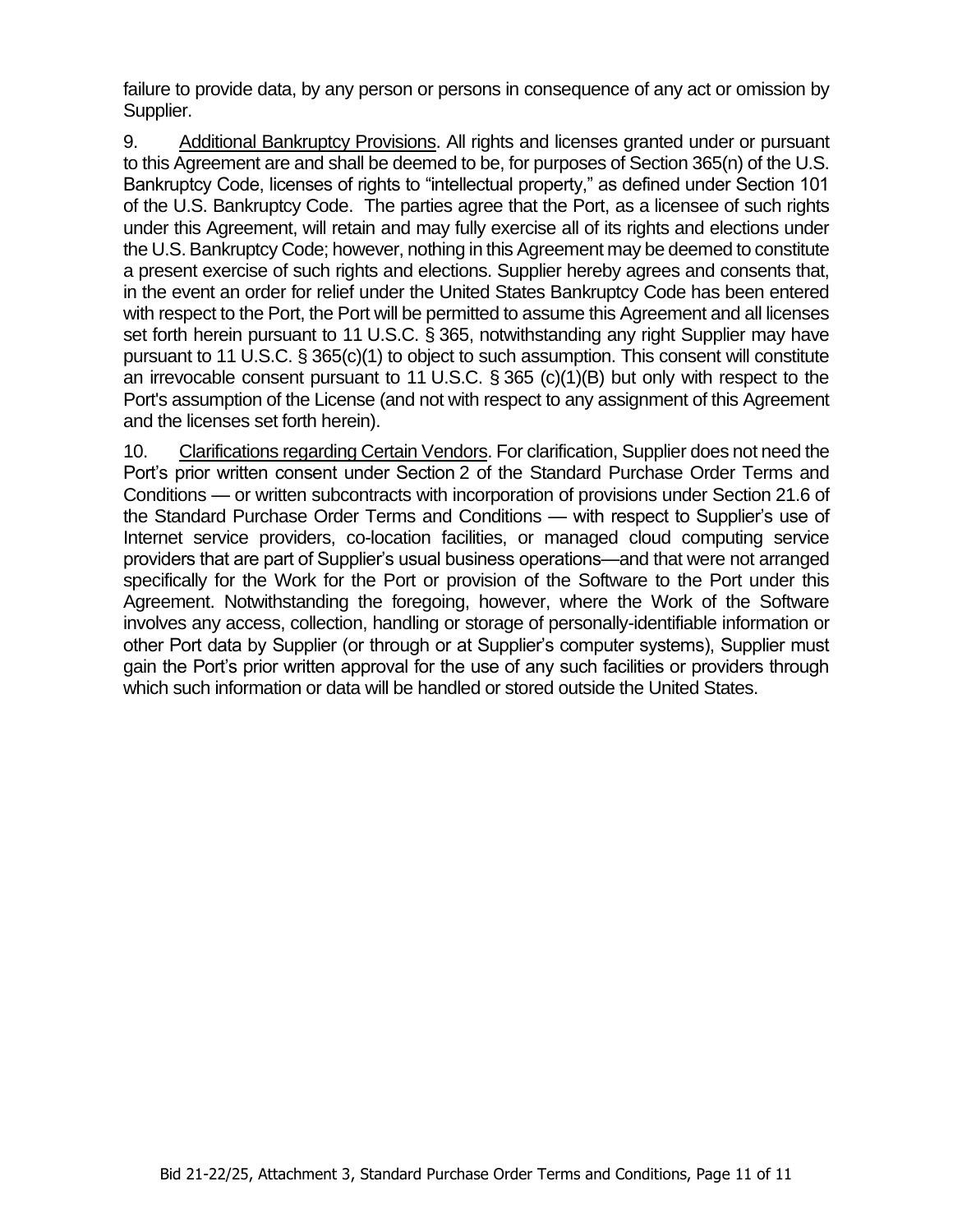

# **Supplier Insurance Requirements**

During any period Supplier performs the Work, and for such additional time as described below, Supplier shall maintain the following insurance with the following provisions:

#### **1. Commercial General Liability Insurance**

- **When Required:** All Suppliers performing Work.
- **Coverage:** Standard ISO Commercial General Liability form.
- **Limits**: \$1,000,000 per occurrence; \$2,000,000 annual general aggregate; \$2,000,000 products and completed operations aggregate; \$1,000,000 each offense for personal and advertising injury.
- **Deductible/Self-Insured Retention:** Not more than \$25,000 per occurrence unless otherwise approved by Port Risk Management.
- **Additional Insured**: The City of Oakland, a Municipal Corporation, Acting by and through its Board of Port Commissioners, Port of Oakland, its commissioners, officers, agents and employees.
- Cross liability/separation of insureds.
- Waiver of subrogation in favor of additional insured.
- If the Work involves construction activities, completed operations coverage must remain in force until at least 5 years after completion and acceptance of the Work.
- If the Work involves the sale of liquor, liquor legal liability insurance.
- If the Work involves construction or demolition work within 50 feet of railroad property, Railroad Protective Liability insurance in the name of the applicable railroad company with limits of at least \$2,000,000 per occurrence or as required by the applicable railroad company.

#### **2. Business Automobile Liability Insurance**

- **When Required:** All Suppliers performing Work.
- **Coverage:** Standard ISO Business Automobile Liability form for all owned (if any), non-owned and hired automobiles.
- **Limits:** \$1,000,000 each accident, except \$5,000,000 for vehicles operating in the South Field, the Aviation Operating Area ("**AOA**"), or any active airfields of the Oakland International Airport.
- **Deductible/Self-Insured Retention:** Not more than \$25,000 per accident unless otherwise approved by Port Risk Management.
- **Additional Insured:** The City of Oakland, a Municipal Corporation, Acting by and through its Board of Port Commissioners, Port of Oakland, its commissioners, officers, agents and employees.
- Waiver of subrogation in favor of additional insured.
- If the Work involves the parking or storage of vehicles, Garagekeeper's Liability insurance.
- If the Work involves valet parking, Valet Liability insurance.

#### **3**. **Workers' Compensation and Employer's Liability Insurance**

- **When Required:** All Suppliers performing Work.
- **Coverage:** Statutory Workers' Compensation and Side B Employer's Liability form.
- **Limits:** Statutory for workers' compensation and \$1,000,000 per accident, \$1,000,000 bodily injury each employee, and \$1,000,000 policy limit for bodily injury by disease, for Employer's Liability.
- **Deductible/Self-Insured Retention:** Not more than \$25,000 per occurrence for Employer's Liability unless otherwise approved by Port Risk Management.
- If Work is performed in or around water (whether in the Port maritime area or elsewhere), U.S. Longshoremen and Harbor Workers Act coverage and, if applicable, Jones Act and Marine Employer's Liability coverage.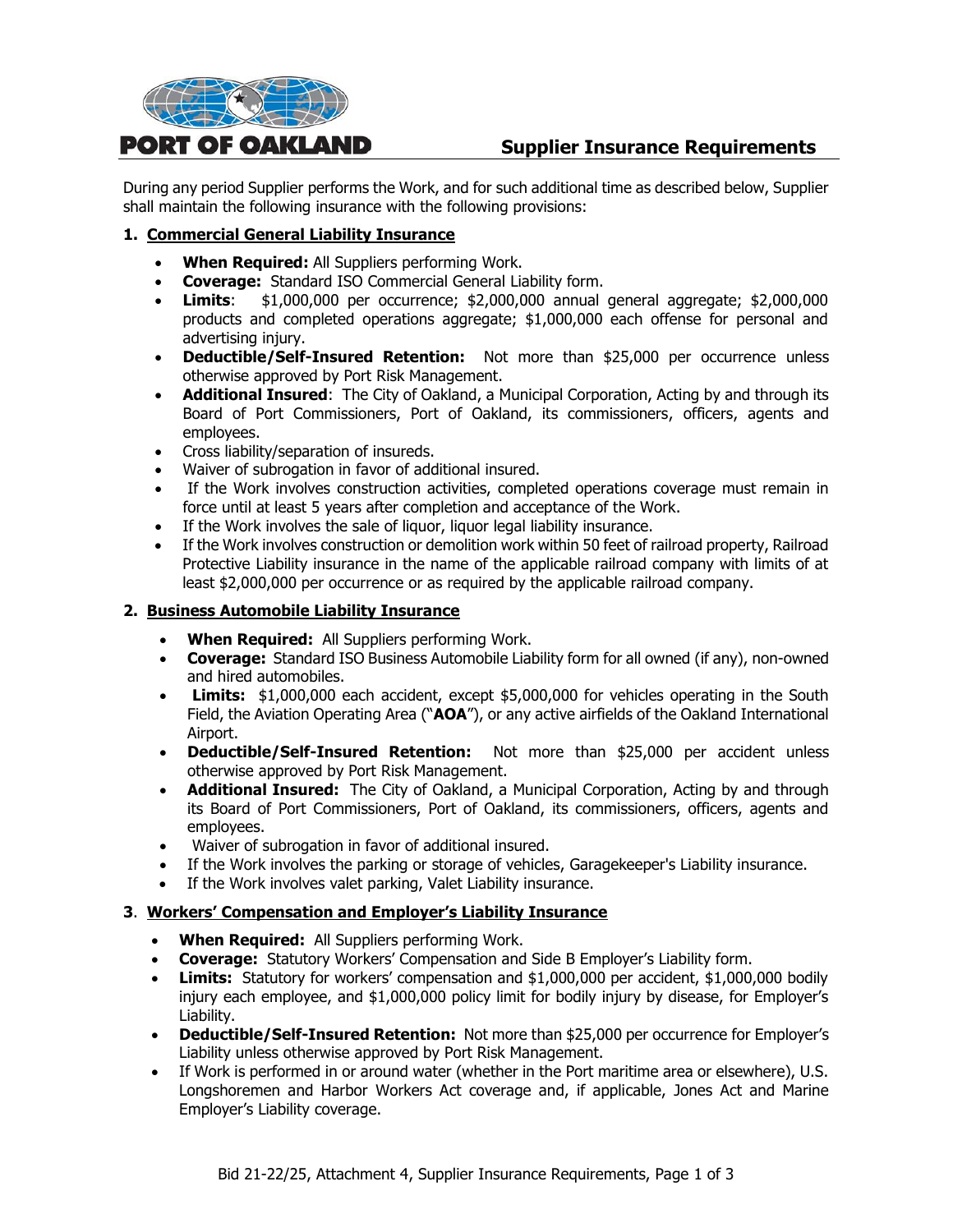• Waiver of subrogation in favor of the City of Oakland, a Municipal Corporation, Acting by and through its Board of Port Commissioners, Port of Oakland, its commissioners, officers, agents and employees.

#### **4**. **Professional "Errors and Omissions" Liability Insurance**

- **When Required:** If the Work involves consulting, temporary staffing, design or technology services.
- **Coverage:** For errors and omissions arising out of the Work.
- **Limits:** \$5,000,000 per claim and annual aggregate.
- **Deductible/Self-Insured Retention:** Not more than \$25,000 per claim unless otherwise approved by Port Risk Management.
- **Additional Term:** 2 years after completion and acceptance of the Work.
- If Work involves software or technology services, Technology Liability coverage, including coverage for privacy liability.
- If the Work involves outsourced internet services, Network and Media Liability coverage.

# **5. Contractor's Pollution Legal Liability Insurance**

- **When Required:** If the Work involves any construction activities, or any grading, excavating, underground utilities, piping, trenching, or any Work below the surface of the ground, or involves the hauling or disposal of hazardous or regulated materials.
- **Coverage:** Contractor's Pollution Legal Liability occurrence or claims made form.
- **Limits:** \$1,000,000 per occurrence and \$2,000,000 annual aggregate.
- **Deductible/Self-Insured Retention:** Not more than \$100,000 per occurrence unless otherwise approved by Port Risk Management.
- **Additional Insured:** The City of Oakland, a Municipal Corporation, Acting by and through its Board of Port Commissioners, Port of Oakland, its commissioners, officers, agents and employees.
- Waiver of subrogation in favor of additional insured.
- **Additional Term if Claims Made Form:** 2 years following completion and acceptance of the Work.
- **Definition of "Covered Operations":** All Work performed by Supplier or its contractors or subcontractors.

#### **6. Aviation Insurance**

- **When Required:** If Supplier or its subcontractors utilize aircraft in the Work.
- **Coverage:** Aviation Public Liability and Passenger Liability forms.
- **Limits:** \$1,000,000 combined single limit per accident for use of aircraft with up to 4 seats: such limit shall be \$5,000,000 for use of aircraft with 5 or more seats. However, use of jet aircraft of any size will need to be referred to Risk Management to determine amount of insurance required.
- **Deductible/Self-Insured Retention:** Not more than \$25,000 per accident unless otherwise approved by Port Risk Management.
- **Additional Insured:** The City of Oakland, a Municipal Corporation, Acting by and through its Board of Port Commissioners, Port of Oakland, its commissioners, officers, agents and employees.

#### **7. Protection and Indemnity Insurance**

- **When Required:** If Supplier or its subcontractors utilize watercraft/vessels in the Work.
- **Coverage:** Liability for bodily injury and property damage including wreck removal and liability to crew, and SP-23 clause or equivalent, including collision liability.
- **Limits:** \$1,000,000 per person on board the watercraft for bodily injury and property damage, but no less than \$5,000,000 for watercraft of a length of 30 feet to 39 feet and no less than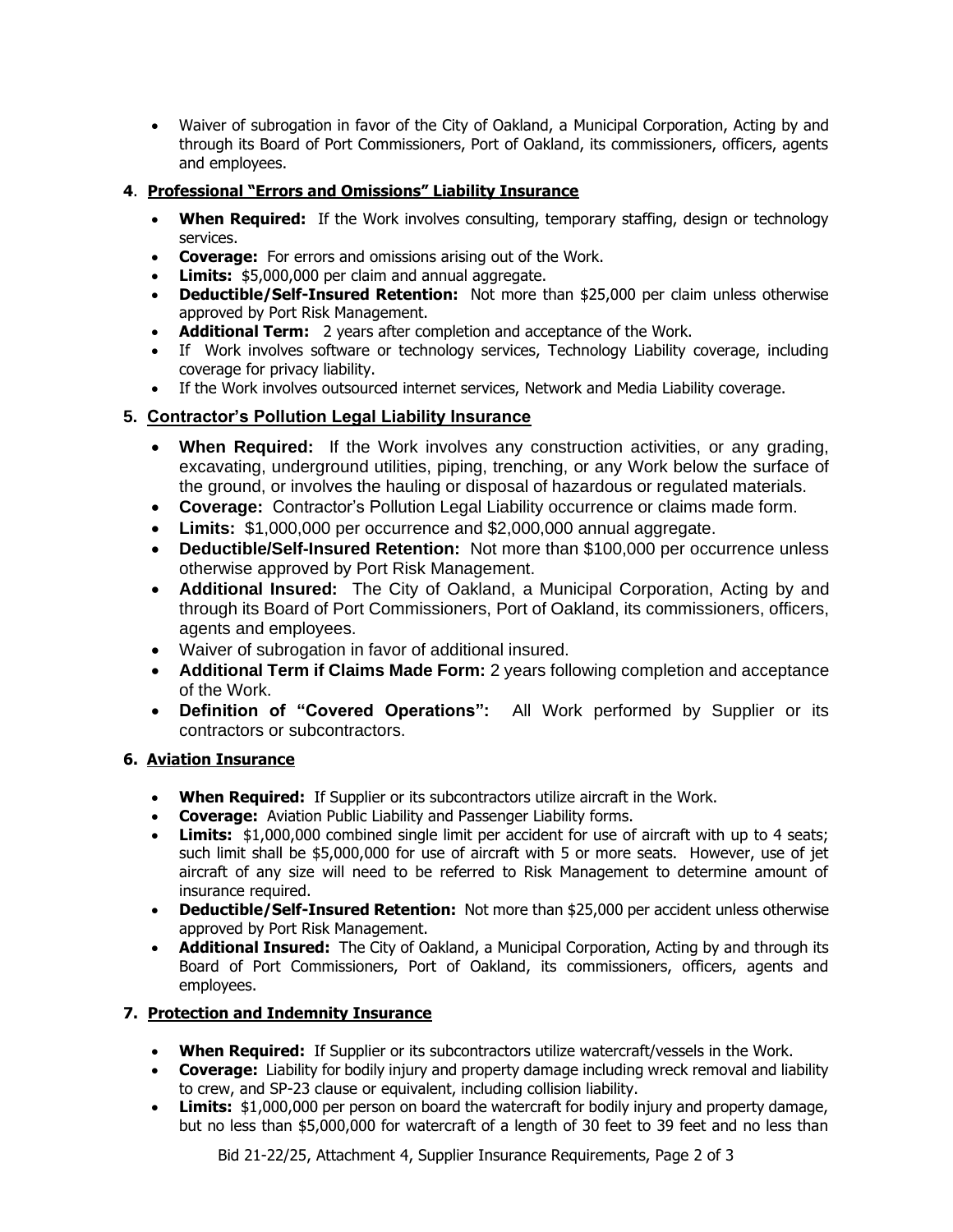\$10,000,000 for watercraft 40 feet and over; any passenger services watercraft will need to be referred to Risk Management to determine amount of insurance required.

- **Deductible/Self-Insured Retention:** Not more than \$25,000 per occurrence unless otherwise approved by Port Risk Management.
- **Additional Insured:** The City of Oakland, a Municipal Corporation, Acting by and through its Board of Port Commissioners, Port of Oakland, its commissioners, officers, agents and employees.
- Waiver of subrogation in favor of additional insured.
- Deletion of any language that limits coverage to additional insured in the event the Limitation of Liability Statute applies.

#### **8. Builder's Risk/Equipment Installation Insurance**.

- **When Required:** If Work involves new construction of buildings or facilities, or the renovation of existing buildings or facilities.
- **Coverage: "**All risk" or "special form" perils, earthquake and terrorism, including risks from testing of equipment, and delayed completion coverage for soft costs.
- **Limits:** Full replacement cost value of the construction, covering the entire Work, including all materials and equipment that are or will be incorporated into the construction, or stored at the construction site or offsite, and including materials or equipment in the course of transportation.
- **Deductible/Self-Insured Retention:** Not more than \$25,000 per occurrence unless otherwise approved by Port Risk Management.
- **Term:** Until final completion and acceptance of the Work and for 2 years for delayed completion coverage.
- **Additional Insured and Loss Payee:** The City of Oakland, a Municipal Corporation, Acting by the through its Board of Port Commissioners.
- Waiver of subrogation in favor of additional insured and its commissioners, officers, agents and employees.
- Primary and non-contributory with any insurance, retention or self-insurance of the Port.

#### **Other Insurance Requirements:**

- **Notice of Cancellation**. Supplier or Supplier's agent must provide 30-days prior written notice to the Port Risk Management Department of any insurance policy cancellation, except 10-days prior written notice for non-payment of premium.
- **Proof of Insurance/Insurer Rating**. Supplier must deliver to the Port Risk Management Department, prior to the commencement of the Work, certificates of insurance evidencing all required insurance and additional insured status for the Port. All required insurance shall be provided by insurance companies with current A.M. Best ratings of A- VII or better. Please send certificates and other required information to:

Port of Oakland Attn: Risk Management Dept. 530 Water Street Oakland, Ca 94607 Email: risktransfer@portoakland.com

**Conversion to OCIP**. The Port reserves the right to include the Purchase Order in an Owner Controlled Insurance Program ("OCIP"), upon written notice to Supplier. In that event, Supplier agrees to comply with all requirements of the OCIP.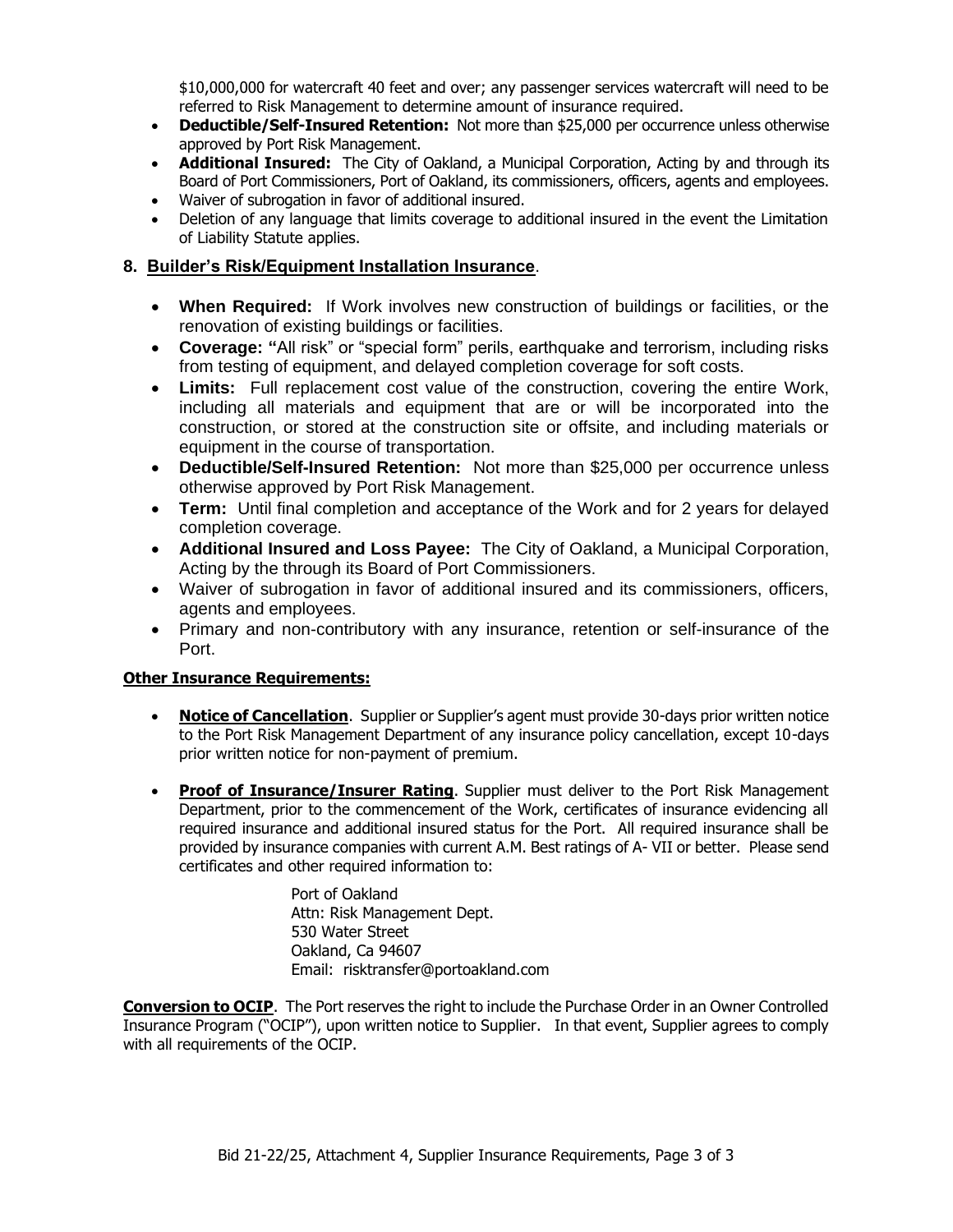

(To Be Executed by Bidder and Submitted with the Bid)

|  | declare as follows: |
|--|---------------------|
|  |                     |

That I am the the set of the set of the set of the party of the party of the party making the attached Bid; that the attached Bid is not made in the interest of, or on behalf of, any undisclosed person, partnership, company, association, organization, or corporation; that the Bid is genuine and not collusive or sham; that the Bidder has not directly or indirectly induced or solicited any other Bidder to put in a false or sham Bid, or that anyone shall refrain from Bidding; that the Bidder has not in any manner, directly or indirectly, sought by agreement, communication, or to fix any overhead, profit, or cost element of the Bid price, or that of any other Bidder, or to secure any advantage against the public body awarding the Contract (or Purchase Order) of anyone interested in the proposed contract; that all statements contained in the Bid are true; and further, that the Bidder has not, directly or indirectly, submitted his or her Bid price or any breakdown thereof, or the contents thereof, or divulged information or data relative thereto, or paid, and will not pay, any fee to any corporation, partnership, company, association, organization, Bid depository, or to any member or agent thereof to effectuate a collusive or sham Bid.

Any person executing this declaration on behalf of a proposer that is a corporation, partnership, joint venture, limited liability company, limited liability partnership, or any other entity, hereby represents that he or she has full power to execute, and does execute, this declaration on behalf of the Bidder.

I declare under penalty of perjury under the laws of the State of California that the foregoing is true and correct.

Executed this \_\_\_\_\_\_\_\_\_\_\_\_ day of \_\_\_\_\_\_\_\_\_\_\_\_\_\_\_\_\_\_\_\_\_\_\_\_\_\_, 20\_\_, at

\_\_\_\_\_\_\_\_\_\_\_\_\_\_\_\_\_\_\_\_\_\_\_\_\_\_\_\_\_, \_\_\_\_\_\_\_\_\_\_\_\_

Signature

\_\_\_\_\_\_\_\_\_\_\_\_\_\_\_\_\_\_\_\_\_\_\_\_\_\_\_\_\_\_\_\_\_\_\_\_\_\_\_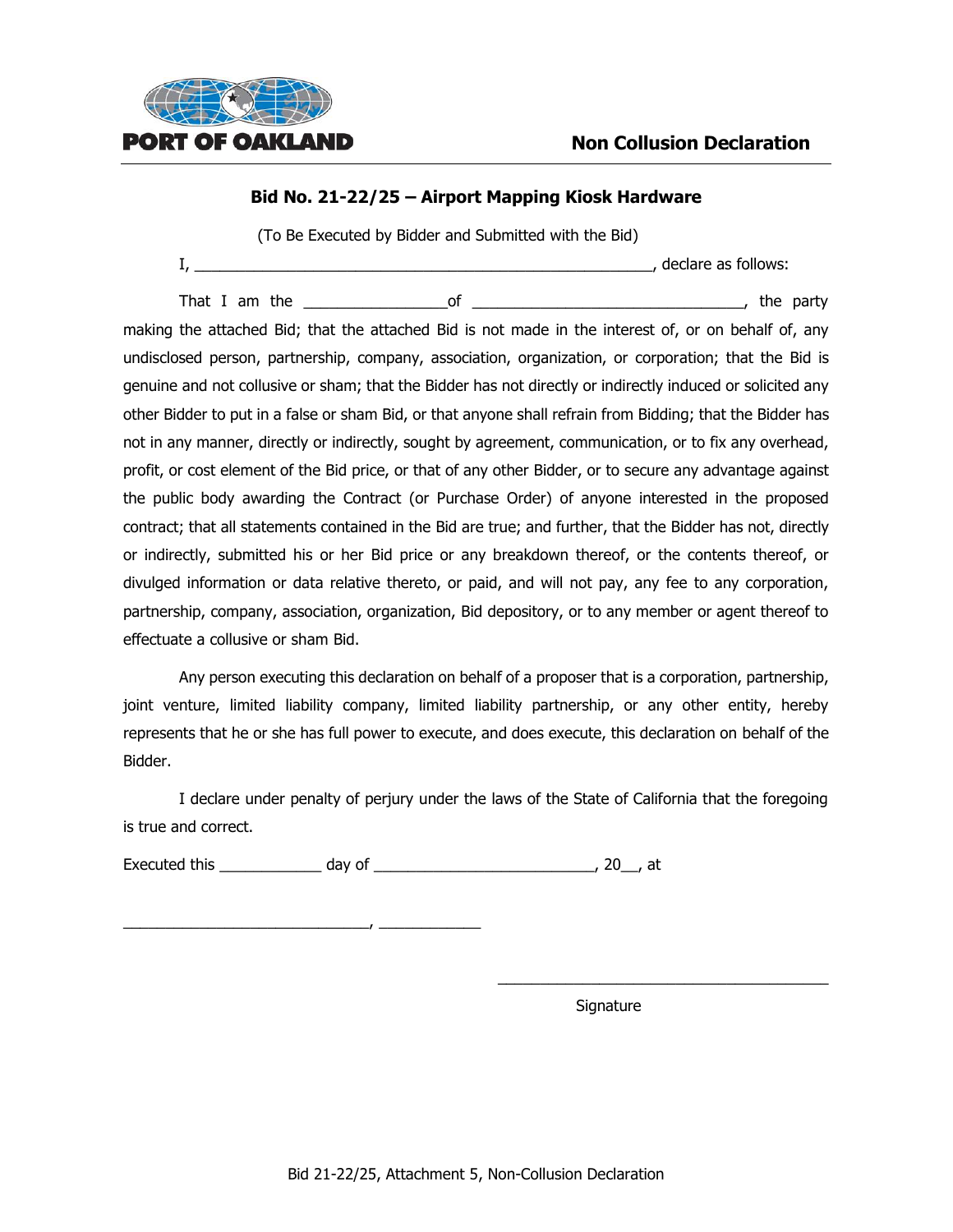

# **City of Oakland City Charter § 728 Living Wage Information**

#### **EMPLOYERS SUBJECT TO §728 OF THE CITY CHARTER MUST COMPLY WITH THE FOLLOWING REQUIREMENTS:**

- 1) Pay all non-exempt employees the living wage rates (As of July 1, 2021, \$17.56 without health benefits or \$15.30 with health benefits). Port Ordinance No. 3666, as amended also requires that covered businesses provide employees at least twelve compensated days off per year, including holidays.
- 2) Pay at least \$2.26 per hour worked toward the provision of health care benefits for employees and/or their dependents, if the employer claims credit for health benefits.
- 3) **Provide written notification to each current and new employee, at time of hire, of his or her rights to receive the benefits under the provisions of these regulations.** The notification shall be provided in English, Spanish and other languages spoken by a significant number of the employees, and shall be posted prominently in communal areas at the work site. A copy of said notification is available from the Port Division of Social Responsibility.
- 4) Provide all employees earning less than \$12/hour notification in English, Spanish, and any other language spoken by a significant number of employees of their right to advance Earned Income Credit payments.
- 5) **Maintain a list of the name, address, date of hire, occupation classification, rate of pay, benefits paid for each of its employees, and compensated time off - and submit this list to the Port's Social Responsibility Division, Attention: Amy Tharpe, Living Wage Compliance Officer, by March 31st, June 30th, September 30th, and December 31st of each year.** If a covered employer has obtained a waiver from the Port Board of Directors, then the employer must still submit an annual payroll report covering each of its employees by December 31st of each year. Failure to provide the list within five days of the due date will result in a penalty of \$500 per day. Covered employers shall maintain payrolls and basic records for all employees and shall preserve them for a period of at least three years after the close of the compliance period.
- 6) Require subcontractors, tenants and subtenants, or licensees who are covered by these requirements to comply with the provisions of these regulations. **Covered employers shall be responsible for including language committing the subcontractor's, tenant's or licensee's agreement to comply, in the contract with the subcontractor**. Covered employers shall submit a copy of such subcontracts or other such agreements to the Port Division of Social Responsibility.
- 7) Permit authorized Port representatives access to work sites and, with employee consent, relevant payroll records for the purpose of monitoring compliance with these regulations, investigating employee complaints of non-compliance and evaluating the operation and effects of these regulations, including the production for inspection and copying of its payroll records for any or all of its employees for the applicable compliance period. Permit a representative of the labor organizations in its industry to have access to its workforce at the Port during nonworking time and in non-work areas to ensure compliance.

Employers who fail to submit documents, declarations or information required to demonstrate compliance with these regulations shall be deemed noncompliant or non-responsive and subject to the remedies as set forth in §728.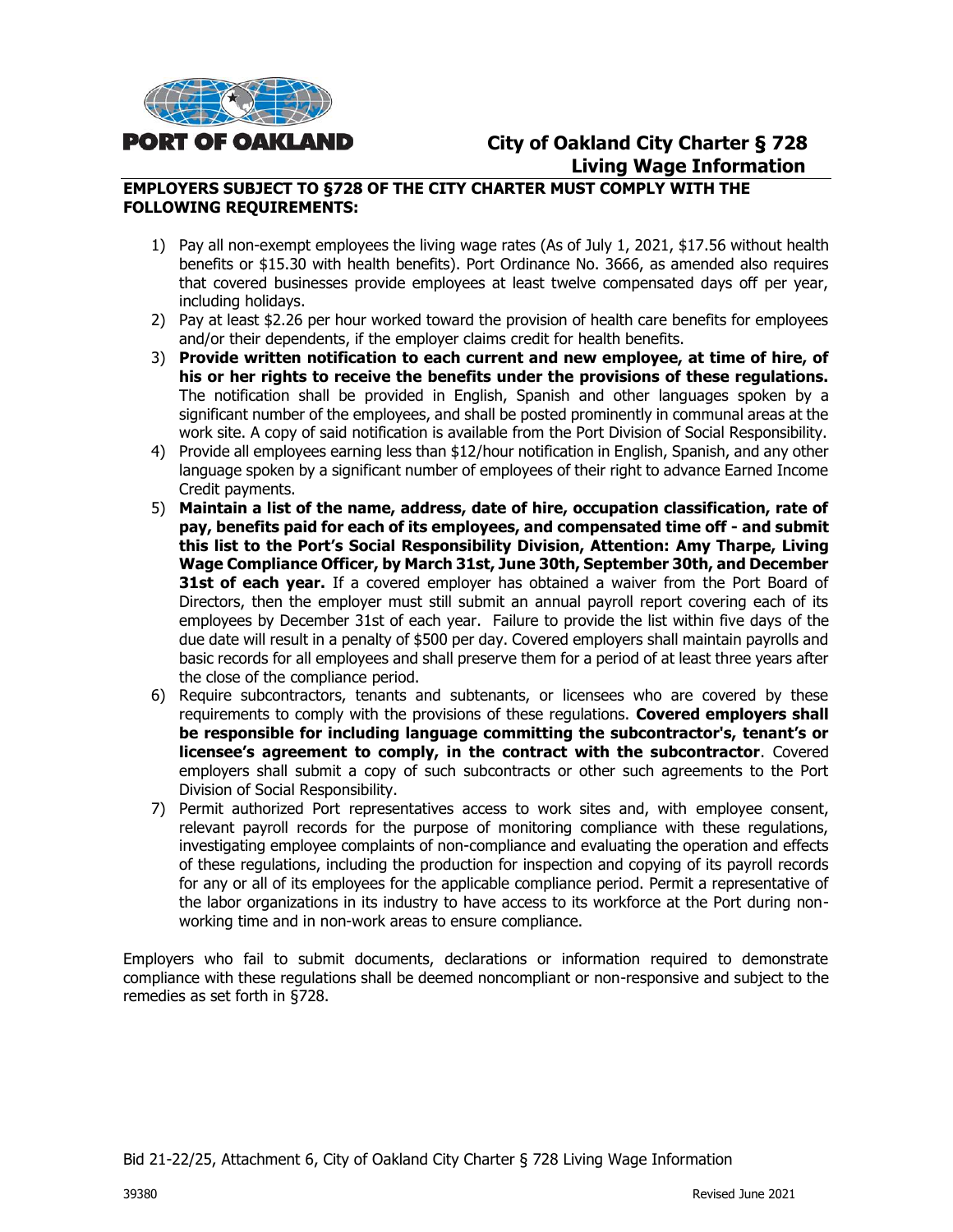

#### **COVERED BUSINESS CHECKLIST WRITE YES/NO ANSWER IN APPROPRIATE BOX:**

- 1.  $\Box$  Is the Business entering into a contract, tenancy agreement or subordinate agreement (such as, subcontract, subtenancy, or sublicense) with the Port? If no, go on to question 2. If yes, go to question 3.
- 2. **Has the Business amended an existing contract, tenancy agreement or subordinate** agreement at any time since April 2002? If no to 1 and 2, stop here: the business is not covered. If yes, go to question 3.
- 3. Is the contract with Aviation or Maritime divisions for a value of greater than \$50,000 over the life of the contract (over the next five years if contract is for less than a year and expected to be renewed or extended)? If no, stop here; the contract is not covered. If yes, go to question 4.
- 4. Is the contract for service other than the delivery of products, equipment or commodities? If no, stop here: the business is not covered. If yes, go to question 5.
- $5.$  Does the Business employ more than 20 employees who spend at least 10 hours per week (4 hours per week if part time employees) working under the contract with the Port or on Port property? Indicate the number of employees that are employed by the Contractor\_\_\_\_\_\_\_\_\_\_. If no, stop here the business is not covered. If yes, go to question 6, exemptions for specified employees of a covered employer.

#### **All employees of a covered employer are required to be provided compensation and other benefits as provided under §728 of the Charter, except for specified employees exempt under the following exemptions. The following questions should be answered for each employee.**

- 6. Does the employee work less than 25% of his/her time (10 hours per week for full time employee) under the contract with the Port? If yes, stop here; the specified employee is exempt. If no, go to question 7.
- 7. Is the employee under 21 years of age, employed by a government agency or nonprofit for after school or summer employment, or as a trainee for 90 days or less? If yes, stop here; the specified employee is exempt. If no, go to question 8.
- 8.  $\Box$  Has the Business obtained a waiver that covers the employee? If yes, stop here; the specified employee is exempt. If no, go to question 9.
- 9.  $\Box$  Is the employee participating in a bona-fide temporary job-training program in which a significant part of the compensation consists of acquiring specialized knowledge, abilities or skills in a recognized trade? If yes, stop here; the specified employee is exempt. If no, go to question 10.

Bid 21-22/25, Attachment 6-A, Employer Self-Evaluation for Port of Oakland Living Wage, Page 1 of 2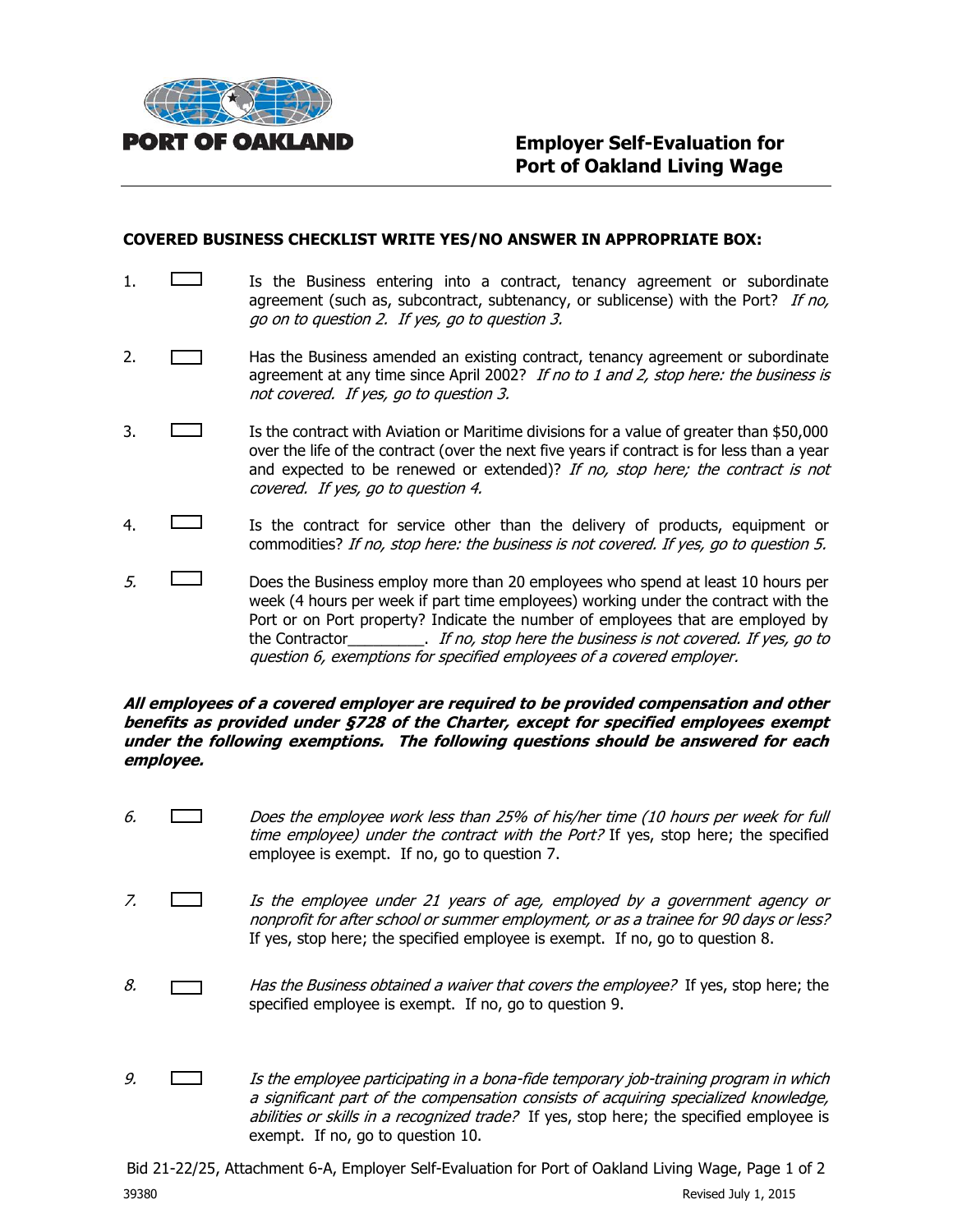- 10.  $\Box$  Is the employee a volunteer who is not compensated other than for incidental expenses or stipends? If yes, stop here; the specified employee is exempt. If no, go to question 11.
- 11. Is the employee working for the Business less than 20 hours per week for a period of 6 months or less? If yes, stop here the specified employee is exempt. If no, go to question 12.
- 12.  $\Box$  Of the remaining employees (employees for which no exemption applies as indicated by your answers to questions 6 through 11), are there 20 or fewer non-exempt employees working for the employer under the Port Contract? If yes, stop here; each of the remaining specified employee(s) is/are exempt. If no, each of the remaining specified employee(s) is covered by §728.

The undersigned authorized representative of Contractor hereby certifies under penalty of perjury that all of the information on this form is true and accurate.

| Company Name            | Signature of Authorized Representative |
|-------------------------|----------------------------------------|
| Address                 | Type or Print Name & Title             |
| Area Code and Phone     | <b>Email Address</b>                   |
| Name of Primary Contact | Date                                   |
|                         | Project Name (Be Specific)             |

#### **Submit Completed Checklist To:** Amy Tharpe

**Port of Oakland**  Social Responsibility Division 530 Water Street Oakland, CA 94607 Phone: (510) 627-1302 Email: [atharpe@portoakland.com](mailto:atharpe@portoakland.com)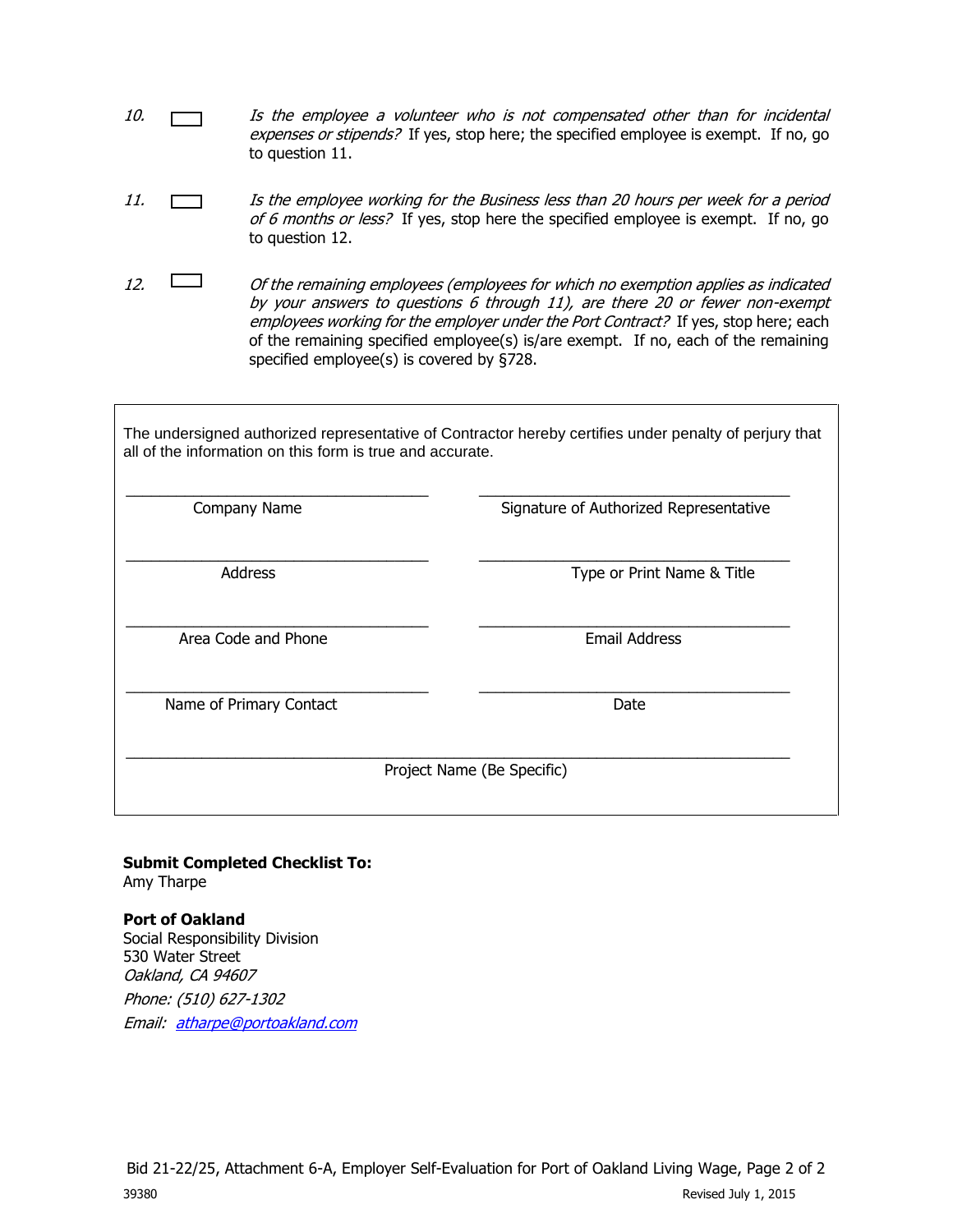

# **Certificate of Compliance – Living Wage**

The City of Oakland Living Wage Charter §728 ("§728") and Port Ordinance No. 3666 ("Ordinance 3666") as amended, provide that certain employers that enter into a contract, lease, license (or a subcontract, sublease, sublicense, or other agreement) with the Port for \$50,000 or more over the term of the contract and certain recipients of Port financial assistance for \$50,000 or more shall pay a prescribed minimum level of compensation to their covered employees ("Employees").

The undersigned ("Contractor") submits this certificate under penalty of perjury and as a condition of payment of its invoice(s) for service provided under the **Example 2** agreement between the Port and Contractor.

- 1) Contractor hereby certifies that it is in compliance with §728 and Ordinance 3666 with respect to all non-exempt Employees of Contractor engaged in Port-related employment or work on Port property.
- 2) Contractor herby acknowledges that the Port is relying on Contractor's certification of compliance with §728 and Ordinance 3666 as a condition of payment of Contractor's invoice(s).
- 3) Contractor understands that it may be subject to fines or penalties for noncompliance with §728 and Ordinance 3666 up to and including potential fines of \$500 per day until Contractor complies.
- 4) Contractor hereby certifies that claims, records and statements relating to Contractor's compliance with §728 and Ordinance 3666 are true and accurate, that such claims, records and statements are made with the knowledge that the Port will rely on such claims, records and statements, and that such claims, records and statements are submitted to the Port for the express benefit of Contractor's employees engaged in Port-related employment or work on Port property.

#### **Please check the appropriate box and sign below**

- П Contractor hereby certifies its compliance with all of its obligations under §728 and Ordinance 3666;
- Contractor hereby certifies that all Employees of Contractor working under Contractor's contract  $\Box$ with the Port are compensated at wage rate(s) greater than \$12.00 per hour;
- П Contractor hereby certifies that it is not currently covered by §728 or Ordinance 3666. Contractor further certifies that should §728 or Ordinance 3666 become applicable, Contractor will comply with all of its Living Wage obligations.

All terms used herein and not defined shall have the meaning ascribed to such terms in §728 and Ordinance 3666.

The undersigned authorized representative of Contractor hereby certifies under penalty of perjury that all of the information on this form is true and accurate.

\_\_\_\_\_\_\_\_\_\_\_\_\_\_\_\_\_\_\_\_\_\_\_\_\_\_\_\_\_\_\_\_\_\_\_\_ \_\_\_\_\_\_\_\_\_\_\_\_\_\_\_\_\_\_\_\_\_\_\_\_\_\_\_\_\_\_\_\_\_\_\_\_\_ Company Name **Signature of Authorized Representative** 

\_\_\_\_\_\_\_\_\_\_\_\_\_\_\_\_\_\_\_\_\_\_\_\_\_\_\_\_\_\_\_\_\_\_\_\_ \_\_\_\_\_\_\_\_\_\_\_\_\_\_\_\_\_\_\_\_\_\_\_\_\_\_\_\_\_\_\_\_\_\_\_\_\_ Address **Address** Type or Print Name & Title

Phone and Email Date and Email Date Date and Email Date Date Date Date Date

Project Name (Be Specific)

\_\_\_\_\_\_\_\_\_\_\_\_\_\_\_\_\_\_\_\_\_\_\_\_\_\_\_\_\_\_\_\_\_\_\_\_ \_\_\_\_\_\_\_\_\_\_\_\_\_\_\_\_\_\_\_\_\_\_\_\_\_\_\_\_\_\_\_\_\_\_\_\_\_

\_\_\_\_\_\_\_\_\_\_\_\_\_\_\_\_\_\_\_\_\_\_\_\_\_\_\_\_\_\_\_\_\_\_\_\_\_\_\_\_\_\_\_\_\_\_\_\_\_\_\_\_\_\_\_\_\_\_\_\_\_\_\_\_\_\_\_\_\_\_\_\_\_\_\_\_\_\_\_

**Submit to:** Amy Tharpe, Port of Oakland, Social Responsibility Division, 530 Water Street, Oakland, CA 94607. Email: [atharpe@portoakland.com](mailto:atharpe@portoakland.com)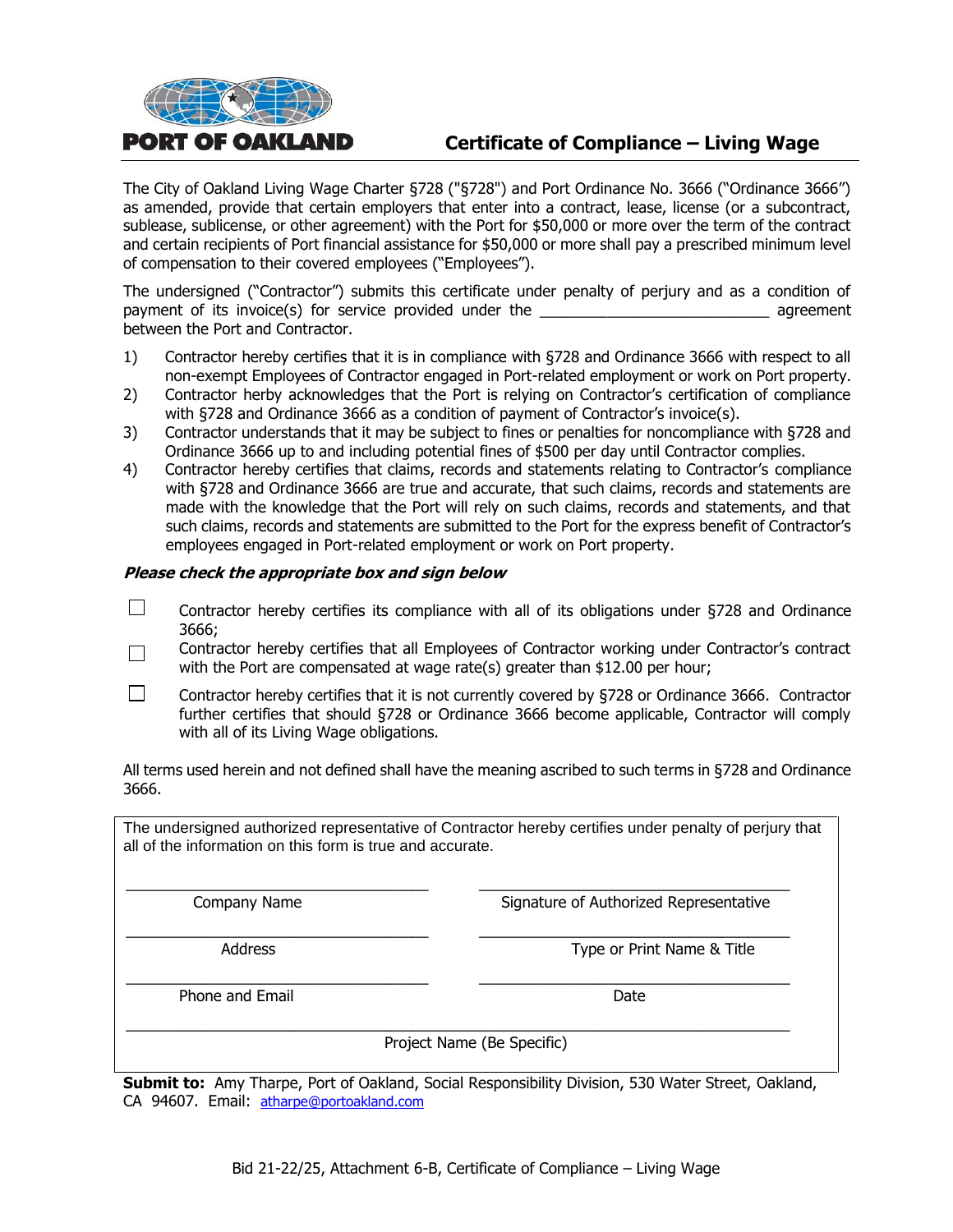

I hereby certify that I\_\_\_\_\_\_\_\_\_\_\_\_\_\_\_\_\_\_\_\_\_\_\_\_\_\_\_\_\_\_\_\_\_\_\_\_\_\_\_\_\_\_\_\_\_\_\_\_\_\_\_(Legal Name of Bidder/Respondent/Supplier/Consultant/Contractor), has reviewed the Living Wage Requirements, included in this Bid packet and will comply with said Requirement. Upon execution of an Agreement, the selected Bidder will be required to complete the Employer Self-Evaluation for Port of Oakland Form and Certificate of Compliance – Living Wage Form included in this Bid packet, and submit them to the Social Responsibility Division.

I declare under penalty of perjury under the laws of the State of California that the information I have provided herein is true and correct.

> \_\_\_\_\_\_\_\_\_\_\_\_\_\_\_\_\_\_\_\_\_\_\_\_\_\_\_\_\_\_\_\_\_\_\_\_\_\_\_\_\_ **Signature**

> \_\_\_\_\_\_\_\_\_\_\_\_\_\_\_\_\_\_\_\_\_\_\_\_\_\_\_\_\_\_\_\_\_\_\_\_\_\_\_\_\_ Print Name

> \_\_\_\_\_\_\_\_\_\_\_\_\_\_\_\_\_\_\_\_\_\_\_\_\_\_\_\_\_\_\_\_\_\_\_\_\_\_\_\_\_ Title

> \_\_\_\_\_\_\_\_\_\_\_\_\_\_\_\_\_\_\_\_\_\_\_\_\_\_\_\_\_\_\_\_\_\_\_\_\_\_\_\_\_ Date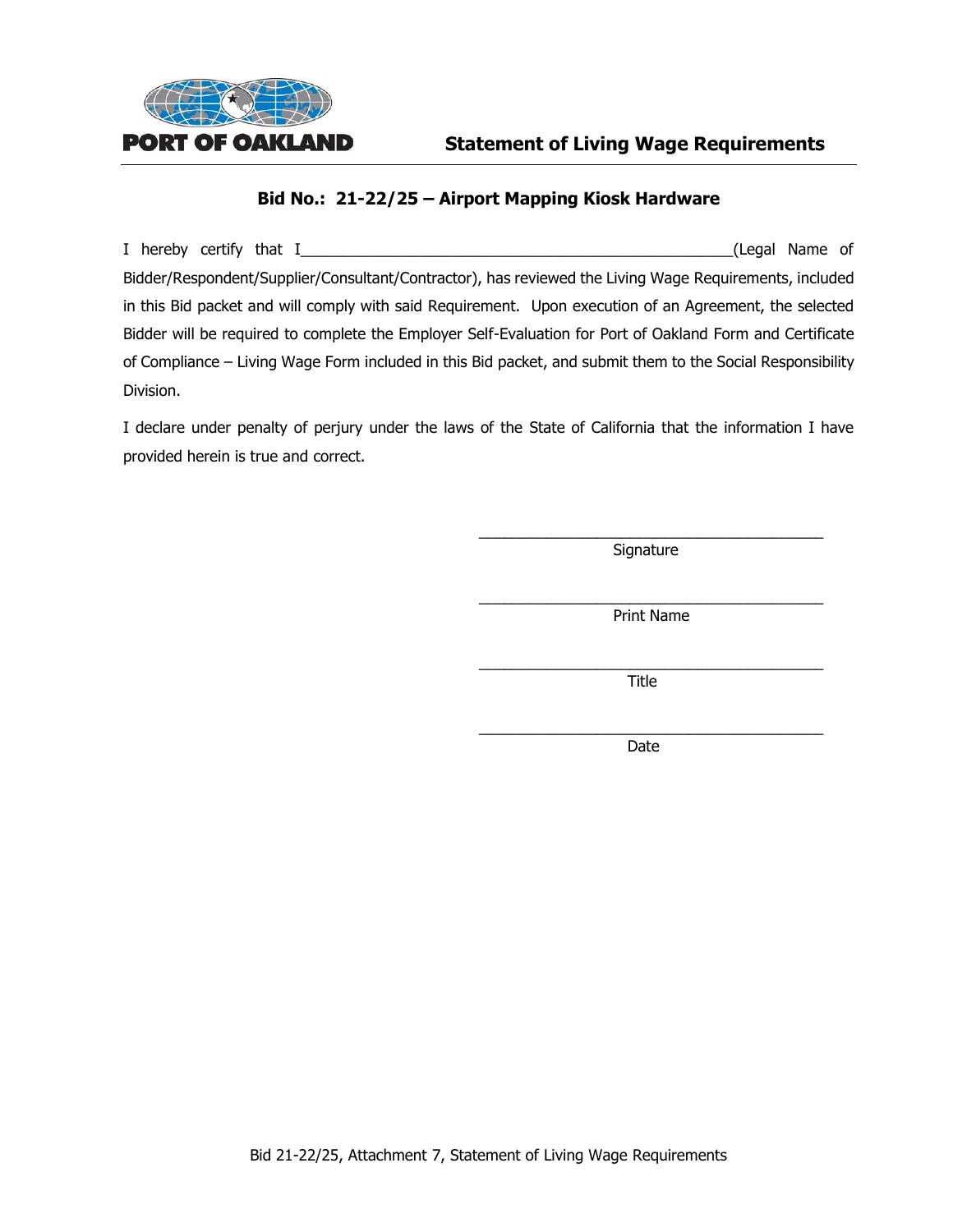

I hereby certify that I\_\_\_\_\_\_\_\_\_\_\_\_\_\_\_\_\_\_\_\_\_\_\_\_\_\_\_\_\_\_\_\_\_\_\_\_\_\_\_\_\_\_\_\_\_\_\_\_\_(Legal Name of Bidder/Supplier/Consultant/Contractor), will not discriminate against any employee or applicant for employment because of race, color, religion, sex, national origin, ancestry, age (over 40), physical or mental disability, cancer-related medical condition, a known genetic pre-disposition to a disease or disorder, veteran status, marital status, or sexual orientation.

I declare under penalty of perjury under the laws of the State of California that the information I have provided herein is true and correct and is of my own personal knowledge.

> \_\_\_\_\_\_\_\_\_\_\_\_\_\_\_\_\_\_\_\_\_\_\_\_\_\_\_\_\_\_\_\_\_\_\_\_\_\_\_\_\_ Signature

> \_\_\_\_\_\_\_\_\_\_\_\_\_\_\_\_\_\_\_\_\_\_\_\_\_\_\_\_\_\_\_\_\_\_\_\_\_\_\_\_\_ Print Name

> \_\_\_\_\_\_\_\_\_\_\_\_\_\_\_\_\_\_\_\_\_\_\_\_\_\_\_\_\_\_\_\_\_\_\_\_\_\_\_\_\_ Title

> \_\_\_\_\_\_\_\_\_\_\_\_\_\_\_\_\_\_\_\_\_\_\_\_\_\_\_\_\_\_\_\_\_\_\_\_\_\_\_\_\_ Date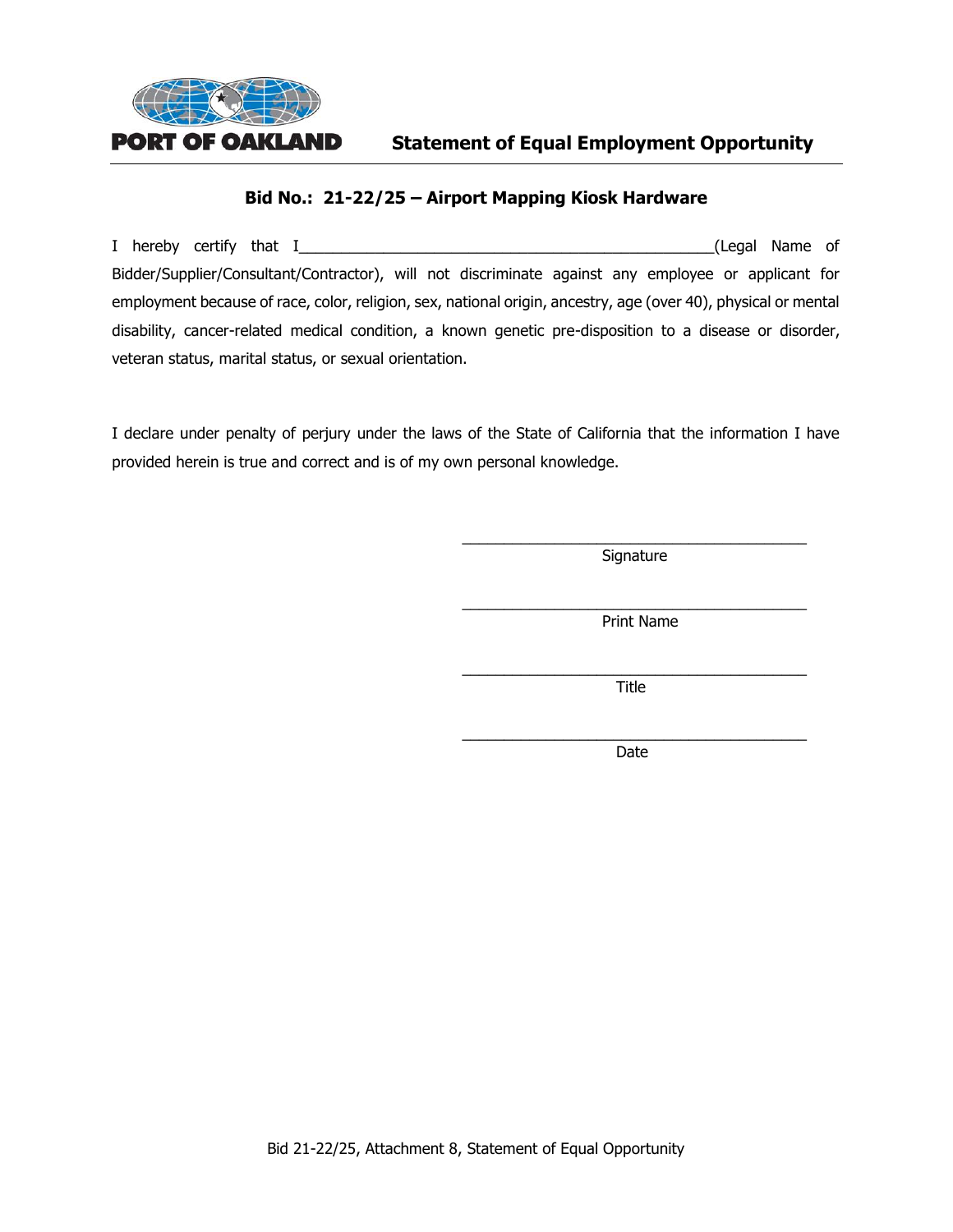

The Port of Oakland (sometimes referred to herein as "Buyer") is soliciting competitive bids to supply the Oakland International Airport with Airport Mapping Kiosk Hardware. The Port intends to lock in pricing through this invitation for bid process and (if awarded) will issue a Purchase Order or a Procurement Contract to purchase all equipment from one supplier.

The Port has standardized on specific brand and part numbers to be used and will not accept alternative or comparable brand products. The Port will purchase only new products; therefore, alternative bids such as "Demo" or used products are not acceptable.

To be considered a responsive, responsible bidder as of the date of the submission of their bid, the bidder shall warrant that the products are new and in their original box and confirms to have sourced all Manufacturer products submitted in this offer from Manufacturer or through Manufacturer Authorized Channels only, in accordance with all applicable laws and policies at the time of purchase.

In the event there are questions pertaining to the validity of the products listed below, the Port of Oakland reserves the right to verify the origin of the products. In the event the products have been acquired from unauthorized channels, the Port of Oakland further reserves the right to return the products for a full refund.

| <b>Item</b>   | <b>Manufacturer</b>   | <b>Part Number</b> | <b>Description</b>                                                                                                                                                                                    | <b>QTY</b><br><b>Required</b> |
|---------------|-----------------------|--------------------|-------------------------------------------------------------------------------------------------------------------------------------------------------------------------------------------------------|-------------------------------|
| 1             | <b>ASUS</b>           | 90MS0281-M00320    | ASUS Fanless Chromebox with Intel®<br>Core i7-10510U Processor, 16GB<br>Memory, 256G SSD, Power /<br>DisplayPort Over Type C, HDMI, WiFi 6,<br>USB 3.2, VESA Mount, Chrome OS                         | 11                            |
| $\mathcal{P}$ | <b>BSC Enclosures</b> | VT-55Base.PC       | BSC 55" Baseline-Vertical Totem<br>Powder Coat (Single Sided Bolt Down)                                                                                                                               | $\mathcal{P}$                 |
| 3             | <b>BSC Enclosures</b> | HS-55Base.PC       | BSC 55" Enclosure (Wall mount non-<br>recessed)                                                                                                                                                       | 5                             |
| 4             | <b>BSC Enclosures</b> | AB-55Base.PC       | BSC 55" Baseline-Angled Back<br>Kiosk (Stand alone Powder coated<br>Display)                                                                                                                          |                               |
| 5             | <b>TSI Touch</b>      | TSI55PLFEDHJGZZ    | PCAP Interactive Touch Screen Installed<br>on a 55" LG 55UH5F-H Display.<br>Integrated with 40PT PCAP Technology,<br>Anti-Glare Glass, and Custom PCAP<br>Edge to Edge Design. - Display<br>Included. | 8                             |

# **A. Product Specification:**